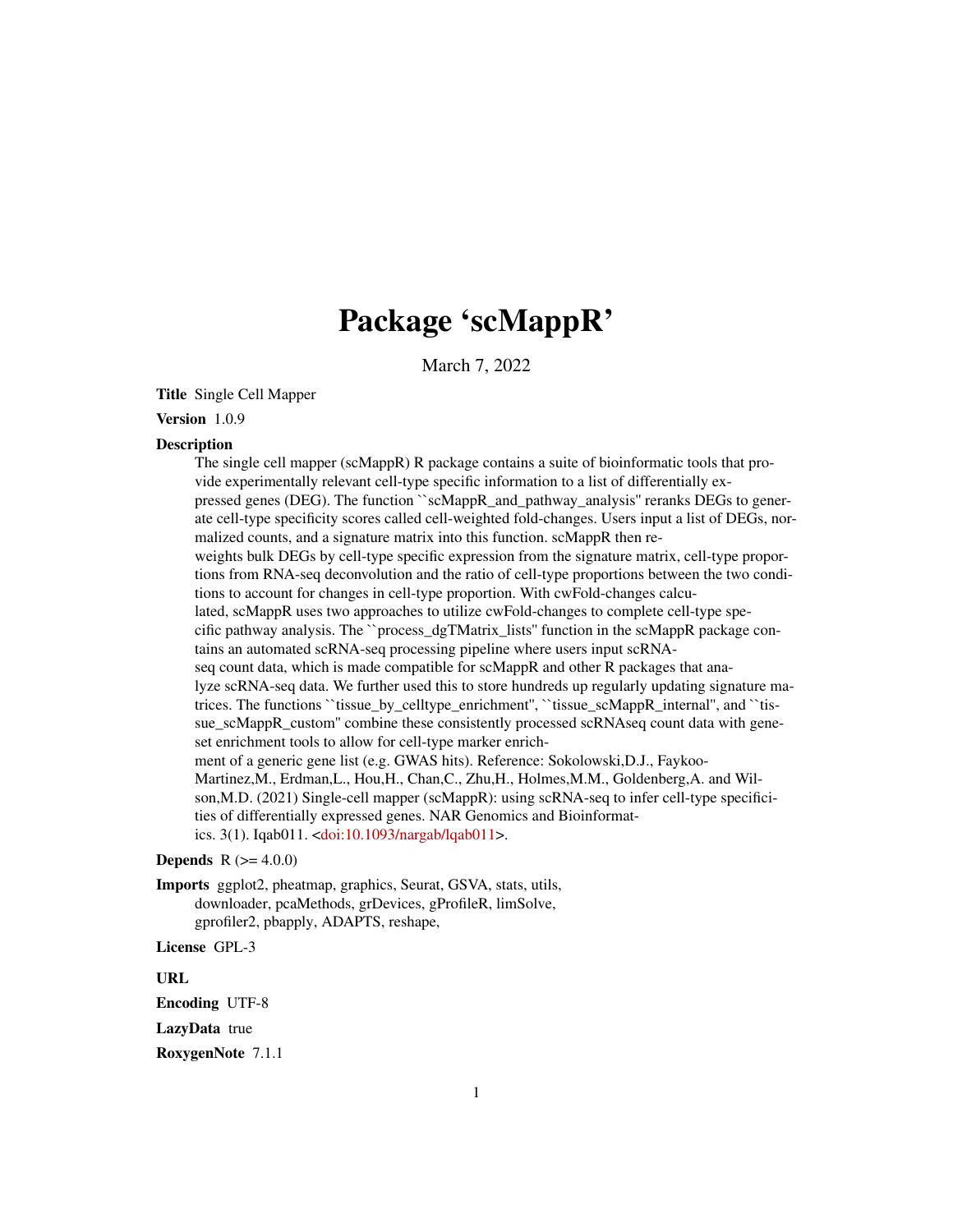Suggests testthat, knitr, rmarkdown

## VignetteBuilder knitr

## NeedsCompilation no

Author Dustin Sokolowski [aut, cre], Mariela Faykoo-Martinez [aut], Lauren Erdman [aut], Houyun Hou [aut], Cadia Chan [aut], Helen Zhu [aut], Melissa Holmes [aut], Anna Goldenberg [aut], Michael Wilson [aut]

Maintainer Dustin Sokolowski <dustin.sokolowski@sickkids.ca>

Repository CRAN

Date/Publication 2022-03-07 21:50:02 UTC

## R topics documented:

| 3              |
|----------------|
| $\overline{4}$ |
| 5              |
| 7              |
| 9              |
| 10             |
| 12             |
| 13             |
| 15             |
| 16             |
| 16             |
| 17             |
| 18             |
| 20             |
| 21             |
| 22             |
| 24             |
| 25             |
| 26             |
| 27             |
| 28             |
| 30             |
| 32             |
| 34             |
| 35             |
| 36             |
| 37             |
| -38            |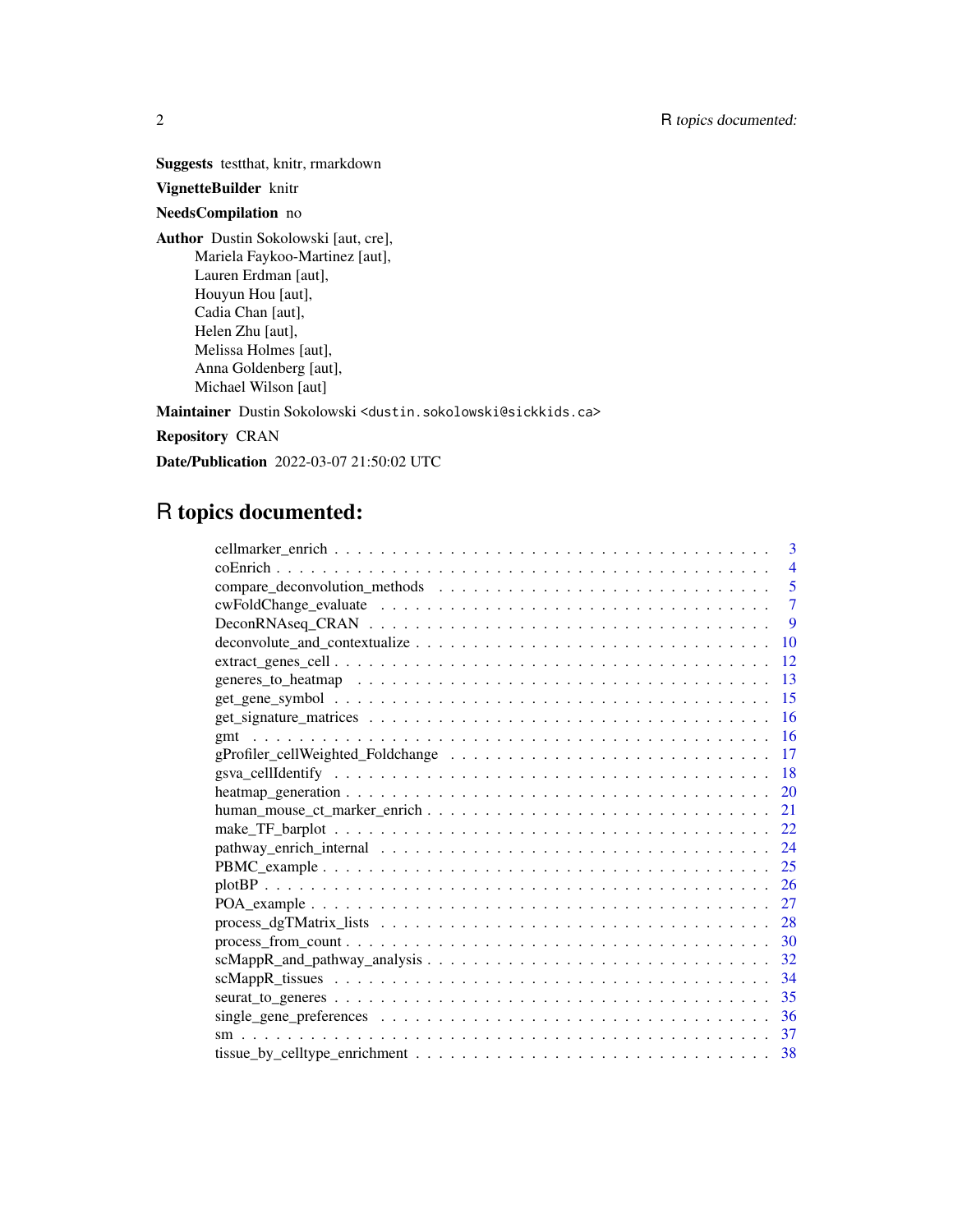## <span id="page-2-0"></span>cellmarker\_enrich 3

| Index |  |
|-------|--|
|       |  |
|       |  |
|       |  |
|       |  |
|       |  |
|       |  |

cellmarker\_enrich *Fisher's Exact Cell-Type Identification.*

## Description

This function uses the CellMarker and Panglao datasets to identify cell-type differentially expressed genes.

## Usage

```
cellmarker_enrich(
  gene_list,
 p_thresh,
  gmt = "cellmarker_list.Rdata",
  fixed_length = 13000,
 min\_genes = 5,
 max\_genes = 3000,isect_size = 3
\mathcal{L}
```
## Arguments

| gene_list    | A character vector of gene symbols with the same designation (e.g. mouse sym-<br>bol - mouse, human symbol - human) as the gene set database.                                                                                                                                                                            |
|--------------|--------------------------------------------------------------------------------------------------------------------------------------------------------------------------------------------------------------------------------------------------------------------------------------------------------------------------|
| p_thresh     | The Fisher's test cutoff for a cell-marker to be enriched.                                                                                                                                                                                                                                                               |
| gmt          | Either a path to an rda file containing an object called "gmt", which is a named<br>list where each element of the list is a vector of gene symbols website for more<br>detail on the file type (https://software.broadinstitute.org/cancer/software/gsea/wiki/index.php/Data_form<br>The gmt list may also be inputted. |
| fixed_length | Estimated number of genes in your background.                                                                                                                                                                                                                                                                            |
| min_genes    | Minimum number of genes in the cell-type markers.                                                                                                                                                                                                                                                                        |
| $max\_genes$ | Maximum number of genes in the cell-type markers.                                                                                                                                                                                                                                                                        |
| isect_size   | Number of genes in your list and the cell-type.                                                                                                                                                                                                                                                                          |

#### Details

Complete a Fisher's exact test of an input list of genes against a gene set saved in an \*.RData object. The RData object is storing a named list of genes called "gmt".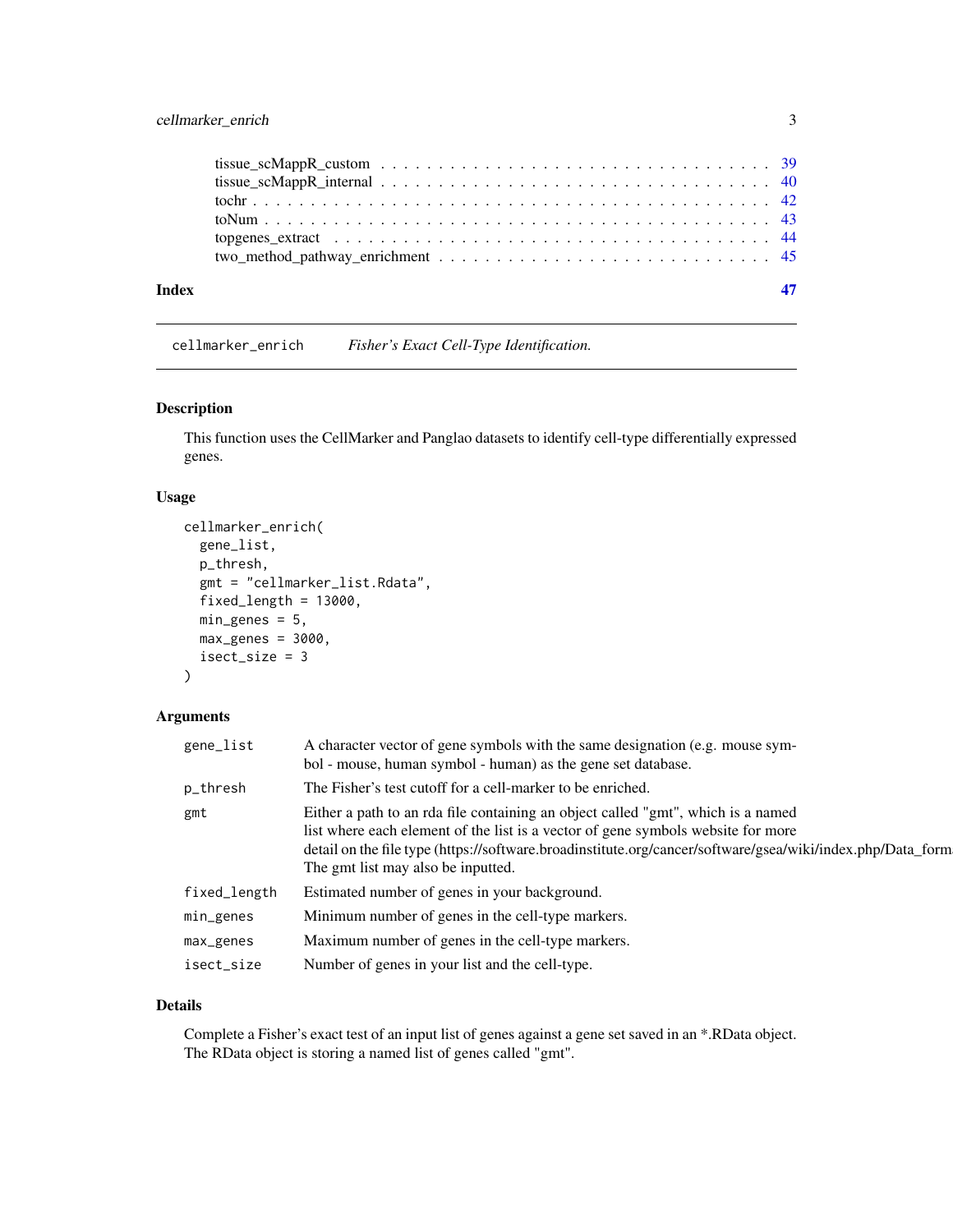#### <span id="page-3-0"></span>Value

cellmarker\_enrich Gene set enrichment of cell-types on your inputted gene list.

## Examples

```
data(POA_example)
POA_generes <- POA_example$POA_generes
POA_OR_signature <- POA_example$POA_OR_signature
POA_Rank_signature <- POA_example$POA_Rank_signature
Signature <- POA_Rank_signature
rowname <- get_gene_symbol(Signature)
rownames(Signature) <- rowname$rowname
genes <- rownames(Signature)[1:100]
data(gmt)
enriched <- cellmarker_enrich(gene_list = genes,
                              p_{th}rhresh = 0.05, gmt = gmt)
```
coEnrich *Identify co-expressed cell-types*

#### Description

This function identifies genes with similar cell-type markers and if those markers are driving enrichment.

## Usage

```
coEnrich(
  sig,
  gene_list_heatmap,
  background_heatmap,
  study_name,
  outDir,
  toSave = FALSE,
  path = NULL
)
```
#### Arguments

sig A The number of combinations of significant cell-types to enrich.

gene\_list\_heatmap

Signature matrix of inputted genes in heatmap and the cell-type preferences – output of heatmap generation.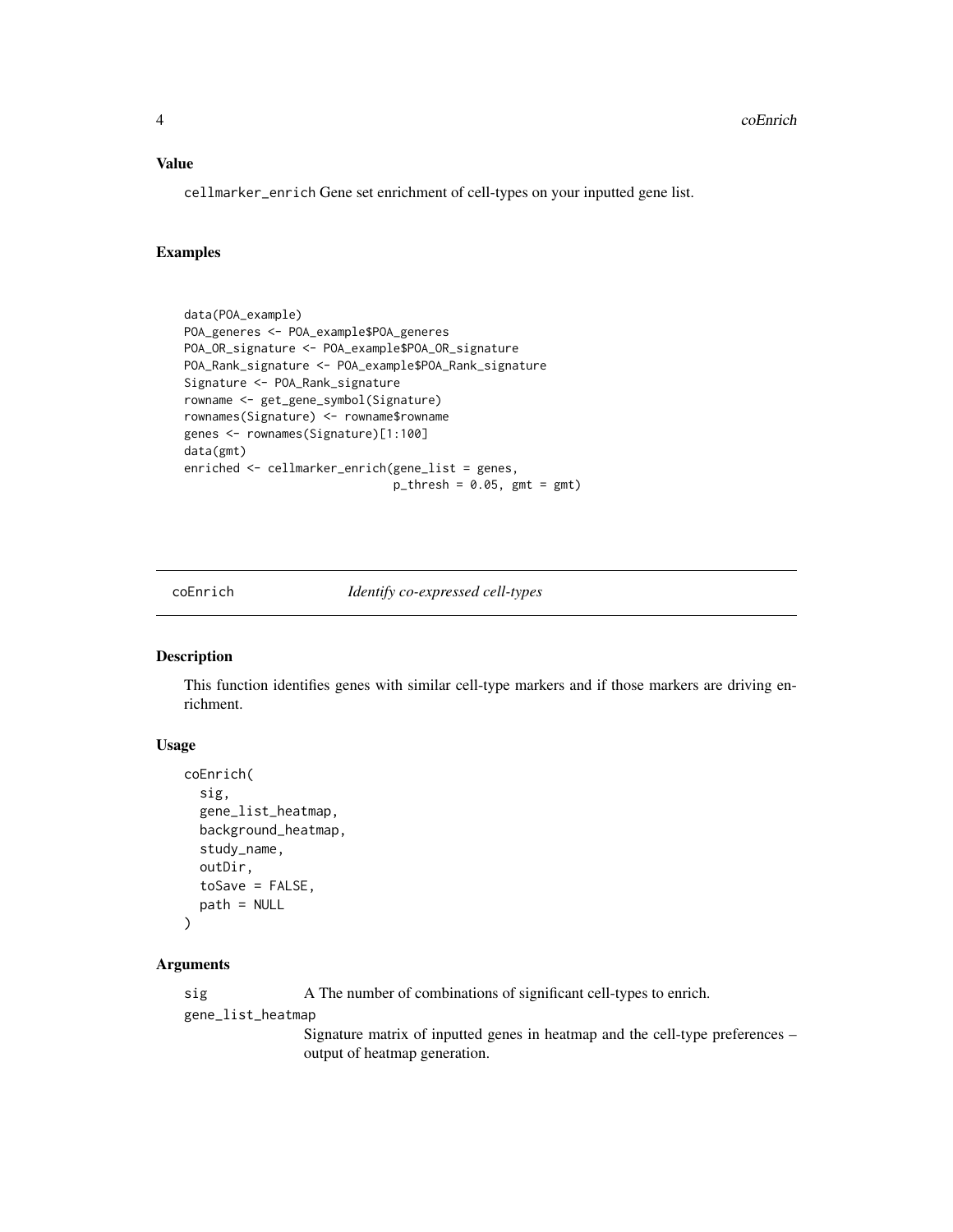#### <span id="page-4-0"></span>background\_heatmap

|            | Signature matrix of background matrix in heatmap and cell-type preferences –<br>output of heatmap generation. |
|------------|---------------------------------------------------------------------------------------------------------------|
| study_name | Name of the outputted table.                                                                                  |
| outDir     | Name of the directory this table will be printed in.                                                          |
| toSave     | Allow scMappR to write files in the current directory $(T/F)$ .                                               |
| path       | If to Save $==$ TRUE, path to the directory where files will be saved.                                        |

#### Details

This function takes significantly enriched cell-types from the single CT\_enrich before testing to see if the genes driving their enrichment are overlapping to a significant proportion using Fisher's exact test. To save computational time and to not complete this with an incredible number of permutations, scMappR stops at overlapping 5 cell-types.

#### Value

coEnrich Enrichment of cell-types that are expressed by the same genes, up to 4 sets of cell-types.

#### Examples

```
# load in signature matrices
data(POA_example)
POA_generes <- POA_example$POA_generes
POA_OR_signature <- POA_example$POA_OR_signature
POA_Rank_signature <- POA_example$POA_Rank_signature
sig <- get_gene_symbol(POA_Rank_signature)
Signature <- POA_Rank_signature
rownames(Signature) <- sig$rowname
genes <- rownames(Signature)[1:60]
heatmap_test <- tissue_scMappR_custom(gene_list = genes, signature_matrix = Signature,
output_directory = "scMappR_test", toSave = FALSE)
group_preferences <- heatmap_test$group_celltype_preferences
```
compare\_deconvolution\_methods

*compare\_deconvolution\_methods*

#### Description

This function calculates cell-type proportions of an inputted bulk sample using DeconRNA-seq, WGCNA, and DCQ methods. Outputted cell-type proportions are then compared.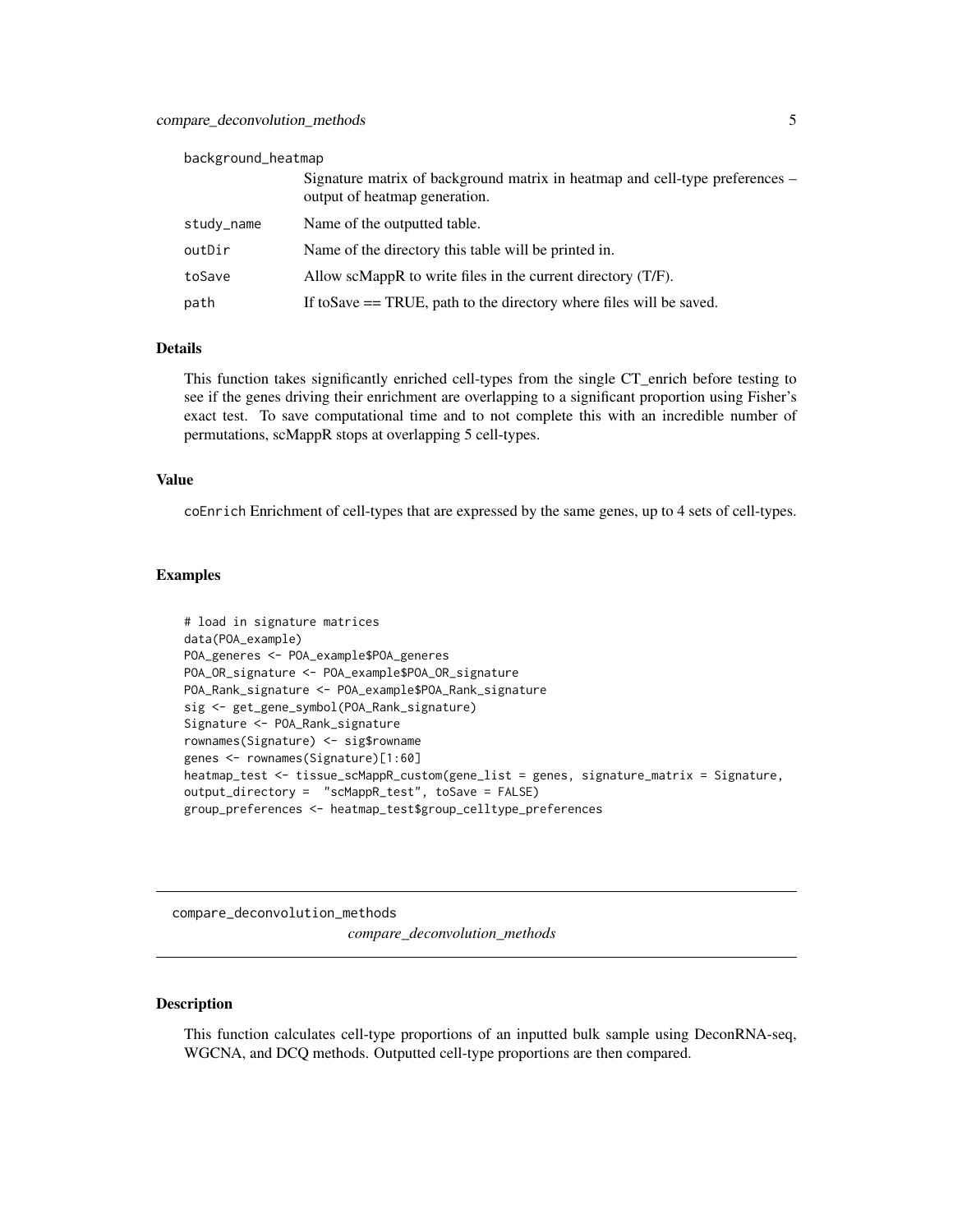#### Usage

```
compare_deconvolution_methods(
  count_file,
  signature_matrix,
 print_plot = FALSE,
  order_celltype = NULL,
  useWGCNA = TRUE
)
```
## Arguments

| count_file       | Normalized (CPM, TPM, RPKM) RNA-seq count matrix where rows are gene<br>symbols and columns are individuals. Either the object itself of the path of a .tsv                                             |
|------------------|---------------------------------------------------------------------------------------------------------------------------------------------------------------------------------------------------------|
|                  | file.                                                                                                                                                                                                   |
| signature_matrix |                                                                                                                                                                                                         |
|                  | Signature matrix (odds ratios) of cell-type specificity of genes. Either the object<br>itself or a pathway to an .RData file containing an object named "wilcoxon_rank_mat_or"<br>- generally internal. |
| print_plot       | print the barplot of estimated cell-type proportions from each method into the R<br>console (logical: TRUE/FALSE)                                                                                       |
| order_celltype   | Specify the order that cell-type are placed on the barplot. $NULL = alphabeti$<br>cal, otherwise a character vector of cell-type labels (i.e. column names of the<br>signature matrix).                 |
| useWGCNA         | specify if WGCNA is installed = TRUE/FALSE.                                                                                                                                                             |

#### Value

List with the following elements:

```
cellWeighted_Foldchange
                 data frame of cellweightedFold-changes for each gene.
cellType_Proportions
                 data frame of cell-type proportions from DeconRNA-seq.
leave_one_out_proportions
                 data frame of average cell-type proportions for case and control when gene is
                 removed.
processed_signature_matrix
                 signature matrix used in final analysis.
```
#### Examples

```
data(PBMC_example)
norm_counts <- PBMC_example$bulk_normalized
signature <- PBMC_example$odds_ratio_in
tst <- compare_deconvolution_methods(count_file = norm_counts,
signature_matrix = signature, print_plot = FALSE,
```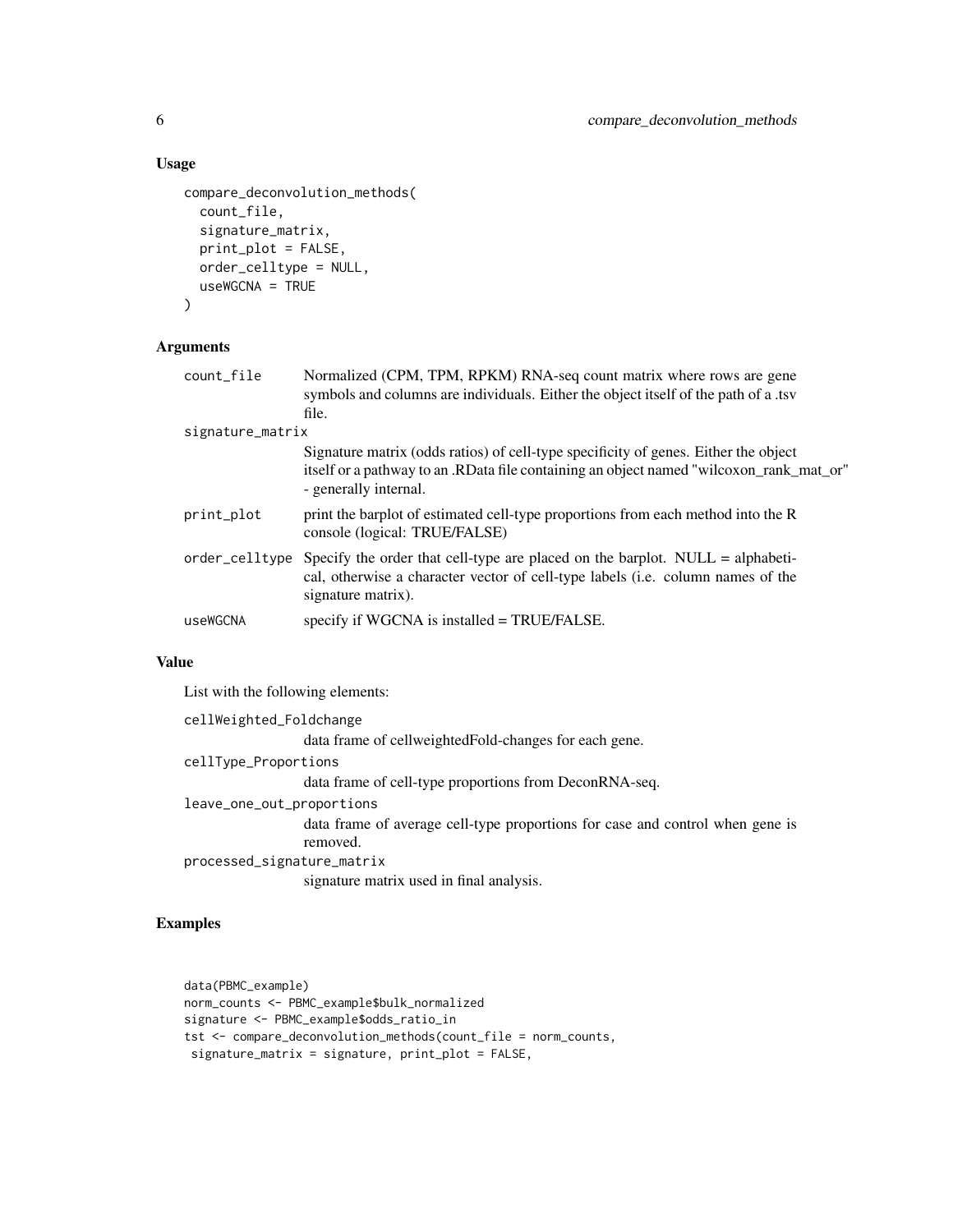```
order_celltype = c("I_mono", "C_mono", "CD8_CM", "CD8_TE",
"B_SM", "B_NSM", "B_naive"), useWGCNA = FALSE)
```
cwFoldChange\_evaluate *Measure cell-type specificity of cell-weighted Fold-changes*

#### Description

This function normalizes cwFold-changes by each gene to help visualize the cell-type specificity of DEGs. It then tests if a cell-type has a large change in correlation from bulk DEGs. Finally, it identifies genes that may be specific to each cell-type.

#### Usage

```
cwFoldChange_evaluate(
  cwFC,
  celltype_prop,
  DEG_list,
  gene_cutoff = NULL,
  sd_cutoff = 3)
```
#### Arguments

| <b>CWFC</b>   | A matrix or data frame of cell-weighted fold-changes of DEGs. Rows are DEGs<br>and columns are cell-types.                                                                                                                                           |
|---------------|------------------------------------------------------------------------------------------------------------------------------------------------------------------------------------------------------------------------------------------------------|
| celltype_prop | A matrix or data frame of cell-type proportions. Rows are different cell-types<br>and columns are different samples. These cell-type proportions can come from<br>any source (not just scMappR).                                                     |
| DEG_list      | An object with the first column as gene symbols within the bulk dataset (doesn't<br>have to be in signature matrix), second column is the adjusted p-value, and the<br>third the log2FC path to a .tsv file containing this info is also acceptable. |
| gene_cutoff   | Additional cut-off of normalized cwFold-change to see if a gene is cut-off.                                                                                                                                                                          |
| sd cutoff     | Number of standard deviations or median absolute deviations to calculate out-<br>liers.                                                                                                                                                              |

#### Details

cwFold-changes and re-normalized and re-processed to interrogate cell-type specificity at the level of the cell-type and at the level of the gene. At the level of the cell-type, cwFold-changes are correlated to bulk DEGs. The difference in rank between bulk DEGs and cwFold-changes are also compared. At the level of the gene, cwFold-changes are re-normalized so that each gene sums to 1. Normalization of their distributions are tested with a Shapiro test. Then, outlier cell-types for each gene are measured by testing for 'sd\_cutoff''s mad or sd's greater than the median or mean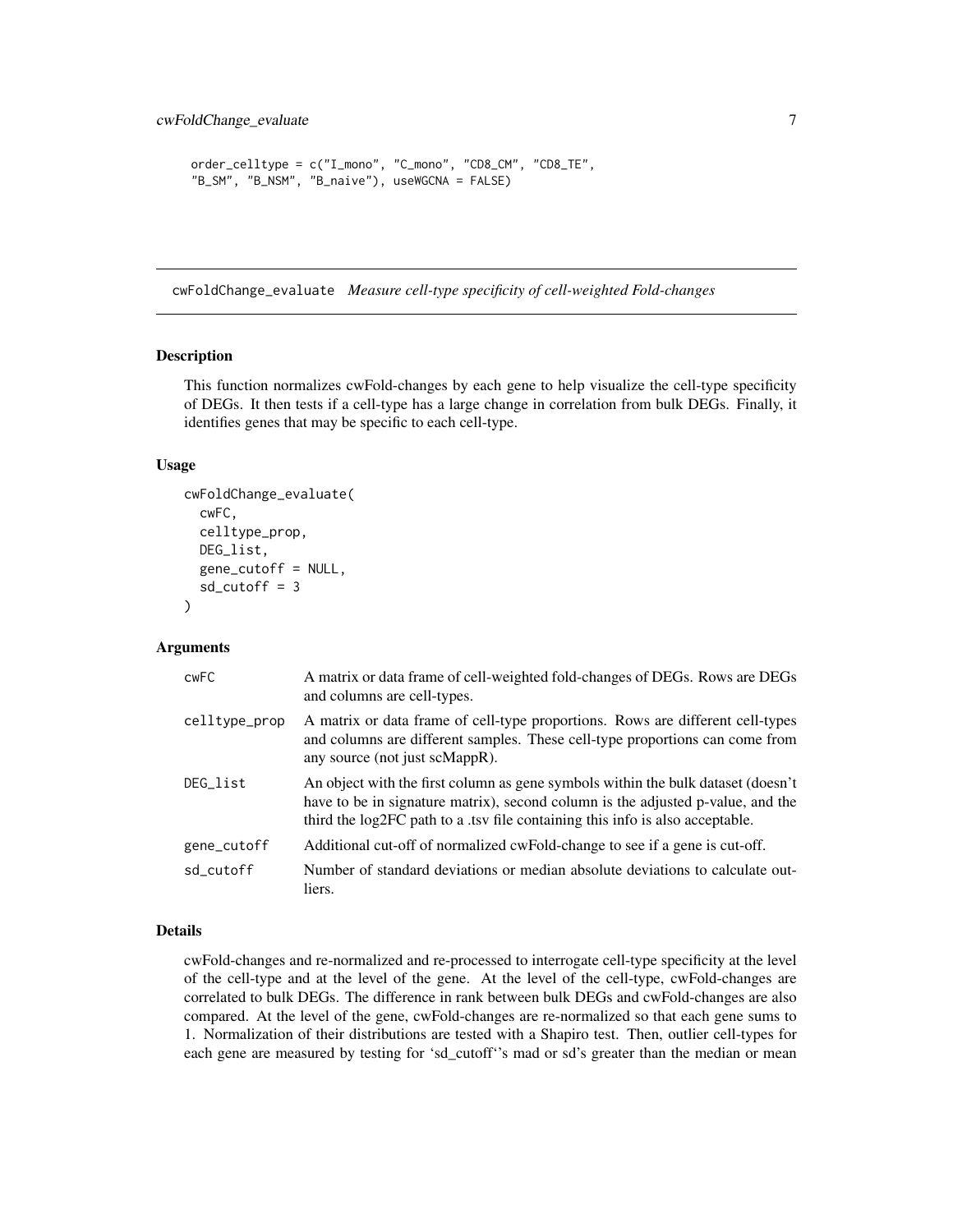depending on if the cwFold-change is non-normally or normally distributed respectively. Cell-types considered outliers are then further filtered so their normalized cwFold-changes are greater than the cell-type proportions of that gene and 'gene\_cutoff' if the user sets it.

#### Value

List with the following elements:

gene\_level\_investigation

data frame of genes showing the Euclidian distances between cwFold-change and null vector as well as if cwFold-changes are distributed.

celltype\_level\_investigation

data frame of Spearman's and Pearson's correlation between bulk DEGs and cwFold-changes.

cwFoldchange\_vs\_bulk\_rank\_change

data frame of the change in rank of DEG between the bulk fold-change and cwFold-change.

cwFoldChange\_normalized

cwFold-change normalized such that each gene sums to 1.

cwFoldchange\_gene\_assigned

List of cell-types where genes are designated to cell-type specific differential expression.

cwFoldchange\_gene\_flagged\_FP

Mapped cwFoldchanges that are flagged as false-positives. These are genes that are driven by the reciprical ratio of cell-type proportions between case and control. These genes may be DE in a non-cell-type specific manner but are falsely assigned to cell-types with very large differences in proportion between condition.

## Examples

```
data(PBMC_example)
bulk_DE_cors <- PBMC_example$bulk_DE_cors
bulk_normalized <- PBMC_example$bulk_normalized
odds_ratio_in <- PBMC_example$odds_ratio_in
case_grep <- "_female"
control_grep <- "_male"
max_proportion_change <- 10
print_plots <- FALSE
theSpecies <- "human"
toOut <- scMappR_and_pathway_analysis(count_file = bulk_normalized,
                                      signature_matrix = odds_ratio_in,
                                      DEG_list = bulk_DE_cors, case_grep = case_grep,
                                      control_grep = control_grep, rda_path = "",
                                      max_proportion_change = 10, print_plots = TRUE,
                                       plot_names = "tst1", theSpecies = "human",
                                       output_directory = "tester",
                                   sig_matrix_size = 3000, up_and_downregulated = FALSE,
```

```
internet = FALSE)
```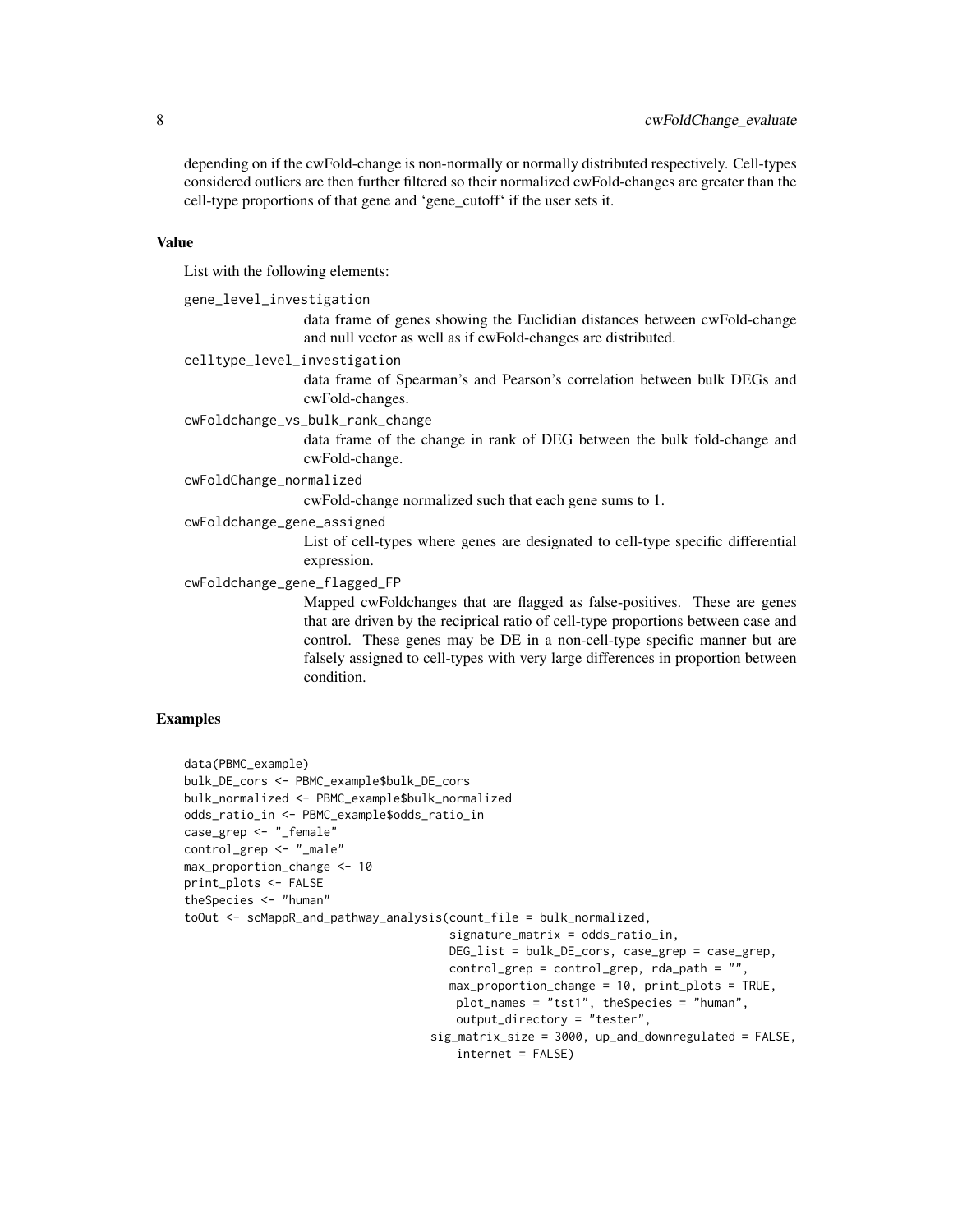```
cwFC1 <- toOut$cellWeighted_Foldchange
prop1 <- toOut$cellType_Proportions
DE <- bulk_DE_cors
eval_test <- cwFoldChange_evaluate(cwFC = cwFC1, celltype_prop = prop1,
                                     DEG_{\text{list}} = DE
```
DeconRNAseq\_CRAN *DeconRNASeq CRAN compatible*

## Description

This function runs DeconRNAseq with default parameters such that it is compatible with CRAN and scMappR

#### Usage

```
DeconRNAseq_CRAN(
  datasets,
  signatures,
  proportions = NULL,
  checksig = FALSE,
  known.prop = FALSE,
  use.scale = TRUE,
  fig = FALSE\lambda
```
## Arguments

| datasets    | Normalized RNA-seq dataset                                            |
|-------------|-----------------------------------------------------------------------|
| signatures  | Signature matrix of odds ratios                                       |
| proportions | If cell-type proportion is already inputted - always NULL for scMappR |
| checksig    | Check to see if plotting is significant - always false for scMappR    |
| known.prop  | If proportions were known - always false for scMappR                  |
| use.scale   | Scale and center value - always TRUE for scMappR                      |
| fig         | Make figures - always FALSE for scMappR                               |

## Details

This is the exact same function as the primary function in the Bioconductor package, DeconRNAseq (PMID: 23428642) except it is now compatible with CRAN packages.

#### Value

DeconRNAseq\_CRAN Estimated cell-type proportions with DeconRNAseq.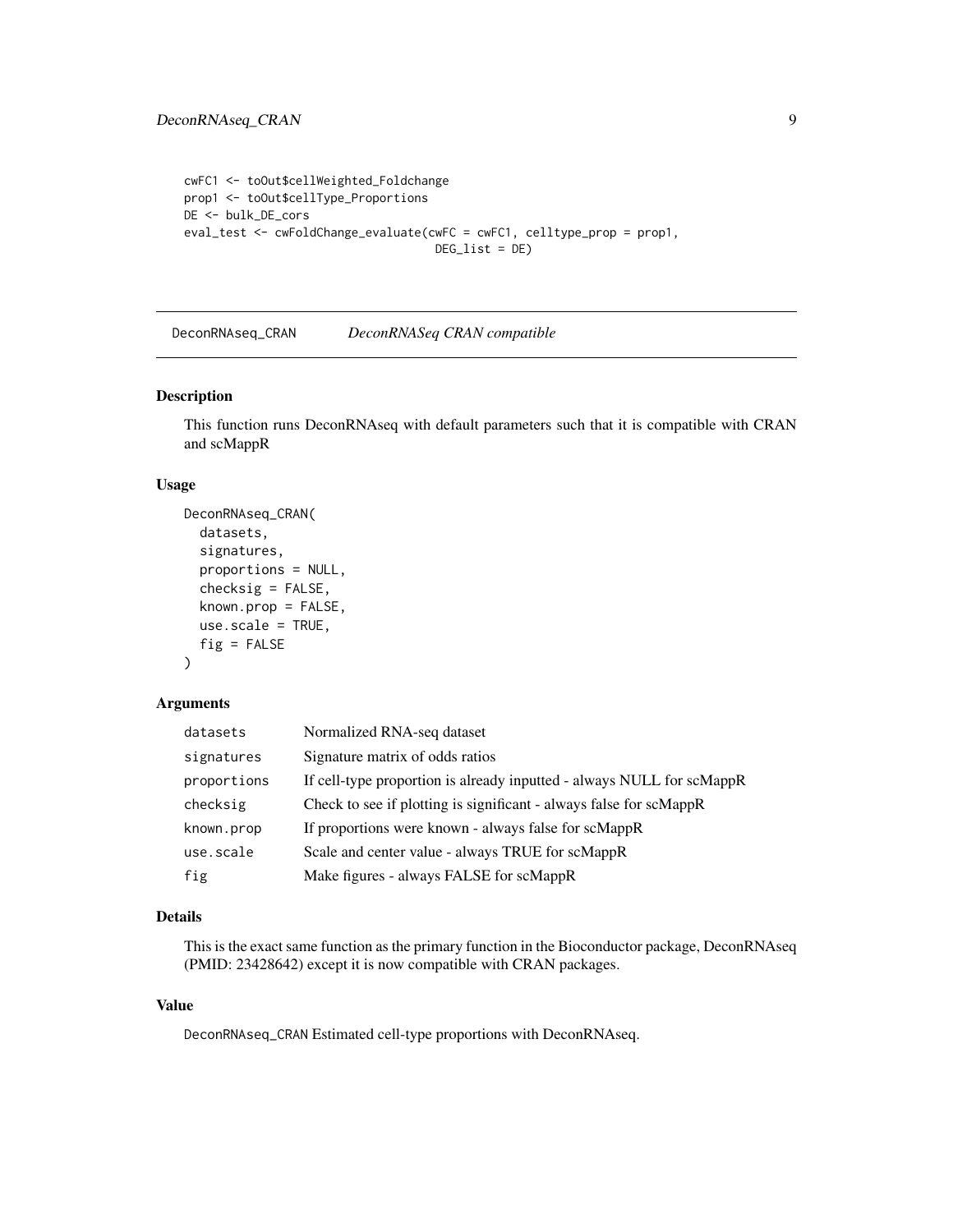#### Examples

```
data(PBMC_example)
bulk_DE_cors <- PBMC_example$bulk_DE_cors
bulk_normalized <- PBMC_example$bulk_normalized
odds_ratio_in <- PBMC_example$odds_ratio_in
out <- DeconRNAseq_CRAN(datasets = as.data.frame(bulk_normalized),
                       signatures = as.data.frame(odds_ratio_in))
```
deconvolute\_and\_contextualize

*Generate cell weighted Fold-Changes (cwFold-changes)*

#### Description

This function takes a count matrix, signature matrix, and differentially expressed genes (DEGs) before generating cwFold-changes for each cell-type.

#### Usage

```
deconvolute_and_contextualize(
  count_file,
  signature_matrix,
 DEG_list,
  case_grep,
  control_grep,
  max\_proportion\_change = -9,
  print_plots = T,
  plot_names = "scMappR",
  theSpecies = "human",
  FC\_coef = T,
  sig_matrix_size = 3000,
  drop_unknown_celltype = TRUE,
  toSave = FALSE,path = NULL,
  deconMethod = "DeconRNASeq"
)
```
## Arguments

count\_file Normalized (e.g. CPM, TPM, RPKM) RNA-seq count matrix where rows are gene symbols and columns are individuals. Either the matrix itself of class "matrix" or data.frame" or a path to a tsv file containing these DEGs. The gene symbols in the count file, signature matrix, and DEG list must match.

<span id="page-9-0"></span>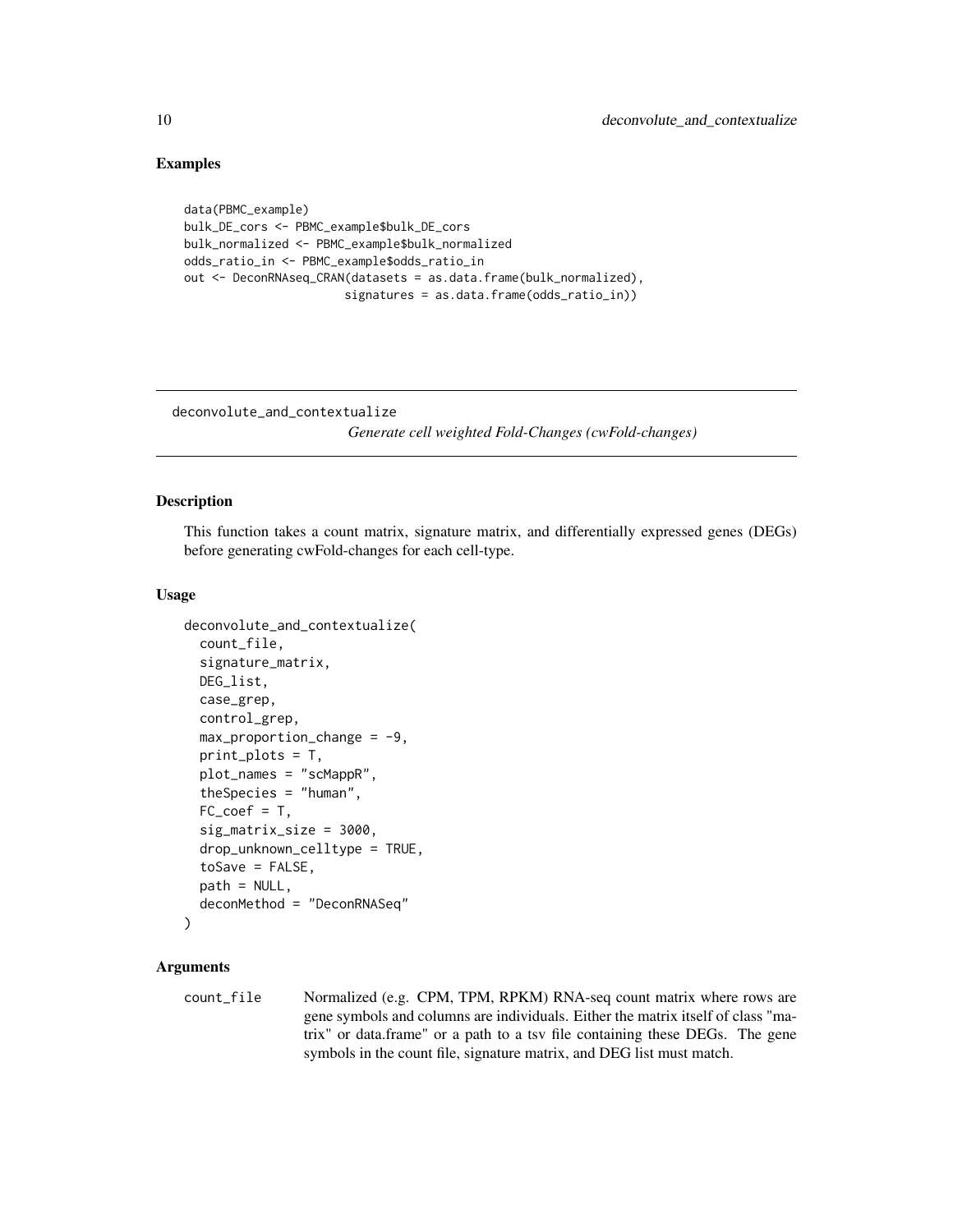| signature_matrix      |                                                                                                                                                                                                                                                               |  |
|-----------------------|---------------------------------------------------------------------------------------------------------------------------------------------------------------------------------------------------------------------------------------------------------------|--|
|                       | Signature matrix (fold-change ratios) of cell-type specificity of genes. Either<br>the object itself or a pathway to an .RData file containing an object named<br>"wilcoxon_rank_mat_or". We strongly recommend inputting the signature ma-<br>trix directly. |  |
| DEG_list              | An object with the first column as gene symbols within the bulk dataset (doesn't<br>have to be in signature matrix), second column is the adjusted P-value, and the<br>third the log2FC. Path to a tsv file containing this info is also acceptable.          |  |
| case_grep             | Tag in the column name for cases (i.e. samples representing upregulated) OR an<br>index of cases.                                                                                                                                                             |  |
| control_grep          | Tag in the column name for control (i.e. samples representing downregulated)<br>OR an index of cases.                                                                                                                                                         |  |
| max_proportion_change |                                                                                                                                                                                                                                                               |  |
|                       | Maximum cell-type proportion change. May be useful if a cell-type does not<br>exist in one condition, thus preventing infinite values.                                                                                                                        |  |
| print_plots           | Whether boxplots of the estimated CT proportion for the leave-one-out method<br>of CT deconvolution should be printed (T/F).                                                                                                                                  |  |
| plot_names            | If plots are being printed, the pre-fix of their .pdf files.                                                                                                                                                                                                  |  |
| theSpecies            | internal species designation to be passed from 'scMappR_and_pathway_analysis'.<br>It only impacts this function if data are taken directly from the PanglaoDB<br>database (i.e. not reprocessed by scMappR or the user).                                      |  |
| FC_coef               | Making cwFold-changes based on fold-change (TRUE) or rank := $(-log10(Pval))$<br>(FALSE) rank. After testing, we strongly recommend to keep true (T/F).                                                                                                       |  |
| sig_matrix_size       |                                                                                                                                                                                                                                                               |  |
|                       | Number of genes in signature matrix for cell-type deconvolution.                                                                                                                                                                                              |  |
| drop_unknown_celltype |                                                                                                                                                                                                                                                               |  |
|                       | Whether or not to remove "unknown" cell-types from the signature matrix (T/F).                                                                                                                                                                                |  |
| toSave                | Allow scMappR to write files in the current directory (T/F).                                                                                                                                                                                                  |  |
| path                  | If to Save = TRUE, path to the directory where files will be saved.                                                                                                                                                                                           |  |
| deconMethod           | Which RNA-seq deconvolution method to use to estimate cell-type proporitons.<br>Options are "WGCNA", "DCQ", or "DeconRNAseq"                                                                                                                                  |  |

## Details

This function completes the pre-processing, normalization, and scaling steps in the scMappR algorithm before calculating cwFold-changes. cwFold-changes scales bulk fold-changes by the cell-type specificity of the gene, cell-type gene-normalized cell-type proportions, and the reciprocal ratio of cell-type proportions between the two conditions. cwFold-changes are generated for genes that are in both the count matrix and in the list of DEGs. It does not have to also be in the signature matrix. First, this function will estimate cell-type proportions with all genes included before estimating changes in cell-type proportion between case/control using a t-test. Then, it takes a leave-one-out approach to cell-type deconvolution such that estimated cell-type proportions are computed for every inputted DEG. Optionally, the differences between cell-type proportions before and after a gene is removed is plotted in boxplots. Then, for every gene, cwFold-changes are computed with the following formula (the example for upreguatled genes) val <- cell-preferences \* cell-type\_proportion \* cell-type\_proportion\_fold-change \* sign\*2^abs(gene\_DE\$log2fc). A matrix of cwFold-changes for all DEGs are returned.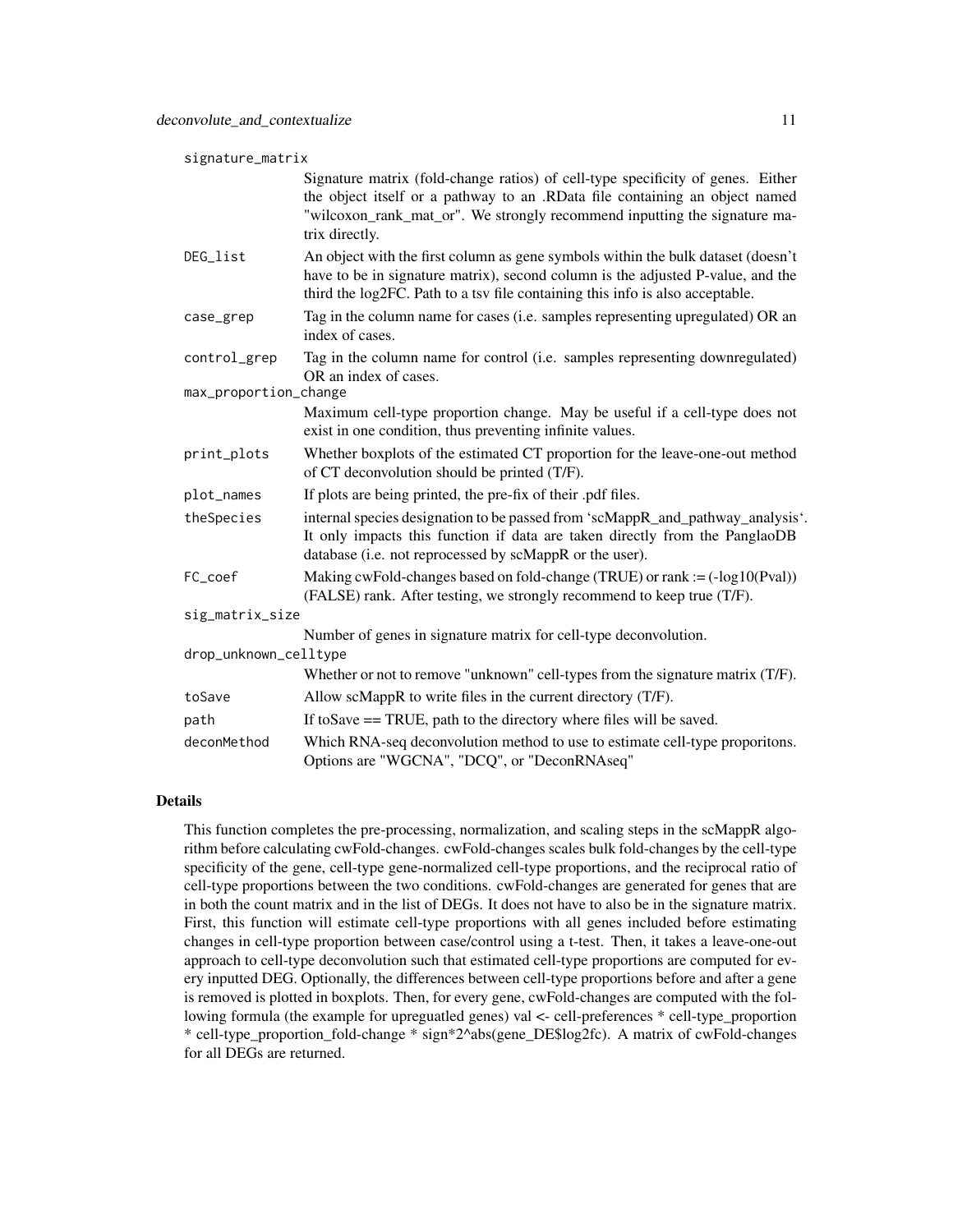## <span id="page-11-0"></span>Value

List with the following elements: cellWeighted\_Foldchange data frame of cellweightedFold changes for each gene. cellType\_Proportions data frame of cell-type proportions from DeconRNA-seq. leave\_one\_out\_proportions data frame of average cell-type proportions for case and control when gene is removed. processed\_signature\_matrix signature matrix used in final analysis.

## Examples

```
data(PBMC_example)
bulk_DE_cors <- PBMC_example$bulk_DE_cors
bulk_normalized <- PBMC_example$bulk_normalized
odds_ratio_in <- PBMC_example$odds_ratio_in
case_grep <- "_female"
control_grep <- "_male"
max_proportion_change <- 10
print_plots <- FALSE
theSpecies <- "human"
cwFC <- deconvolute_and_contextualize(count_file = bulk_normalized,
                               signature_matrix = odds_ratio_in, DEG_list = bulk_DE_cors,
                                    case_grep = case_grep, control_grep = control_grep,
                                     max_proportion_change = max_proportion_change,
                                      print_plots = print_plots,
                                     theSpecies = theSpecies, toSave = FALSE)
```
extract\_genes\_cell *Extract Markers*

#### Description

Extracting cell-type markers from a signature matrix.

#### Usage

```
extract_genes_cell(
  geneHeat,
 cellTypes = "ALL",
 val = 1,
  isMax = FALSE,
  isPvalue = FALSE
)
```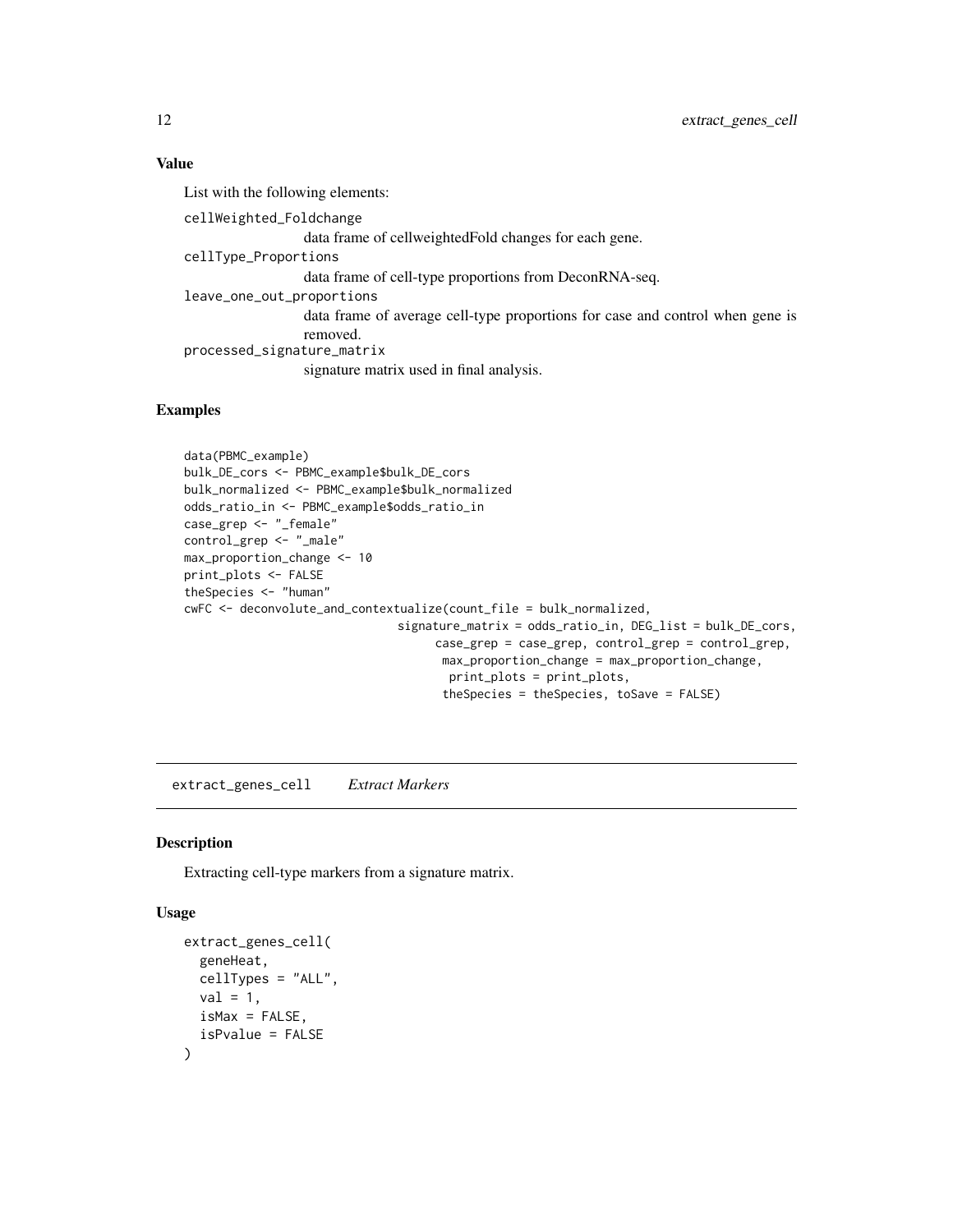#### <span id="page-12-0"></span>Arguments

| geneHeat  | The heatmap of ranks from your scRNA-seq dataset with your genes subsetted.                                       |
|-----------|-------------------------------------------------------------------------------------------------------------------|
| cellTypes | The cell-types that you're interested in extracting. They need to be colnames<br>(not case sensitive).            |
| val       | How associated a gene is with a particular cell type to include in your list -<br>default is slightly associated. |
| isMax     | If you are taking the single best $CT$ marker $(T/F)$ – TRUE not recommended.                                     |
| isPvalue  | If the signature matrix is raw p-value $(T/F)$ – TRUE not recommended.                                            |

#### Details

This function takes a signature matrix and extracts cell-type markers above a p-value or fold-change threshold.

## Value

extract\_genes\_cell A vector of genes above the threshold for each sample.

## Examples

```
data(POA_example)
Signature <- POA_example$POA_Rank_signature
RowName <- get_gene_symbol(Signature)
rownames(Signature) <-RowName$rowname
# extract genes with a -log10(Padj > 1)
Signat <- extract_genes_cell(Signature)
```
generes\_to\_heatmap *Generate signature matrix*

## Description

Convert a list of cell-type markers from FindMarkers in Seurat to a signature matrix defined by odds ratio and rank.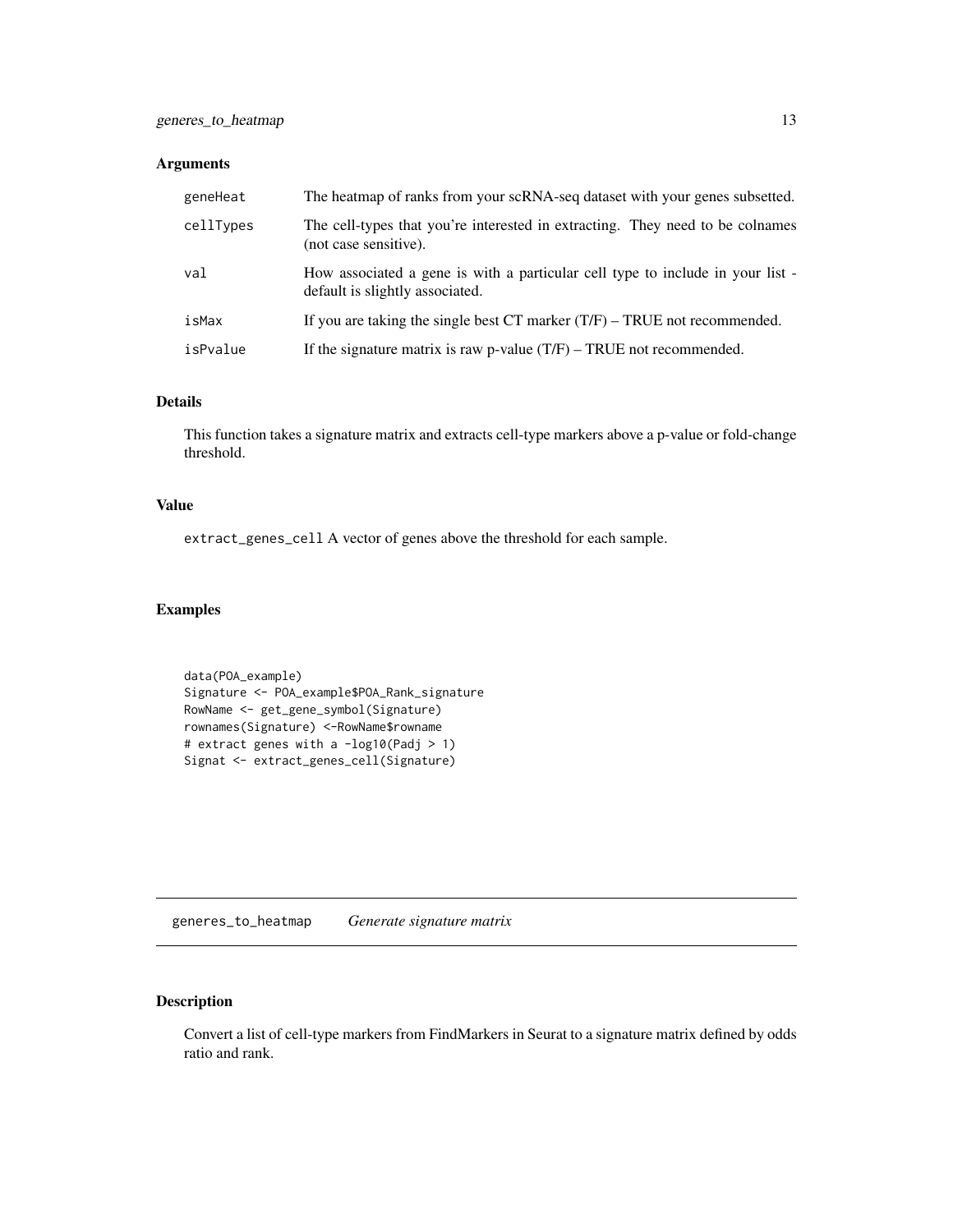## Usage

```
generes_to_heatmap(
 generes = generes,
  species = "human",
  naming\_preference = -9,rda_path = ",
 make_names = TRUE,
  internal = FALSE
)
```
## Arguments

| generes           | A list of cell-type markers with fold-changes and p-values (FindMarkers output<br>in Seurat). |  |
|-------------------|-----------------------------------------------------------------------------------------------|--|
| species           | The species of gene symbols, if not internal, "human" or "mouse".                             |  |
| naming_preference |                                                                                               |  |
|                   | Likely cell-types given tissues (to be passed into human_mouse_ct_marker_enrich).             |  |
| rda_path          | Path to output direcotry, if to Save is true.                                                 |  |
| make_names        | Identify names of cell-type markers using the Fisher's exact test method (T/F).               |  |
| internal          | If this function is pre-processing from Panglao (T/F).                                        |  |

#### Details

Take a list of compiled differentially expressed genes from different cell-types, identify what the cell-types are using the Fisher's exact test, and then convert into a signature matrix for both the adjusted p-value and odds ratio.

## Value

List with the following elements:

| pVal     | A data frame containing the signature matrix of ranks $(-log 10(Padi) * sign(fold-$<br>change)). |
|----------|--------------------------------------------------------------------------------------------------|
| 0R       | A data frame containing the signature matrix of odds ratios.                                     |
| cellname | A vector of the cell-labels returned from the GSVA method.                                       |
| topGenes | the top 30 mos expressed genes in each cell-type.                                                |

## Examples

```
data(POA_example)
POA_generes <- POA_example$POA_generes
signature <- generes_to_heatmap(POA_generes,species = -9, make_names = FALSE)
```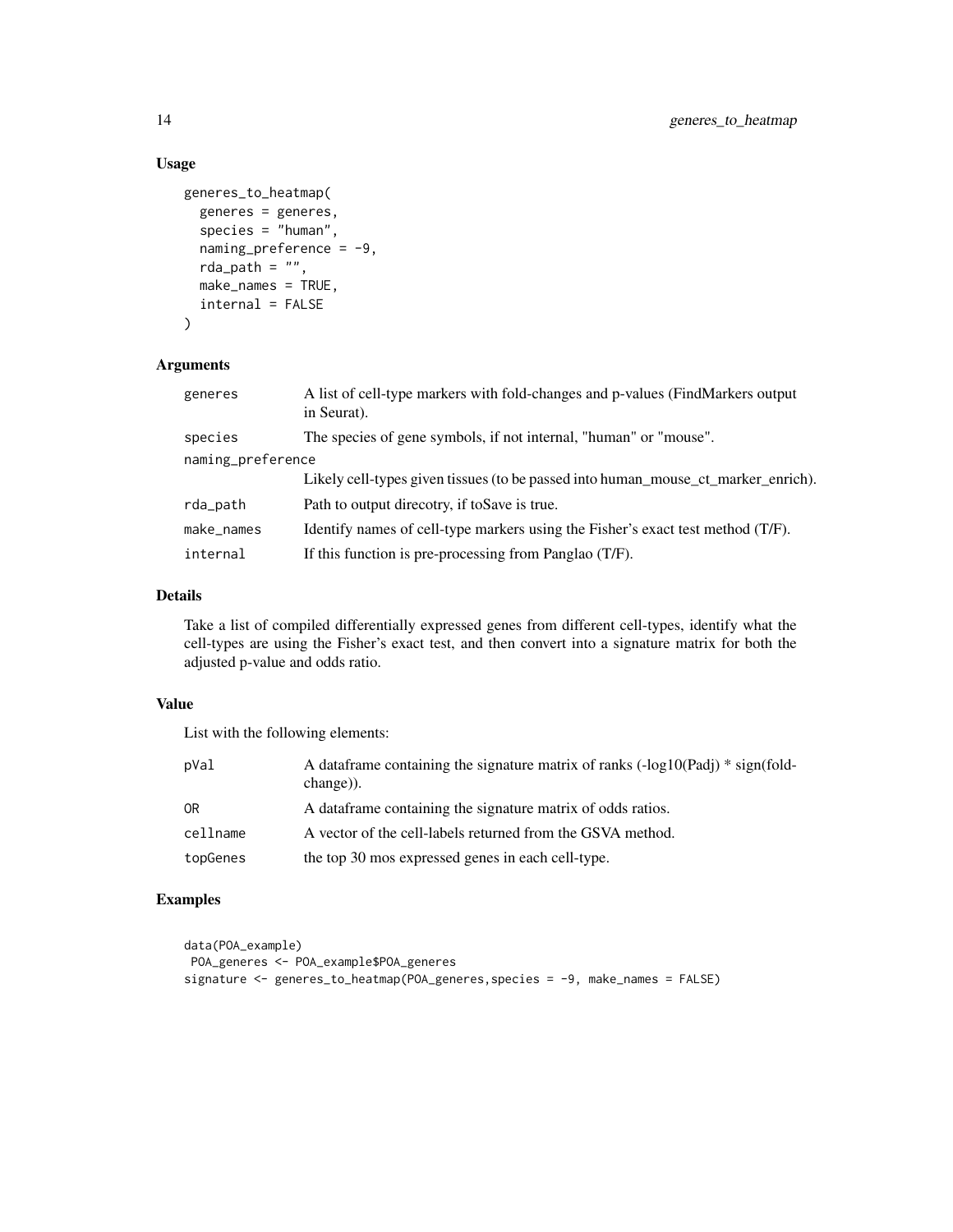<span id="page-14-0"></span>

## Description

Internal – removes Ensembl signature appended to signature matrix from Panglao and figure out species by pre-fix Ensembl of the Ensembl ID that is appended to gene names.

## Usage

get\_gene\_symbol(wilcoxon\_rank\_mat\_t)

#### Arguments

wilcoxon\_rank\_mat\_t

Matrix where row names are "GeneSymbol-Ensembl" (human or mouse).

#### Details

Internal: This function removes the ENGMUS/ENGS tag from Panglao created gene names (symbol-ENGS). From the ENSG/ENSMUS, this function determines if the species is mouse/human and returns the gene symbols.

## Value

List with the following elements:

| rowname | Genes in the signature matrix excluding the ensemble name. |
|---------|------------------------------------------------------------|
| species | "mouse" or "human" depending on appended ensembl symbols.  |

## Examples

```
# load signature
data(POA_example)
POA_OR_signature <- POA_example$POA_OR_signature
symbols <- get_gene_symbol(POA_OR_signature)
```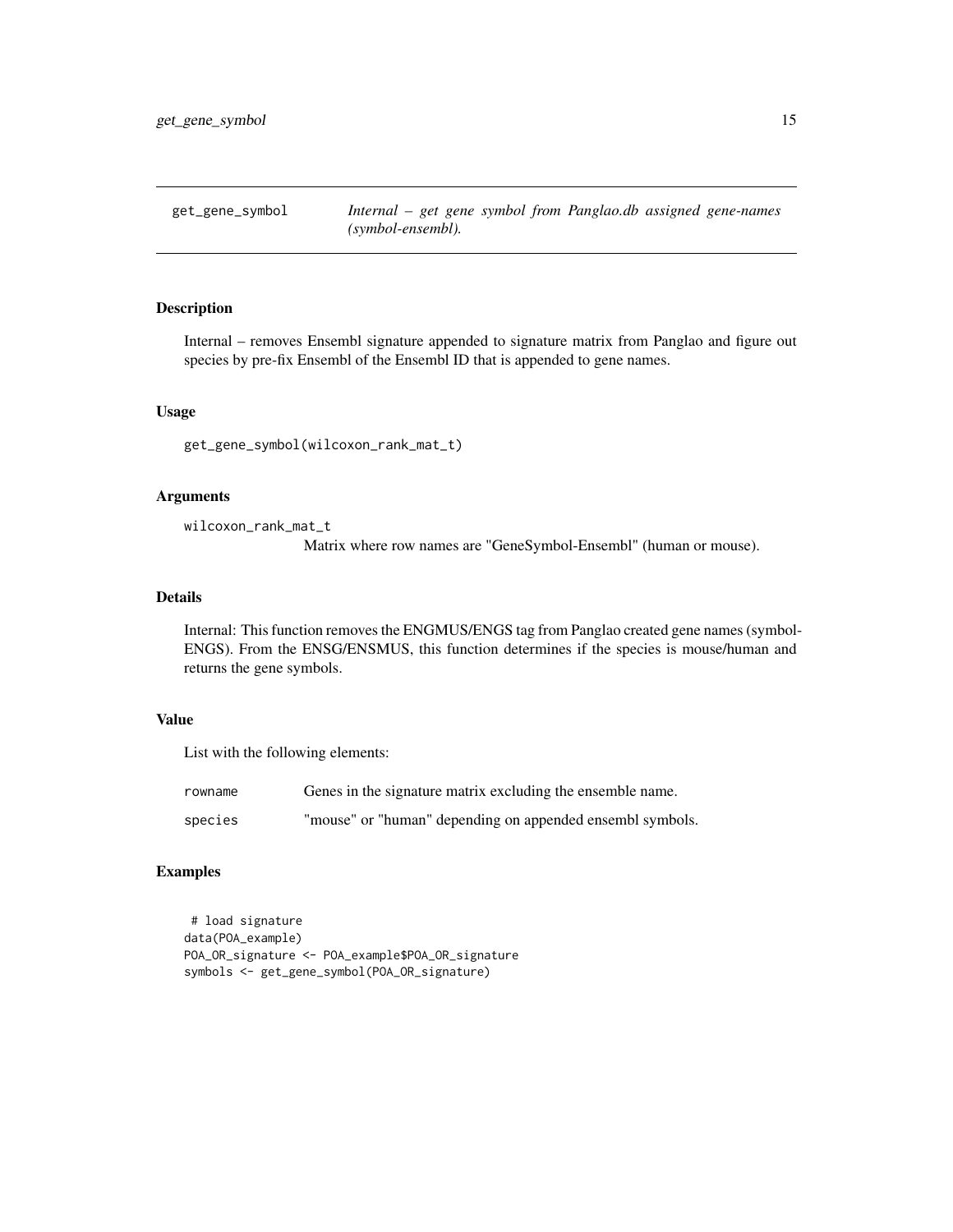```
get_signature_matrices
```
*Get signature matrices.*

## Description

This function downloads and returns signature matrices and associated cell-type labels from the scMappR\_data repo.

## Usage

```
get_signature_matrices(type = "all")
```
## Arguments

type a character vector that can be 'all', 'pVal', or 'OR'

## Value

get\_signature\_matrices Returns the signature matrices currently stored in scMappR\_Data. Associated cell-type labels from different methods for each signature matrix is also provided.

## Examples

signatures <- get\_signature\_matrices(type = "all")

gmt *gmt\_example*

## Description

Markers of 5 glial cell-types

#### Usage

data(gmt)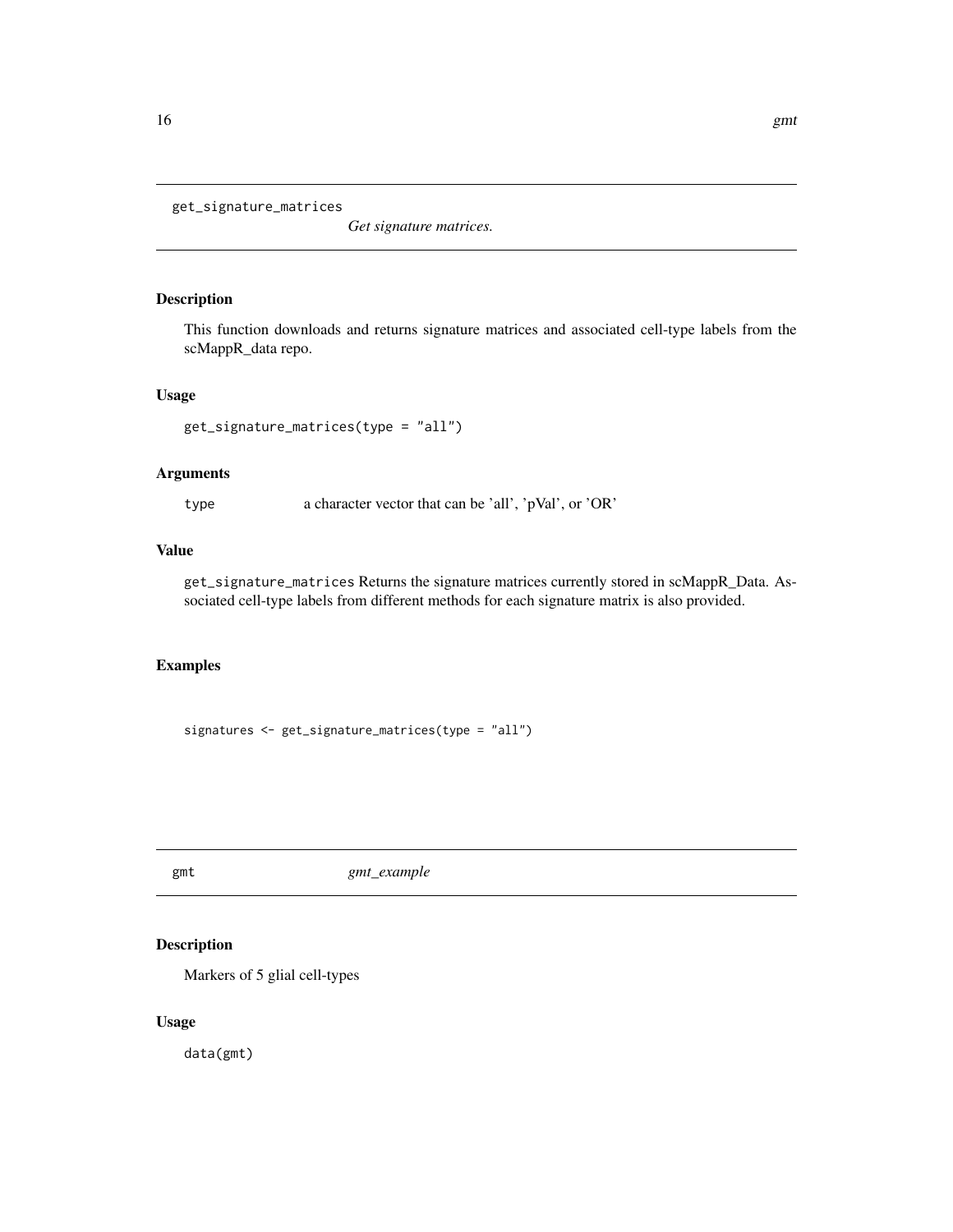## <span id="page-16-0"></span>Format

A list with 5 character vectors, each containing genes.

Astrocytes\_panglao astrocyte markers identified by panglao Schwann\_panglao Schwann markers identified by panglao Bergmann glia\_panglao Bergmann glia markers identified by panglao Kupffer\_panglao Kupffer markers identified by panglao

Oligodendrocyte progenitor\_panglao Oligodendrocyte progenitor markers identified by panglao

## Details

A named list containing the cell-type markers of 5 glial cell types. Used for testing cell-type naming functions.

#### Examples

data(gmt)

gProfiler\_cellWeighted\_Foldchange *Pathway enrichment for cwFold-changes*

## **Description**

This function runs through each list of cell weighted Fold changes (cwFold-changes) and completes both pathway and transcription factor (TF) enrichment.

## Usage

```
gProfiler_cellWeighted_Foldchange(
  cellWeighted_Foldchange_matrix,
  species,
 background,
 gene_cut,
 newGprofiler
)
```
#### Arguments

cellWeighted\_Foldchange\_matrix

|              | Matrix of cell weighted Fold changes from the deconvolute_and_contextualize<br>functions. |
|--------------|-------------------------------------------------------------------------------------------|
| species      | Human, mouse, or a name that is compatible with gProfileR (e.g. "mmusculus").             |
| background   | A list of background genes to test against.                                               |
| gene_cut     | The top number of genes in pathway analysis.                                              |
| newGprofiler | Using gProfileR or gprofiler2, $(T/F)$ .                                                  |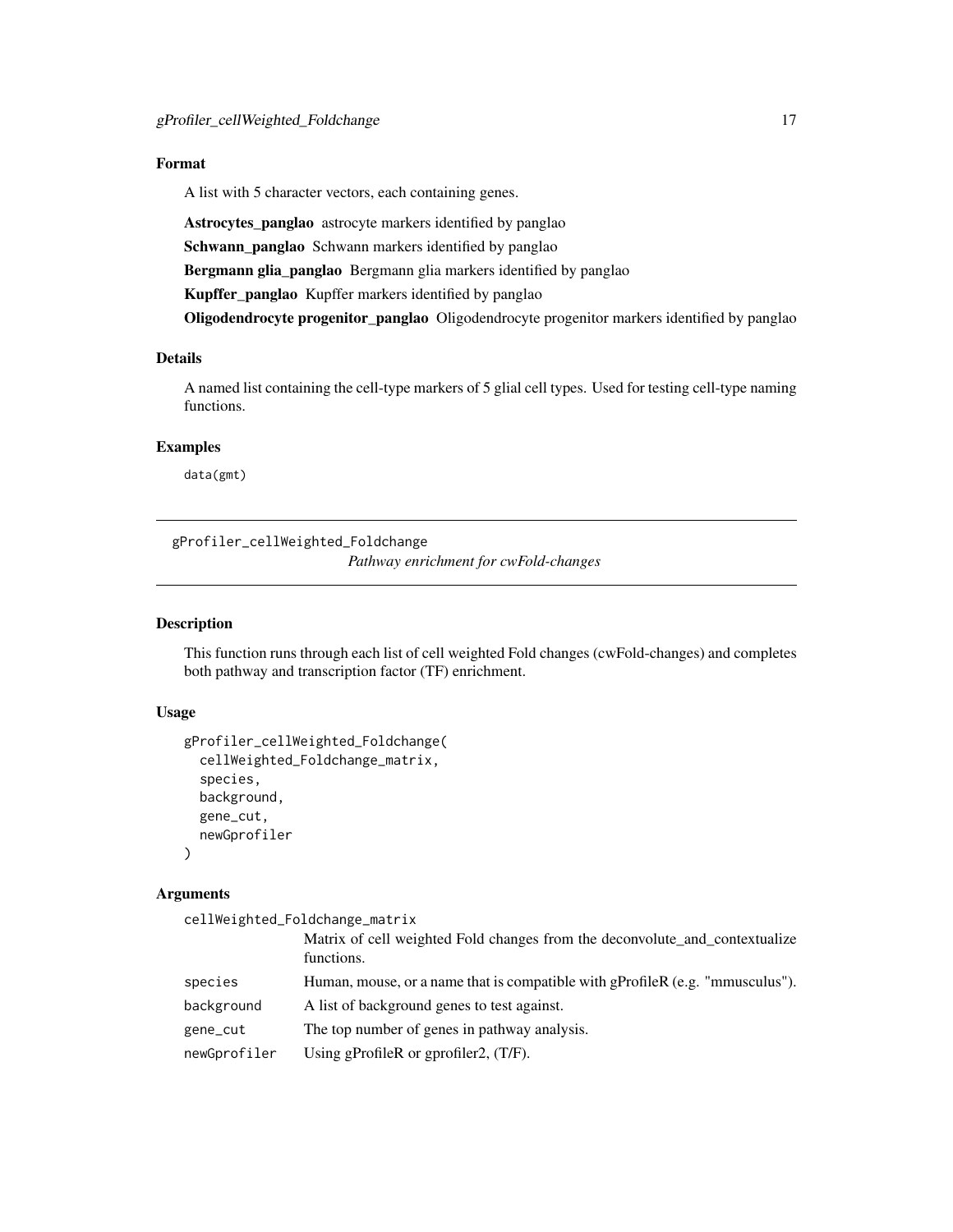#### <span id="page-17-0"></span>Details

This function takes a matrix of cellWeighted\_Foldchange and a species (human, mouse, or a character directly compatible with g:ProfileR). Before completing pathway analysis with g:ProfileR. Enriched pathways are stored in a list and returned.

#### Value

List with the following elements:

| ΒP | gprofiler enrichment of biological pathways for each cell-type    |
|----|-------------------------------------------------------------------|
| TF | gprofiler enrichment of transcription factors for each cell-type. |

## Examples

```
data(PBMC_example)
```

```
bulk_DE_cors <- PBMC_example$bulk_DE_cors
bulk_normalized <- PBMC_example$bulk_normalized
odds_ratio_in <- PBMC_example$odds_ratio_in
case_grep <- "_female"
```

```
control_grep <- "_male"
max_proportion_change <- 10
print_plots <- FALSE
theSpecies <- "human"
norm <- deconvolute_and_contextualize(count_file = bulk_normalized,
                                     signature_matrix = odds_ratio_in,
                                      DEG_list = bulk_DE_cors, case_grep = case_grep,
                                      control_grep = control_grep,
                                       max_proportion_change = max_proportion_change,
                                       print_plots = print_plots,
                                       theSpecies = theSpecies)
background = rownames(bulk_normalized)
STVs <- gProfiler_cellWeighted_Foldchange(
 cellWeighted_Foldchange_matrix = norm$cellWeighted_Foldchange,
 species = theSpecies, background = background, gene_cut = -9,
 newGprofiler = FALSE)
```
gsva\_cellIdentify *Cell-type naming with GSVA*

#### Description

This function computes the mean expression of every cell-type before predicting the most likely cell-type using the GSVA method.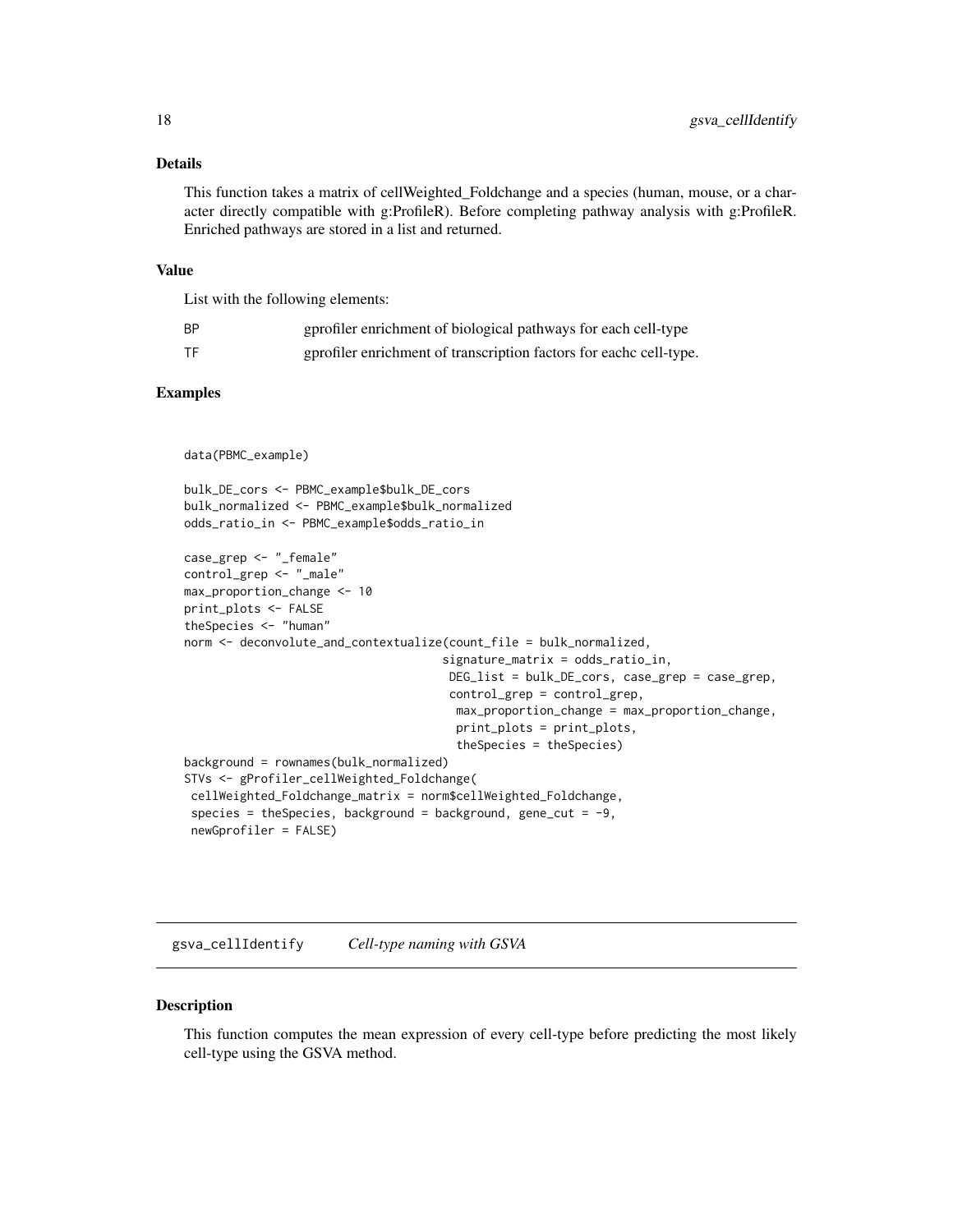gsva\_cellIdentify 19

## Usage

```
gsva_cellIdentify(
 pbmc,
  theSpecies,
 naming_preference = -9,
 rda_path = ",
  toSave = FALSE
)
```
#### Arguments

| pbmc              | Processed Seurat object without named cells.                                                                                         |  |
|-------------------|--------------------------------------------------------------------------------------------------------------------------------------|--|
| theSpecies        | "human" or "mouse" – it will determine which species cell-type markers will<br>originate from.                                       |  |
| naming_preference |                                                                                                                                      |  |
|                   | Once top cell-type markers are identified, naming preferences will then extract<br>CT markers within a more appropriate tissue type. |  |
| rda_path          | Path to pre-computed cell-type .gmt files (rda objects).                                                                             |  |
| toSave            | If scMappR is allowed to write files and directories.                                                                                |  |

## Details

This function inputs a Seurat object and uses the average normalized expression of each gene in each cluster to identify cell-types using the GSVA method.

#### Value

List with the following elements:

| cellMarker | Most likely cell-types predicted from CellMarker database.        |
|------------|-------------------------------------------------------------------|
| panglao    | Most likely cell-types predicted from Panglao database.           |
|            | avg_expression Average expression of each gene in each cell-type. |

## Examples

```
data(sm)
toProcess <- list(example = sm)
tst1 <- process_from_count(countmat_list = toProcess,name = "testProcess",
                            theSpecies = "mouse")
cellnames <- gsva_cellIdentify(pbmc = tst1, theSpecies = "mouse",
 naming_preference = "brain", rda_path = "")
```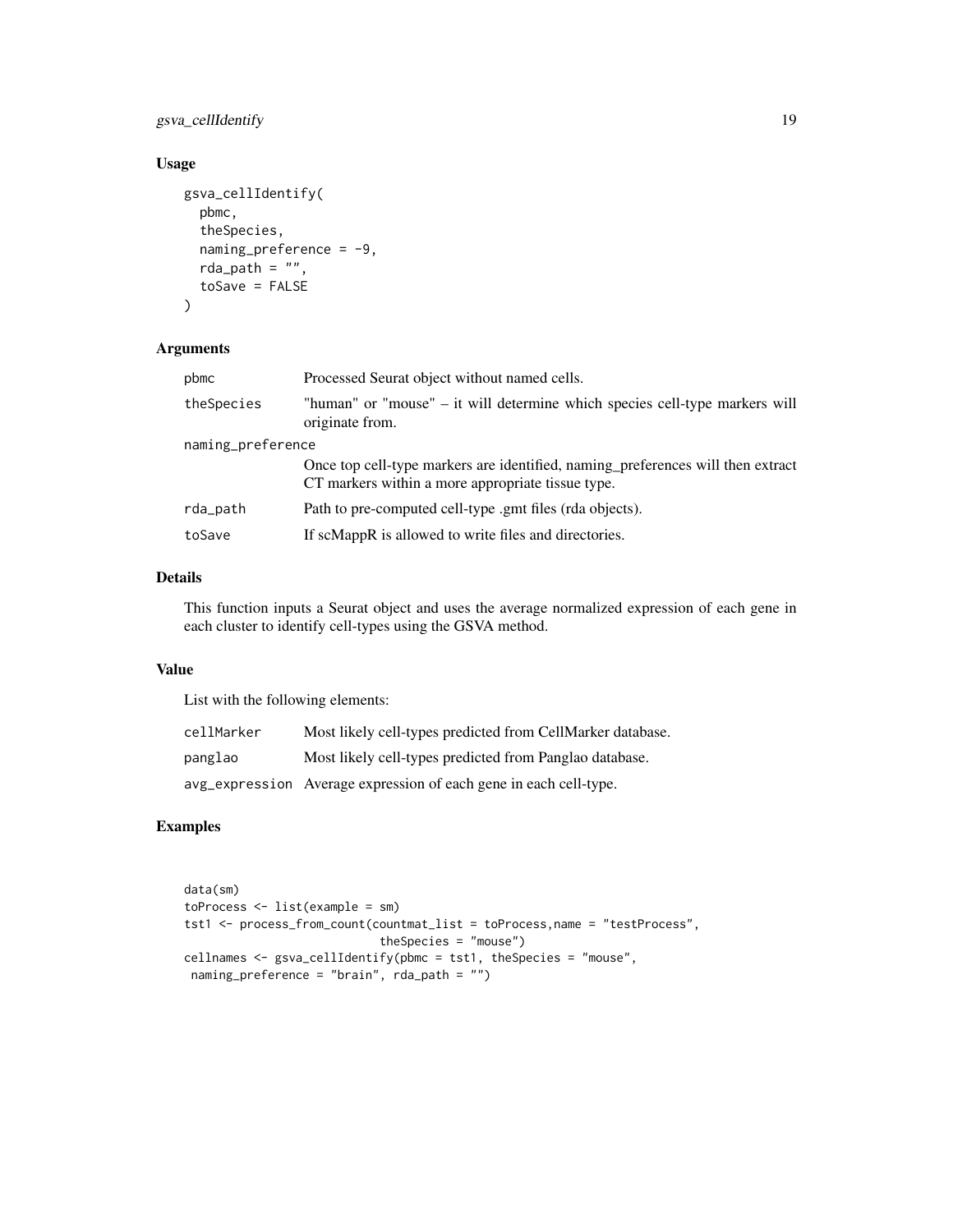<span id="page-19-0"></span>heatmap\_generation *Generate Heatmap*

#### Description

This function takes an inputted signature matrix as well as a list of genes and overlaps them. Then, if there is overlap, it prints a heatmap or barplot (depending on the number of overlapping genes). Then, for every cell-type, genes considered over-represented are saved in a list.

#### Usage

```
heatmap_generation(
  genesIn,
  comp,
  reference,
  cex = 0.8,
  rd-path = \sqrt{n}",
  cellTypes = "ALL",
  pVal = 0.01,
  isPval = TRUE,isMax = FALSE,
  isBackground = FALSE,
  which_species = "human",
  toSave = FALSE,path = NULL
\mathcal{L}
```
## Arguments

| genesIn       | A list of gene symbols (all caps) to have their cell type enrichment.                                                                     |
|---------------|-------------------------------------------------------------------------------------------------------------------------------------------|
| comp          | The name of the comparison.                                                                                                               |
| reference     | Path to signature matrix or the signature matrix itself.                                                                                  |
| cex           | The size of the genes in the column label for the heatmap.                                                                                |
| rd_path       | The directory to RData files $-$ if they are not in this directory, then the files will<br>be downloaded.                                 |
| cellTypes     | Colnames of the cell-types you will extract (passed to extract_genes_cell).                                                               |
| pVal          | The level of association a gene has within a cell type (passed to extract_genes_cell).                                                    |
| isPval        | If the signature matrix is raw p-value $(T/F)$ – TRUE not recommended                                                                     |
| isMax         | If you are taking the single best $CT$ marker $(T/F)$ – TRUE not recommended                                                              |
| isBackground  | If the heatmap is from the entire signature matrix or just the inputted gene list<br>$(T/F)$ . is Background = TRUE is used for internal. |
| which_species | Species of gene symbols – "human" or "mouse".                                                                                             |
| toSave        | Allow scMappR to write files in the path directory $(T/F)$ .                                                                              |
| path          | If to Save $==$ TRUE, path to the directory where files will be saved.                                                                    |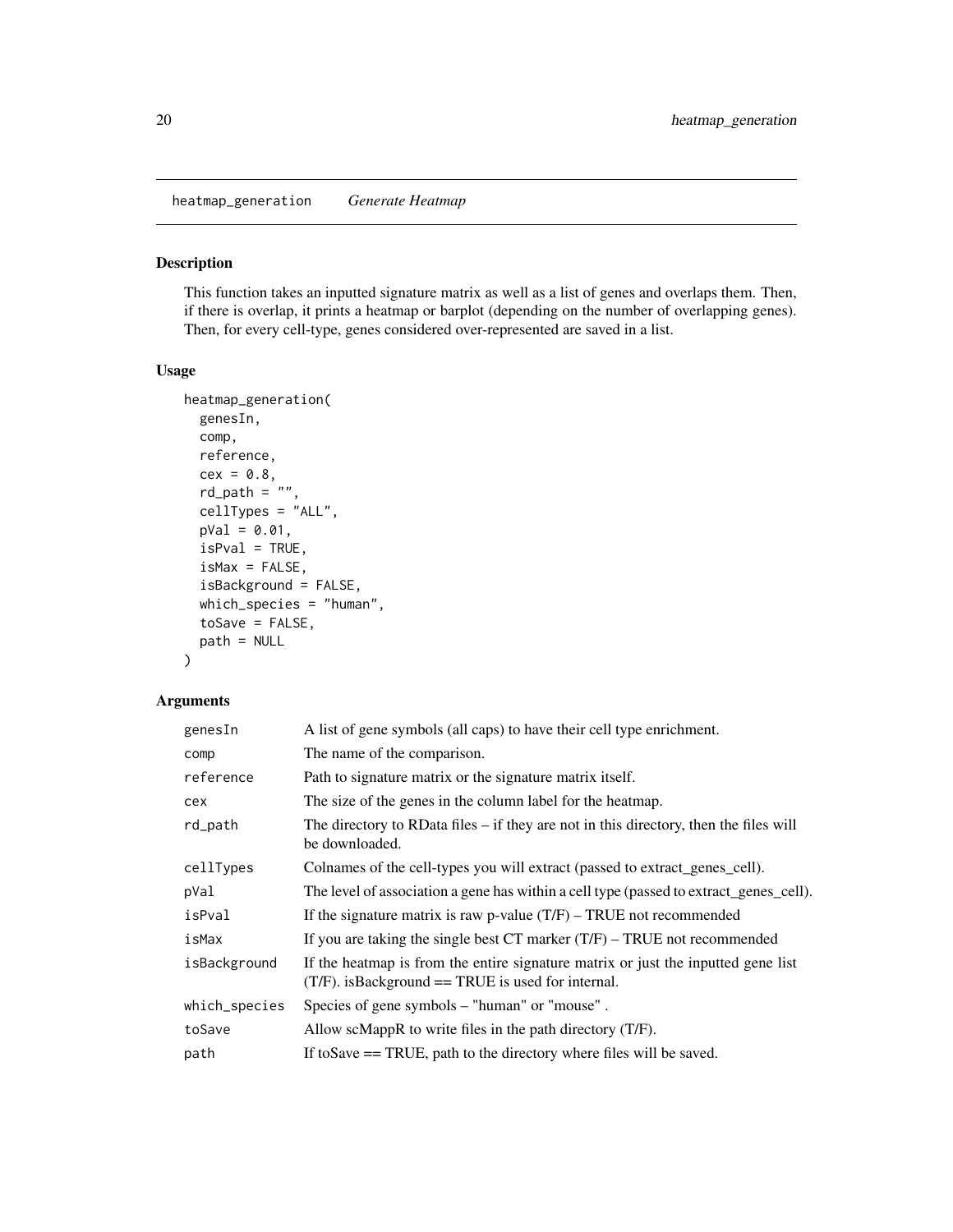## <span id="page-20-0"></span>Value

List with the following elements:

| genesIn     | Vector of genes intersecting gene list and signature matrix. |
|-------------|--------------------------------------------------------------|
| genesNoIn   | Vector of inputted genes not in signature matrix.            |
| geneHeat    | Signature matrix subsetted by inputted gene list             |
| preferences | Cell-markers mapping to cell-types.                          |

## Examples

```
# load in signature matrices
data(POA_example)
POA_generes <- POA_example$POA_generes
POA_OR_signature <- POA_example$POA_OR_signature
POA_Rank_signature <- POA_example$POA_Rank_signature
Signature <- POA_Rank_signature
rowname <- get_gene_symbol(Signature)
rownames(Signature) <- rowname$rowname
genes <- rownames(Signature)[1:100]
heatmap_test <- heatmap_generation(genesIn = genes, "scMappR_test",
                                   reference = Signature, which_species = "mouse")
```

```
human_mouse_ct_marker_enrich
```
*Consensus cell-type naming (Fisher's Exact)*

#### Description

This function completes the Fisher's exact test cell-type naming for all cell-types.

#### Usage

```
human_mouse_ct_marker_enrich(
  gene_lists,
  theSpecies = "human",
  cell_marker_path = "",
  naming_preference = -9
)
```
#### Arguments

| gene_lists | A named list of vectors containing cell-type markers (mouse or human gene-      |
|------------|---------------------------------------------------------------------------------|
|            | symbols) which will be named as a cell-type via the Fisher's exact test method. |
| theSpecies | The species of the gene symbols: "human" or "mouse".                            |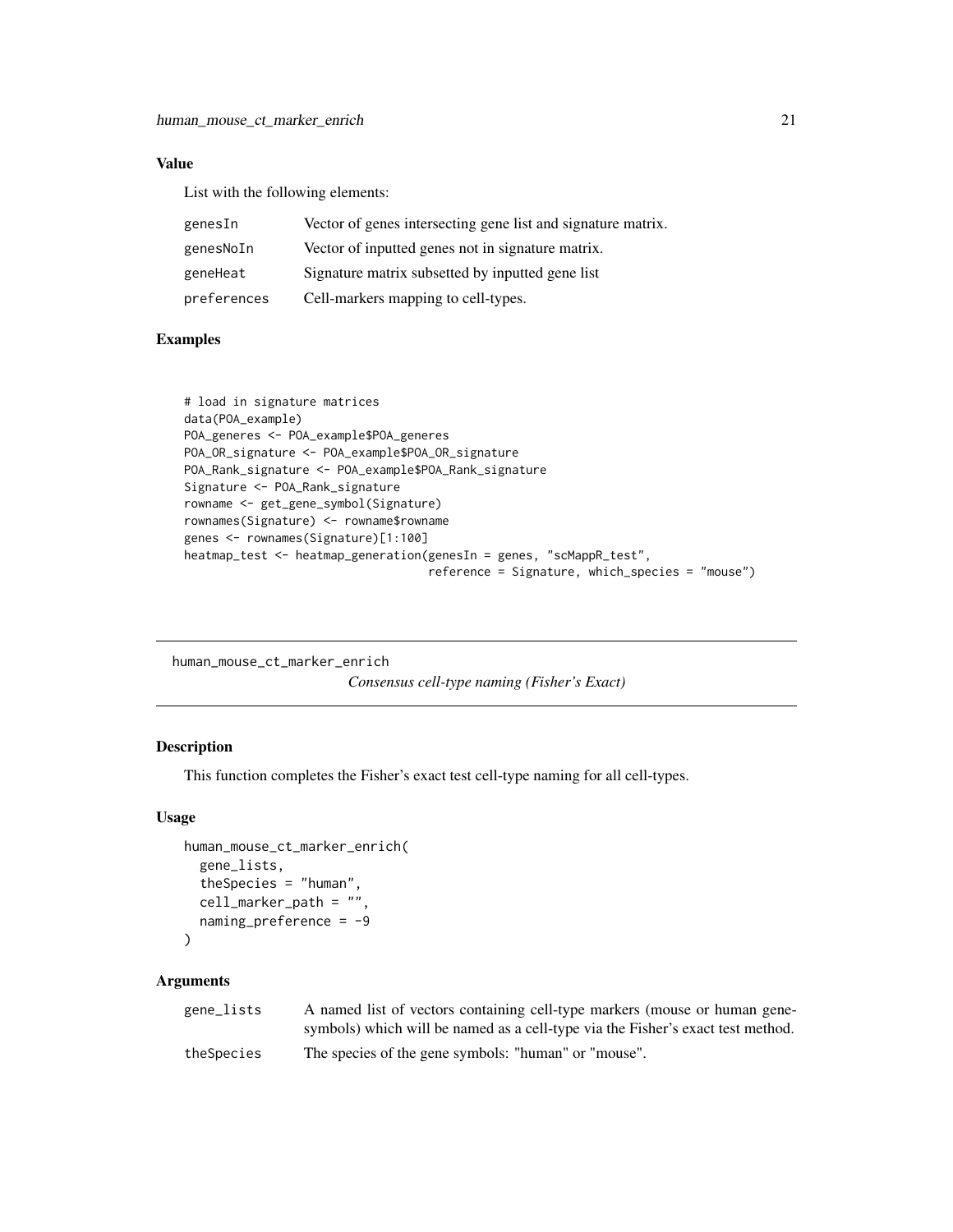#### <span id="page-21-0"></span>cell\_marker\_path

If local, path to cell-type marker rda files, otherwise, we will try to download data files.

naming\_preference

Either -9 if there is no expected cell-type or one of the categories from get\_naming\_preference\_options(). This is useful if you previously have an idea of which cell-type you were going to enrich.

#### Details

Fisher's exact test method of cell-type identification using the Panglao and CellMarker databases. It extracts significant pathways ( $pFDR < 0.05$ ). Then, if naming\_preference != -9, it will extract the enriched cell-types within the cell-types identified with the naming preferences option. Generally, this method seems to be biased to cell-types with a greater number of markers.

#### Value

List with the following elements:

| cellTypes   | most likely marker for each cell-type from each database.   |
|-------------|-------------------------------------------------------------|
| marker_sets | all enriched cell-types for each cluster from each dataset. |

## Examples

```
data(POA_example)
POA_generes <- POA_example$POA_generes
POA_OR_signature <- POA_example$POA_OR_signature
POA_Rank_signature <- POA_example$POA_Rank_signature
Signature <- POA_Rank_signature
rowname <- get_gene_symbol(Signature)
rownames(Signature) <- rowname$rowname
genes <- rownames(Signature)[1:100]
enriched <- human_mouse_ct_marker_enrich(gene_lists = genes, theSpecies = "mouse",
                                     cell_marker_path = "", naming_preference = "brain")
```
make\_TF\_barplot *Plot g:profileR Barplot (TF)*

#### Description

Make a barplot of the top transcription factors enriched by gprofileR.

#### Usage

```
make_TF_barplot(ordered_back_all_tf, top_tf = 5)
```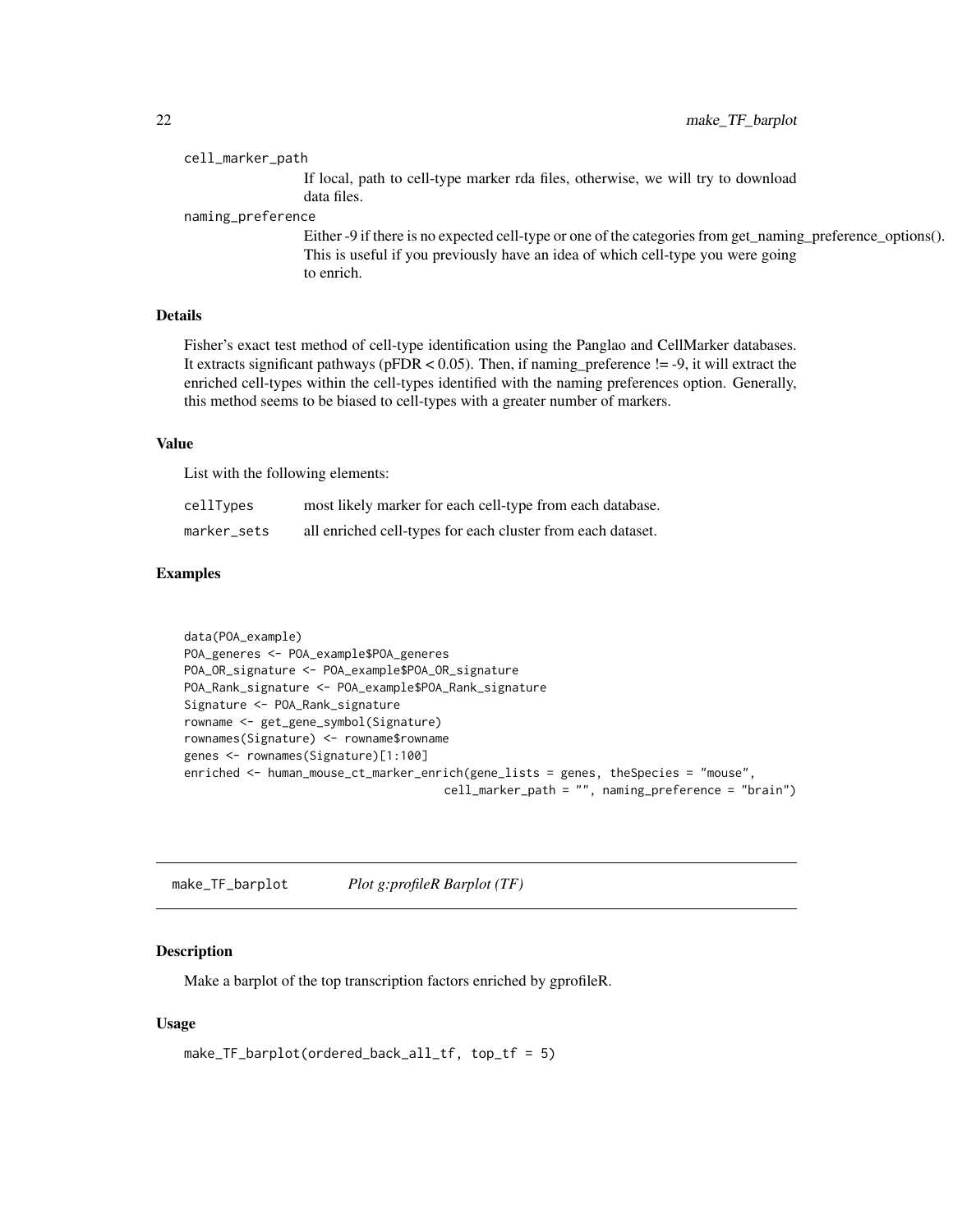#### **Arguments**

| ordered_back_all_tf |                                                    |
|---------------------|----------------------------------------------------|
|                     | Output of the g:profileR function.                 |
| $top_f$             | The number of transcription factors to be plotted. |

## Details

This function takes a gprofileR output and prints the top "top\_tfs" most significantly enriched fdr adjusted p-values before plotting the rank of their p-values.

#### Value

make\_TF\_barplot A barplot of the number of "top\_tf" tf names (not motifs), ranked by -log10(Pfdr).

#### Examples

```
data(POA_example)
 POA_generes <- POA_example$POA_generes
 POA_OR_signature <- POA_example$POA_OR_signature
 POA_Rank_signature <- POA_example$POA_Rank_signature
Signature <- as.data.frame(POA_Rank_signature)
rowname <- get_gene_symbol(Signature)
rownames(Signature) <- rowname$rowname
ordered_back_all <- gprofiler2::gost(query = rowname$rowname[1:100], organism = "mmusculus",
ordered_query = TRUE, significant = TRUE, exclude_iea = FALSE, multi_query = FALSE,
measure_underrepresentation = FALSE, evcodes = FALSE, user_threshold = 0.05,
correction_method = "fdr", numeric_ns = "", sources = c("GO:BP", "KEGG", "REAC"))
ordered_back_all <- ordered_back_all$result
ordered_back_all <- ordered_back_all[ordered_back_all$term_size > 15 &
 ordered_back_all$term_size < 2000 & ordered_back_all$intersection_size > 2,]
ordered_back_all_tf <- gprofiler2::gost(query = rowname$rowname[1:150], organism = "mmusculus",
 ordered_query = TRUE, significant = TRUE, exclude_iea = FALSE, multi_query = FALSE,
 measure_underrepresentation = FALSE, evcodes = FALSE, user_threshold = 0.05,
  correction_method = "fdr", numeric_ns = "", sources = c("TF"))
ordered_back_all_tf <- ordered_back_all_tf$result
ordered_back_all_tf <- ordered_back_all_tf[ordered_back_all_tf$term_size > 15
 & ordered_back_all_tf$term_size < 5000 & ordered_back_all_tf$intersection_size > 2,]
TF = ordered_back_all_tf
BP <- ordered_back_all
bp <- plotBP(BP)
tf <- make_TF_barplot(TF)
```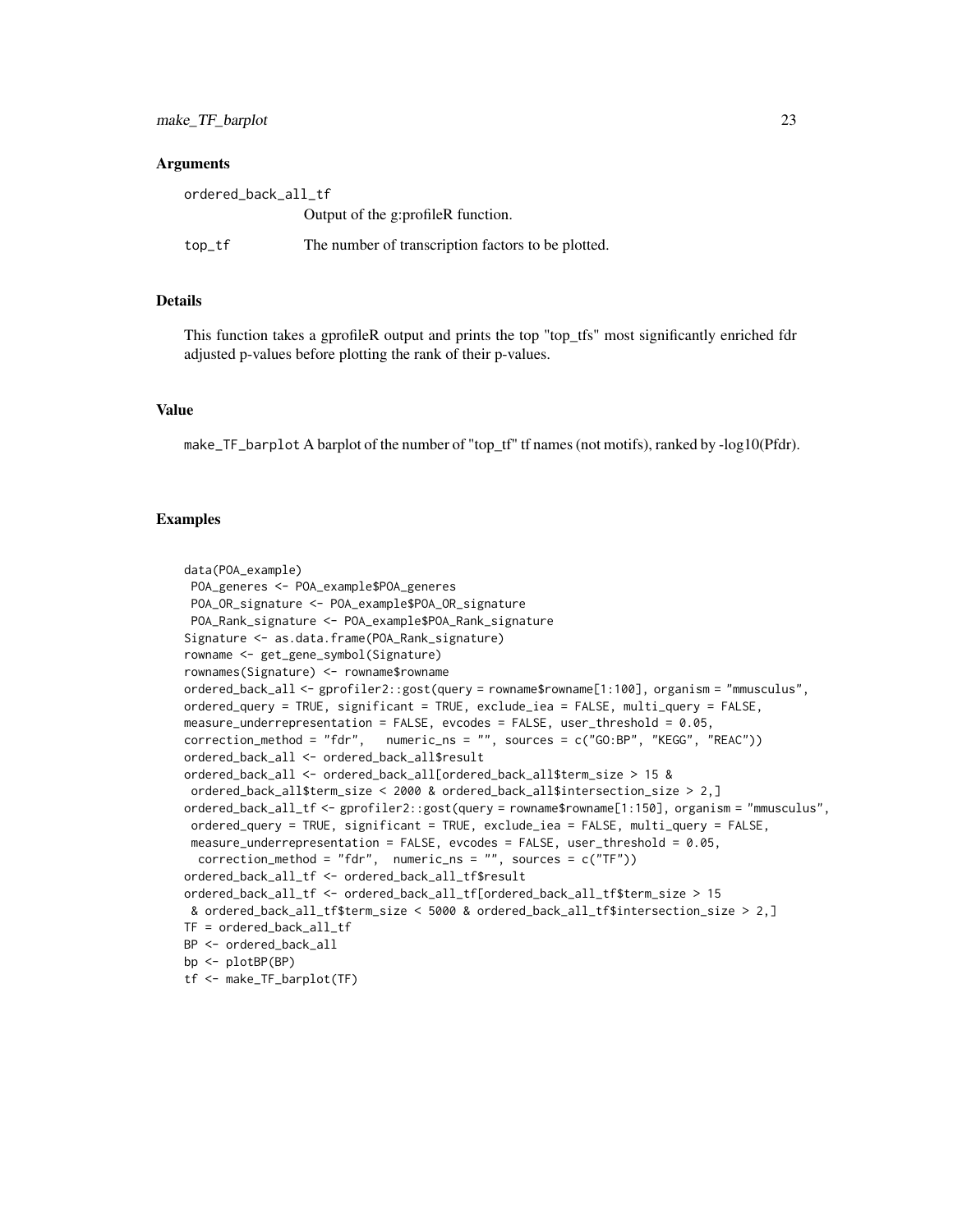```
pathway_enrich_internal
```
*Internal - Pathway enrichment for cellWeighted\_Foldchanges and bulk gene list*

#### Description

This function completes pathway enrichment of cellWeighted\_Foldchanges and bulk gene list.

#### Usage

```
pathway_enrich_internal(
  DEGs,
  theSpecies,
  scMappR_vals,
  background_genes,
  output_directory,
 plot_names,
  number\_genes = -9,
  newGprofiler = FALSE,
  toSave = FALSE,path = NULL
)
```
#### Arguments

| <b>DEGs</b>      | Differentially expressed genes (gene_name, padj, log2fc).              |  |
|------------------|------------------------------------------------------------------------|--|
| theSpecies       | Human, mouse, or a character that is compatible with g:ProfileR.       |  |
| scMappR_vals     | cell weighted Fold-changes of differentially expressed genes.          |  |
| background_genes |                                                                        |  |
|                  | A list of background genes to test against.                            |  |
| output_directory |                                                                        |  |
|                  | Path to the directory where files will be saved.                       |  |
| plot_names       | Names of output.                                                       |  |
| number_genes     | Number of genes to if there are many, many DEGs.                       |  |
| newGprofiler     | Whether to use g:ProfileR or gprofiler2 $(T/F)$ .                      |  |
| toSave           | Allow scMappR to write files in the current directory $(T/F)$ .        |  |
| path             | If to Save $==$ TRUE, path to the directory where files will be saved. |  |

## Details

Internal: Pathway analysis of differentially expressed genes (DEGs) and cell weighted Fold-changes (cellWeighted\_Foldchanges) for each cell-type. Returns .RData objects of differential analysis as well as plots of the top bulk pathways. It is a wrapper for making barplots, bulk pathway analysis, and gProfiler\_cellWeighted\_Foldchange.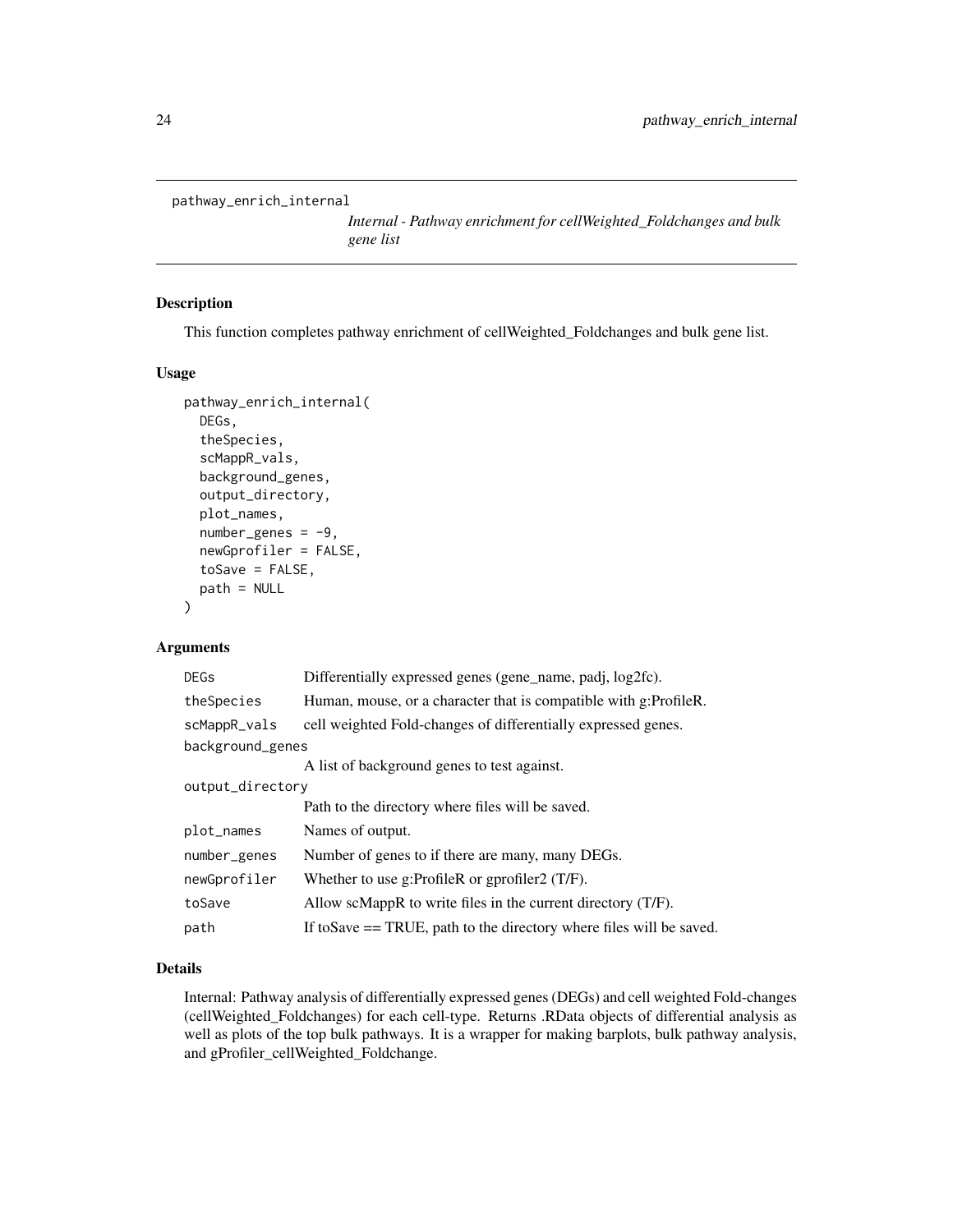#### <span id="page-24-0"></span>Value

List with the following elements:

| BPs | Enriched biological pathways for each cell-type.   |
|-----|----------------------------------------------------|
| TFs | Enriched transcription factors for each cell-type. |

## Examples

```
data(PBMC_example)
bulk_DE_cors <- PBMC_example$bulk_DE_cors
bulk_normalized <- PBMC_example$bulk_normalized
odds_ratio_in <- PBMC_example$odds_ratio_in
case_grep <- "_female"
control_grep <- "_male"
max_proportion_change <- 10
print_plots <- FALSE
theSpecies <- "human"
toOut <- scMappR_and_pathway_analysis(bulk_normalized, odds_ratio_in,
                                      bulk_DE_cors, case_grep = case_grep,
                                      control_grep = control_grep, rda_path = "",
                                      max_proportion_change = 10, print_plots = TRUE,
                                       plot_names = "tst1", theSpecies = "human",
                                       output_directory = "tester",
                                   sig_matrix_size = 3000, up_and_downregulated = FALSE,
                                       internet = FALSE)
```
PBMC\_example *PBMC\_scMappR*

#### Description

Toy example of data where cell-weighted fold-changes and related downsteam analyses can be completed.

#### Usage

data(PBMC\_example)

#### Format

A list containing three data frames, normalized count data, a signature matrix, and a list of differentially expressed genes.

**bulk\_normalized** A 3231 x 9 matrix where rows are genes, columns are samples, and the matrix is filled with CPM normalized counts.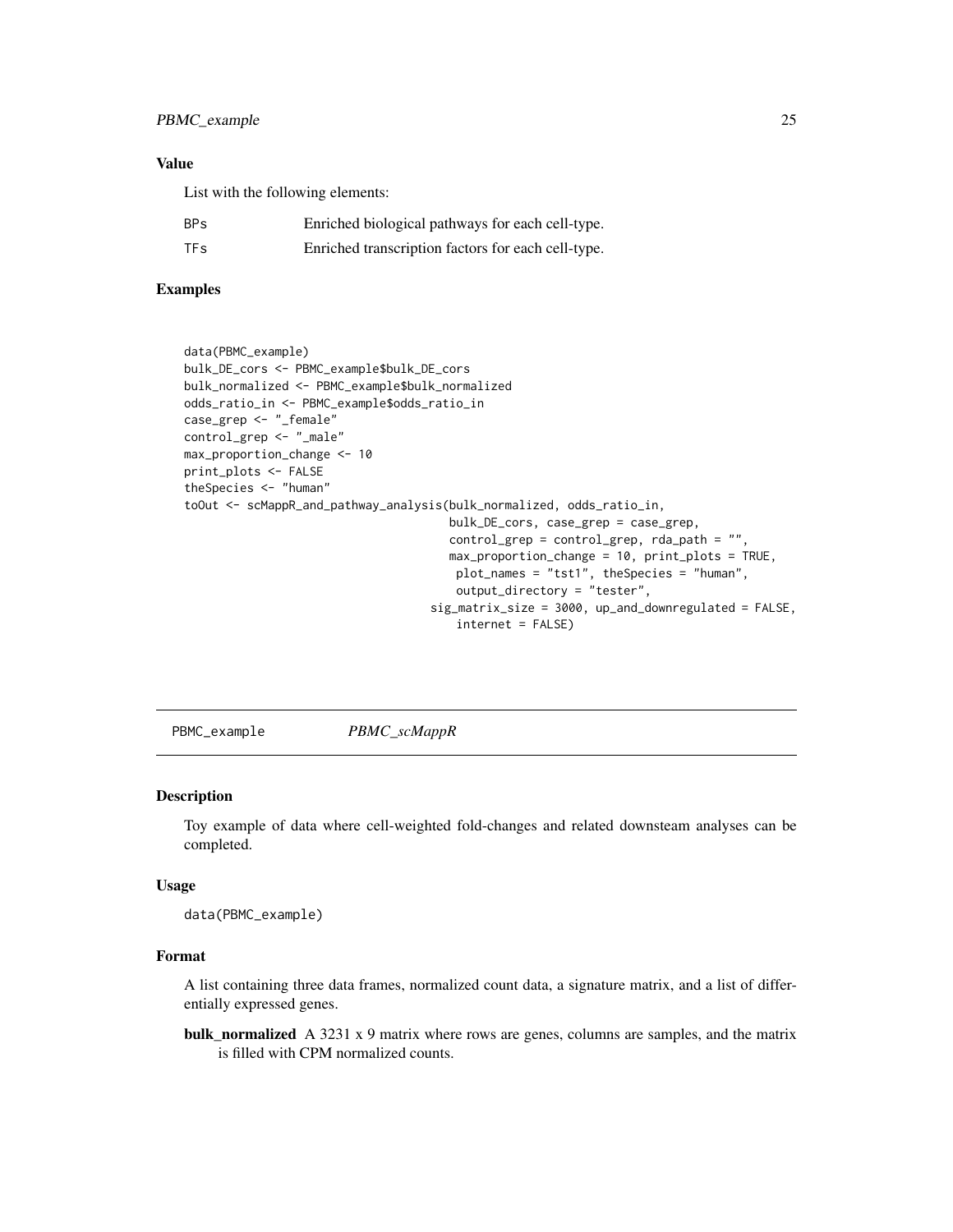- <span id="page-25-0"></span>odds\_ratio\_in A 2336 x 7 matrix where rows are genes, columns are cell-types and matrix is filled with the odds-ratio that a gene is in each cell-type.
- bulk\_DE\_cors A 59 x 3 matrix of sex-specific genes found between male and female PBMC samples (female biased = upregulated). row and rownames are genes, columns are gene name, FDR adjusted p-value, and log2 fold-change. DEGs were computed with DESeq2 and genes with a  $log2FC > 1$  were kept.

#### Details

A named list called "PBMC\_example" containing the count data, signature matrix, and DEGs. The count data and signature matrix are shortened to fit the size of the package and do not reflect biologically relevant data.

#### Examples

data(PBMC\_example)

plotBP *Plot gProfileR Barplot*

#### Description

Make a barplot of the top biological factors enriched by g:ProfileR.

#### Usage

```
plotBP(ordered_back_all, top_bp = 10)
```
#### Arguments

ordered\_back\_all Output of the g:ProfileR function. top\_bp The number of pathways you want to plot.

#### Details

This function takes a gProfileR output and prints the top "top\_bp" most significantly enriched FDR adjusted p-values before plotting the rank of their p-values.

#### Value

plotBP A barplot of the number of "top\_bp" pathways, ranked by -log10(Pfdr).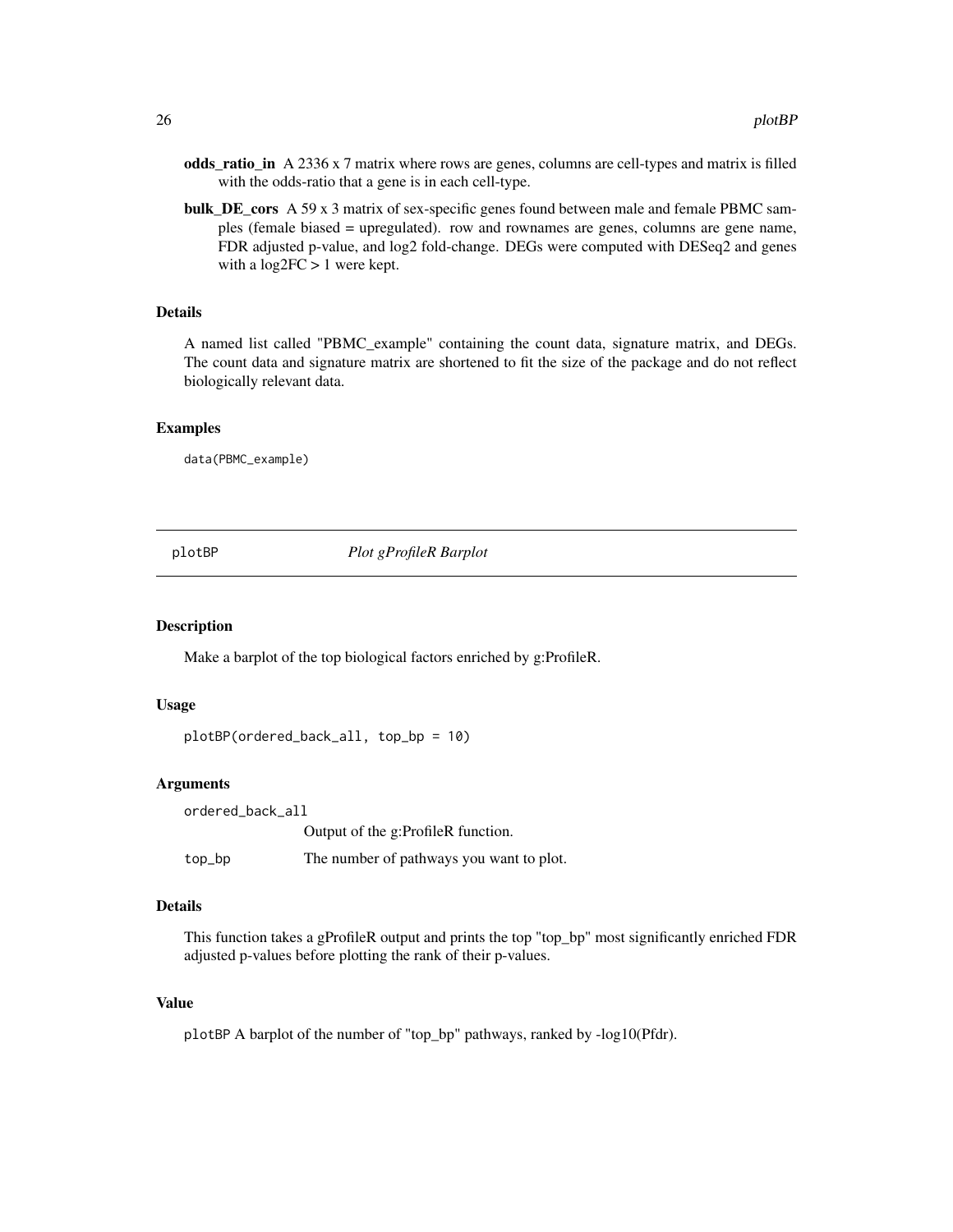#### <span id="page-26-0"></span>POA\_example 27

#### Examples

```
data(POA_example)
 POA_generes <- POA_example$POA_generes
 POA_OR_signature <- POA_example$POA_OR_signature
 POA_Rank_signature <- POA_example$POA_Rank_signature
Signature <- as.data.frame(POA_Rank_signature)
rowname <- get_gene_symbol(Signature)
rownames(Signature) <- rowname$rowname
ordered_back_all <- gprofiler2::gost(query = rowname$rowname[1:100], organism = "mmusculus",
 ordered_query = TRUE, significant = TRUE, exclude_iea = FALSE, multi_query = FALSE,
  measure_underrepresentation = FALSE, evcodes = FALSE, user_threshold = 0.05,
   correction_method = "fdr", numeric_ns = "", sources = c("GO:BP", "KEGG", "REAC"))
ordered_back_all <- ordered_back_all$result
ordered_back_all <- ordered_back_all[ordered_back_all$term_size > 15
 & ordered_back_all$term_size < 2000 & ordered_back_all$intersection_size > 2,]
ordered_back_all_tf <- gprofiler2::gost(query = rowname$rowname[1:150], organism = "mmusculus",
 ordered_query = TRUE, significant = TRUE, exclude_iea = FALSE, multi_query = FALSE,
  measure_underrepresentation = FALSE, evcodes = FALSE, user_threshold = 0.05,
   correction_method = "fdr", numeric_ns = "", sources = c("TF"))
ordered_back_all_tf <- ordered_back_all_tf$result
ordered_back_all_tf <- ordered_back_all_tf[ordered_back_all_tf$term_size > 15
& ordered_back_all_tf$term_size < 5000 & ordered_back_all_tf$intersection_size > 2,]
TF = ordered_back_all_tf
BP <- ordered_back_all
bp <- plotBP(ordered_back_all = BP)
tf <- make_TF_barplot(ordered_back_all_tf = TF)
```
POA\_example *Preoptic\_Area*

#### **Description**

Toy data for tissue\_scMappR\_custom, tissue\_scMappR\_internal, generes\_to\_heatmap.

#### Usage

data(POA\_example)

#### Format

A list containing three objects: summary statistics of cell-type markers, a signature matrix of odds ratios, and a signature matrix of ranks.

**POA** generes A list of 27 data frames containing (up to 30) cell-type markers. Each element of the list is a dataframe where rows are genes, and columns are p-value, log2FC, percentage of cells expressing gene in cell-type, percentage of cells expressing gene in other cell-types, and FDR adjusted p-value.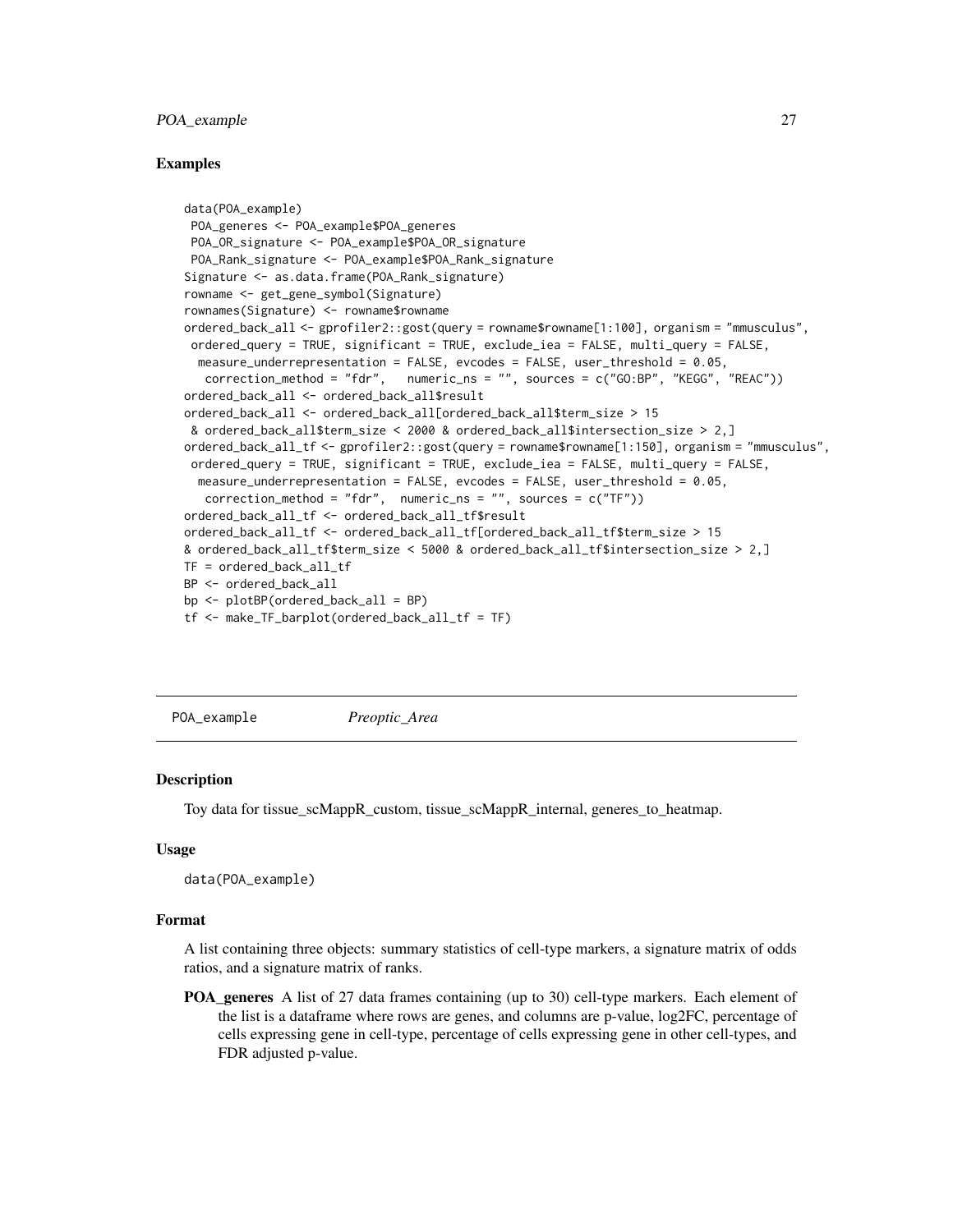- <span id="page-27-0"></span>POA\_OR\_signature A 266 x 27 matrix where rows are genes, columns are cell-types and matrix is filled with the odds-ratio that a gene is in each cell-type.
- POA\_Rank\_signature A 266 x 27 matrix of matrix where rows are genes, columns are cell-types and matrix is filled with the rank  $:= -\log 10(P_{fdr})$  that a gene is in each cell-type.

## Details

A named list called POA\_example (pre-optic area example) containing three objects, POA\_generes: a list of truncated dataframes containing summary statistics for each cell-type marker, POA\_OR\_signature a truncated signature matrix of odds ratio's for cell-types in the POA, and POA\_Rank\_signature a truncated signature matrix of -log10(Padj) for cell-type markers in the POA.

## Examples

data(POA\_example)

process\_dgTMatrix\_lists

*Count Matrix To Signature Matrix*

#### Description

This function takes a list of count matrices, processes them, calls cell-types, and generates signature matrices.

#### Usage

```
process_dgTMatrix_lists(
  dgTMatrix_list,
  name,
  species_name,
  naming_preference = -9,
  rda_path = ",
  panglao_set = FALSE,
  haveUMAP = FALSE,
  saveSCObject = FALSE,
  internal = FALSE,
  toSave = FALSE,path = NULL,use_sctransform = FALSE,
  test_ctname = "wilcox",
  genes_integrate = 2000,
  genes_include = FALSE
)
```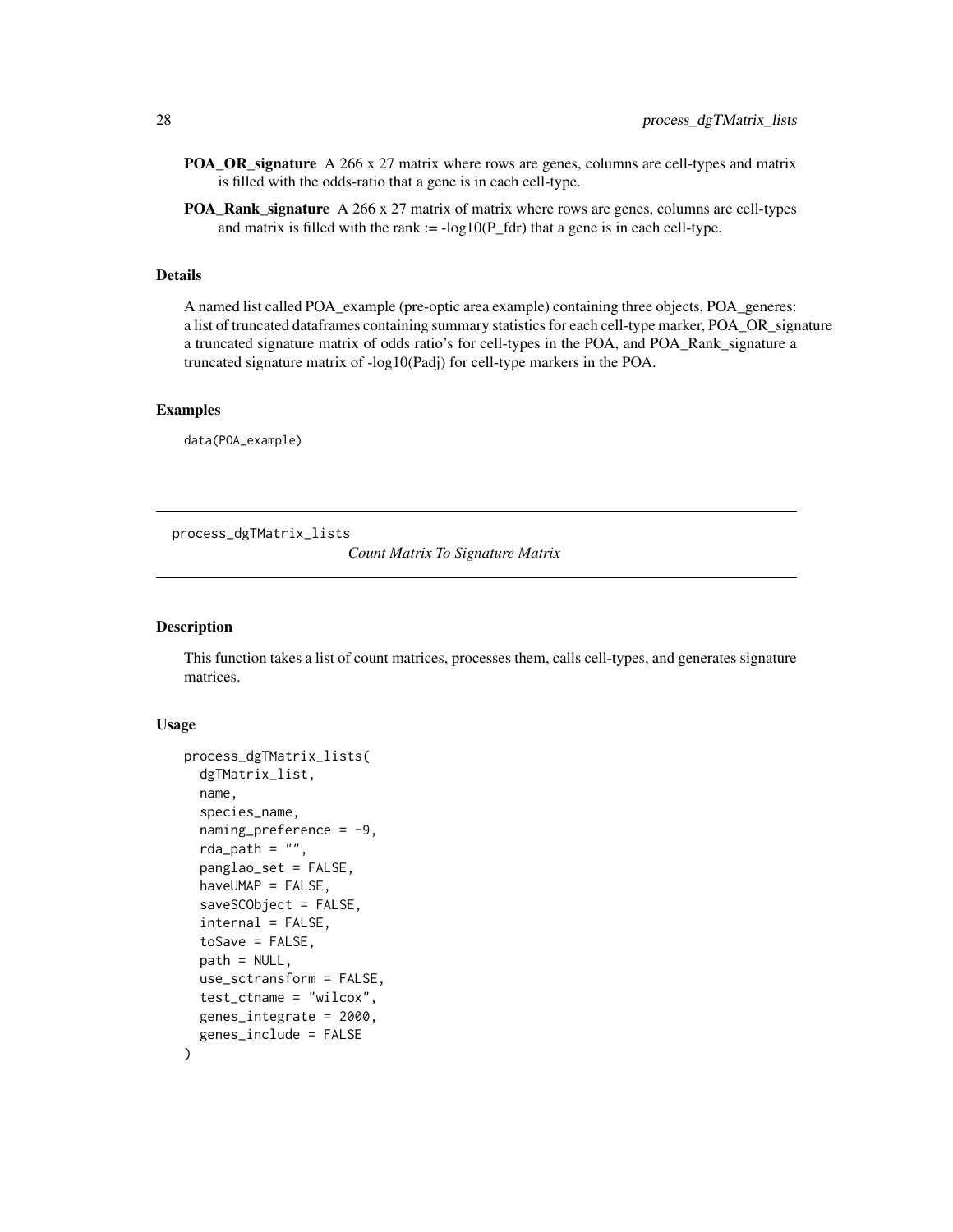#### Arguments

|                   | $dgTMatrix\_list$ A list of matrices in the class of dgTMatrix object – sparce object – compatible<br>with Seurat rownames should be of the same species for each.                                                                                                                                                                 |  |
|-------------------|------------------------------------------------------------------------------------------------------------------------------------------------------------------------------------------------------------------------------------------------------------------------------------------------------------------------------------|--|
| name              | The name of the outputted signature matrices, cell-type preferences, and Seurat<br>objects if you choose to save them.                                                                                                                                                                                                             |  |
| species_name      | Mouse or human symbols, -9 if internal as Panglao objects have gene symbol<br>and ensembl combined.                                                                                                                                                                                                                                |  |
| naming_preference |                                                                                                                                                                                                                                                                                                                                    |  |
|                   | For cell-type naming, see if cell-types given the inputted tissues are more likely<br>to be named within one of the categories. These categories are: "brain", "ep-<br>ithelial", "endothelial", "blood", "connective","eye", "epidermis", "Digestive",<br>"Immune", "pancreas", "liver", "reproductive", "kidney", "respiratory". |  |
| rda_path          | If saved, directory to where data from scMappR_data is downloaded.                                                                                                                                                                                                                                                                 |  |
| panglao_set       | If the inputted matrices are from Panglao (i.e. if they're internal).                                                                                                                                                                                                                                                              |  |
| haveUMAP          | Save the UMAPs - requires additional packages (see Seurat for details).                                                                                                                                                                                                                                                            |  |
| saveSCObject      | Save the Seurat object as an RData object (T/F).                                                                                                                                                                                                                                                                                   |  |
| internal          | Was this used as part of the internal processing of Panglao datasets (T/F).                                                                                                                                                                                                                                                        |  |
| toSave            | Allow scMappR to write files in the current directory (T/F)                                                                                                                                                                                                                                                                        |  |
| path              | If to Save $==$ TRUE, path to the directory where files will be saved.                                                                                                                                                                                                                                                             |  |
| use_sctransform   |                                                                                                                                                                                                                                                                                                                                    |  |
|                   | If you should use sctransform or the Normalize/VariableFeatures/ScaleData pipeline<br>$(T/F)$ .                                                                                                                                                                                                                                    |  |
| test_ctname       | statistical test for calling CT markers – must be in Seurat                                                                                                                                                                                                                                                                        |  |
| genes_integrate   |                                                                                                                                                                                                                                                                                                                                    |  |
|                   | The number of genes to include in the integration anchors feature when combin-<br>ing datasets.                                                                                                                                                                                                                                    |  |
| genes_include     | TRUE or FALSE – include 2000 genes in signature matrix or all matrix.                                                                                                                                                                                                                                                              |  |

## Details

This function is a one line wrapper to process count matrices into a signature matrix. It combines process\_from\_count, two methods of identifying cell-type identities (GSVA and Fisher's test). Then, it takes the output of cell-type markers and converts it into a signature matrix of p-value ranks and odds ratios. It saves the Seurat object (if chosen with saveSCObject), cell-type identities from GSVA (its own object), and the signature matrices. Cell-type marker outputs are also saved in the generes .RData list. This is a list of cell-types containing all of the cell-type markers found with the FindMarkers function. Names of the generes lists and the signature matrices are kept.

## Value

List with the following elements:

wilcoxon\_rank\_mat\_t

A dataframe containing the signature matrix of ranks (-log10(Padj) \* sign(foldchange)).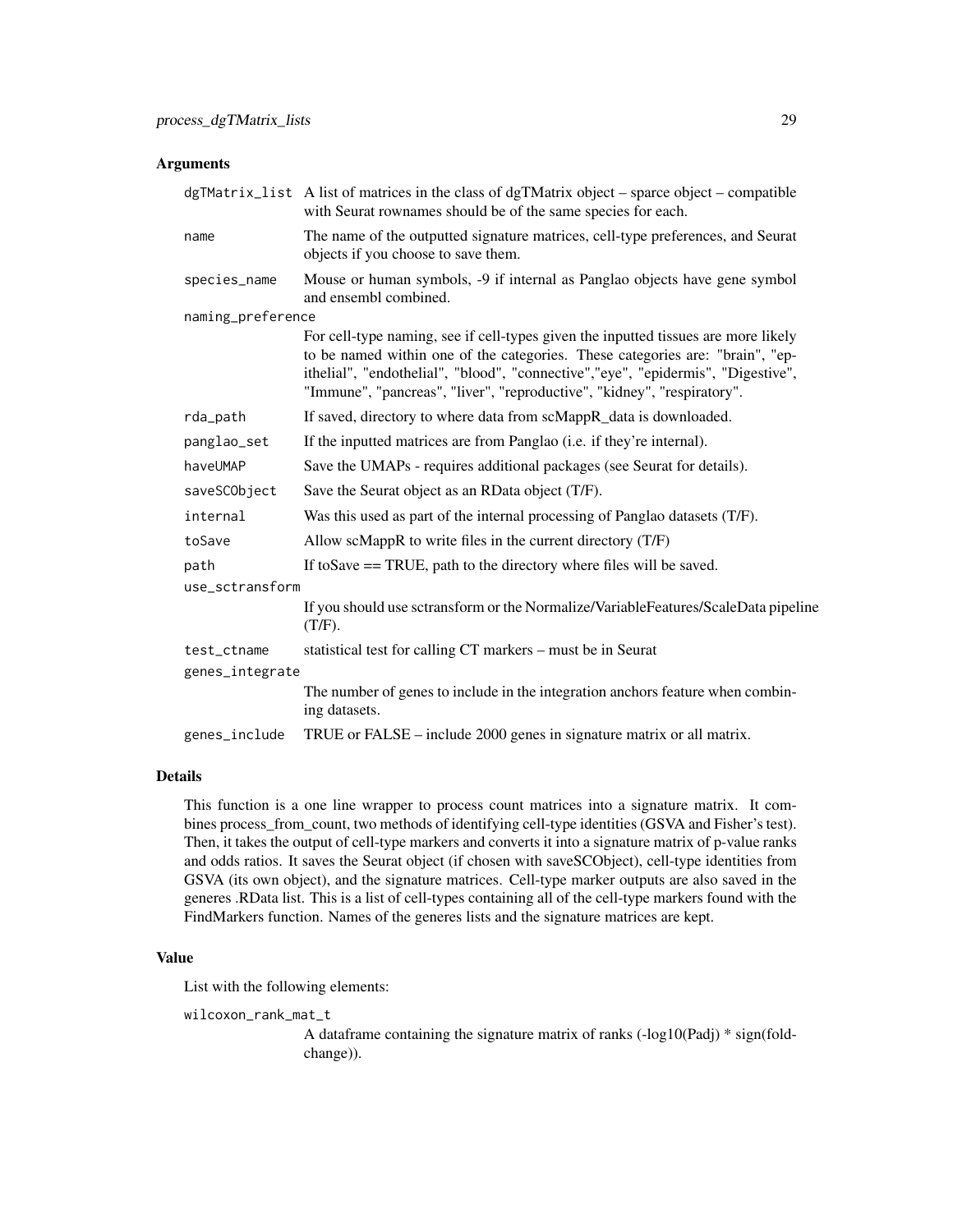<span id="page-29-0"></span>

| wilcoxon_rank_mat_or |                                                                                                                                                                                                                                                                                |
|----------------------|--------------------------------------------------------------------------------------------------------------------------------------------------------------------------------------------------------------------------------------------------------------------------------|
|                      | A data frame containing the signature matrix of odds-ratios.                                                                                                                                                                                                                   |
| generes              | All cell-type markers for each cell-type with p-value and fold changes.                                                                                                                                                                                                        |
| cellLabel            | matrix where each row is a cluster and each column provides information on the<br>cell-type. Columns provide info on the cluster from seurat, the cell-type label<br>from CellMarker and Panglao using the fisher's exact test and GSVA, and the<br>top 30 markers per cluser. |

#### Examples

```
data(sm)
toProcess <- list(example = sm)
tst1 <- process_dgTMatrix_lists(dgTMatrix_list = toProcess, name = "testProcess",
                        species_name = "mouse", naming_preference = "eye", rda_path = "")
```
process\_from\_count *Count Matrix To Seurat Object*

## Description

This function processes a list of count matrices (same species/gene symbols in each list) and converts them to a Seurat object.

## Usage

```
process_from_count(
  countmat_list,
  name,
  theSpecies = -9,
  haveUmap = FALSE,
  saveALL = FALSE,
  panglao_set = FALSE,
  toSave = FALSE,
  path = NULL,
  use_sctransform = FALSE,
  genes_integrate = 2000,
  genes_include = FALSE
)
```
#### Arguments

countmat\_list A list of count matrices that will be integrated using the IntegrationAnchors features they should have the same rownames. A dgCMatrix or matrix object is also acceptable, and no samples will be integrated.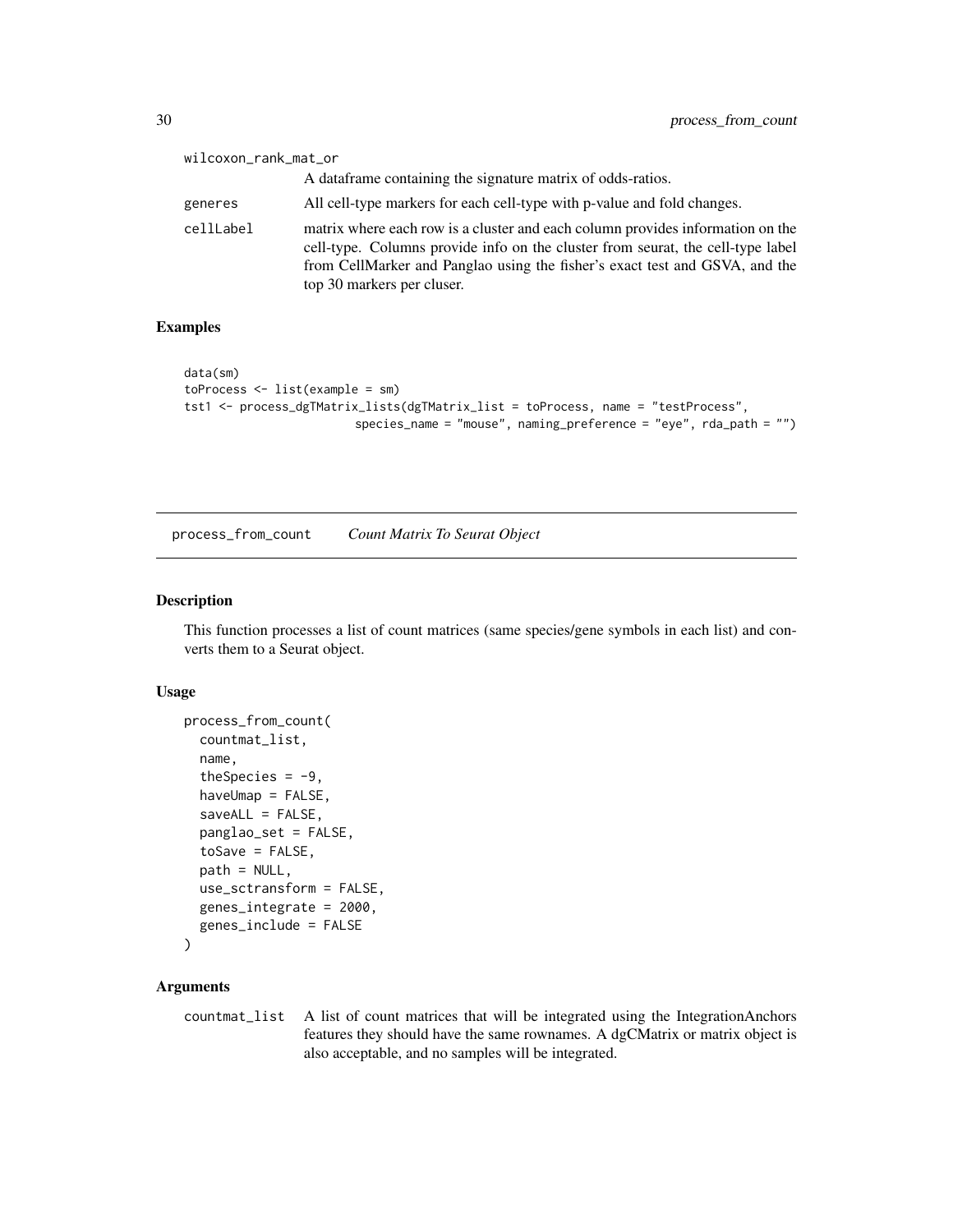| The output of the normalized and fused Seurat object if you choose to keep it.                                                                                                                      |  |  |
|-----------------------------------------------------------------------------------------------------------------------------------------------------------------------------------------------------|--|--|
| Gene symbols for human, mouse, or -9 if internal. If your species is not human<br>or mouse gene symbols, make sure that you have "MT-" before your mitochon-<br>drial gene names then pick "human". |  |  |
| Write a UMAP (T/F).                                                                                                                                                                                 |  |  |
| Save the Seurat object generated (T/F).                                                                                                                                                             |  |  |
| If the function is being used from internal (T/F).                                                                                                                                                  |  |  |
| Allows scMappR to print files and make directories locally (T/F).                                                                                                                                   |  |  |
| If to Save $==$ TRUE, path to the directory where files will be saved.                                                                                                                              |  |  |
| use_sctransform                                                                                                                                                                                     |  |  |
| If you should use sctransform or the Normalize/VariableFeatures/ScaleData pipeline<br>$(T/F)$ .                                                                                                     |  |  |
| genes_integrate                                                                                                                                                                                     |  |  |
| The number of genes to include in the integration anchors feature when combin-<br>ing datasets                                                                                                      |  |  |
| TRUE or FALSE – include 2000 genes in signature matrix or all matrix.                                                                                                                               |  |  |
|                                                                                                                                                                                                     |  |  |

#### Details

This function takes a list of count matrices and returns a Seurat object of the count matrices integrated using Seurat v4 (and IntegrationAnchors feature). Different normalization features such as the SCTransform pipeline are also available in this function. Different options are used when the function is being ran internally (i.e. reprocessing count matrices from PanglaoDB) or if it is running from custom scRNA-seq data. Larger scRNA-seq datasets can take considerable amounts of memory and run-time. See Seurat for details.

## Value

process\_from\_count A processed and integrated Seurat object that has been scaled and clustered. It can be returned as an internal object or also stored as an RData object if necessary.

#### Examples

```
data(sm)
toProcess <- list(example = sm)
tst1 <- process_from_count(countmat_list = toProcess, name = "testProcess",
                           theSpecies = "mouse")
```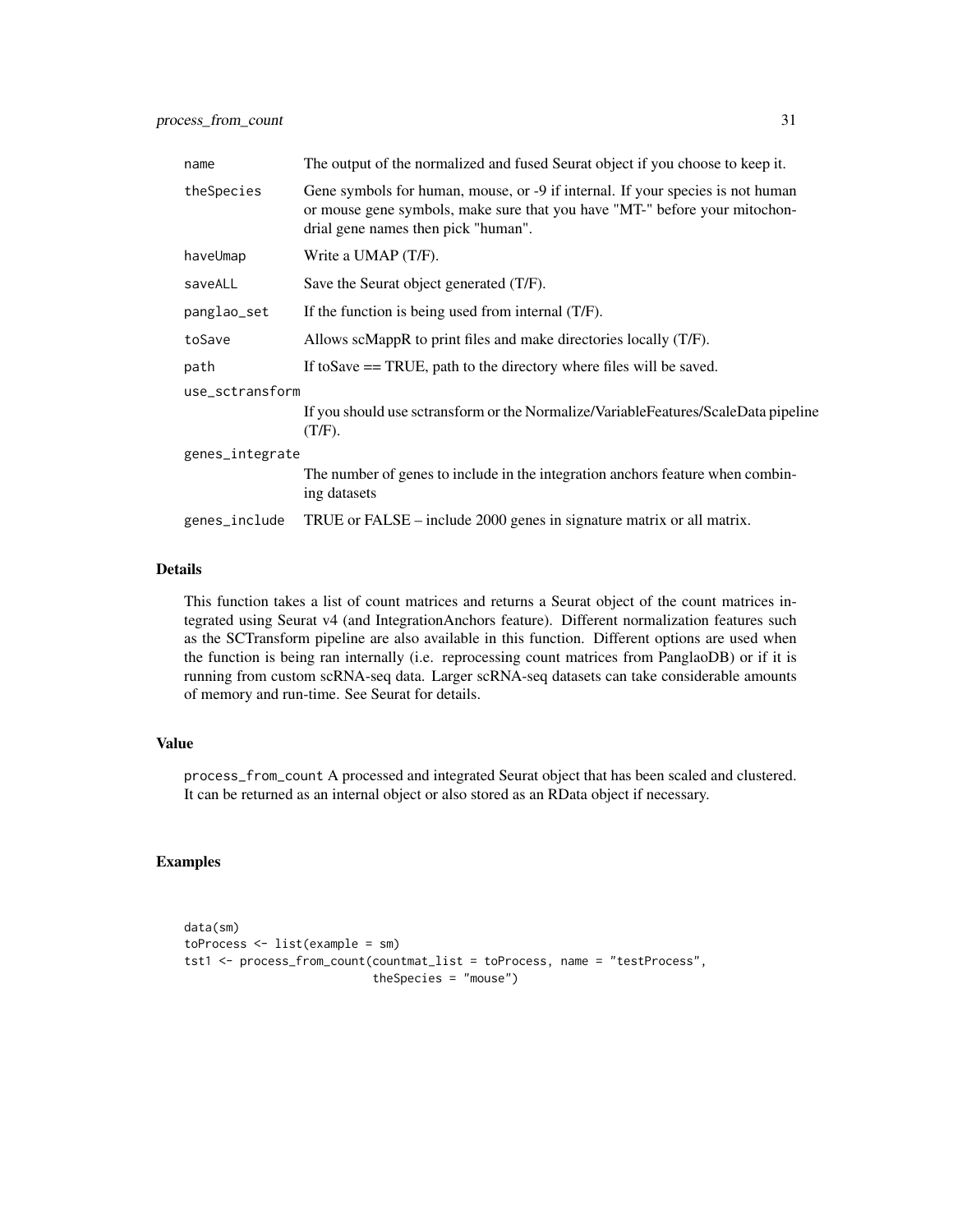<span id="page-31-0"></span>scMappR\_and\_pathway\_analysis

*Generate cellWeighted\_Foldchanges, visualize, and enrich.*

#### Description

This function generates cell weighted Fold-changes (cellWeighted\_Foldchange), visualizes them in a heatmap, and completes pathway enrichment of cellWeighted\_Foldchanges and the bulk gene list using g:ProfileR.

#### Usage

```
scMappR_and_pathway_analysis(
  count_file,
  signature_matrix,
  DEG_list,
  case_grep,
  control_grep,
  rda_path = ",
  max\_proportion\_change = -9,
  print_plots = T,
  plot_names = "scMappR",
  theSpecies = "human",
  output_directory = "scMappR_analysis",
  sig_matrix_size = 3000,
  drop_unknown_celltype = TRUE,
  internet = TRUE,
  up_and_downregulated = FALSE,
  gene_labels\_size = 0.4,
  number\_genes = -9,
  toSave = FALSE,newGprofiler = FALSE,
 path = NULL,
  deconMethod = "DeconRNASeq"
)
```
## **Arguments**

count\_file Normalized (i.e. TPM, RPKM, CPM) RNA-seq count matrix where rows are gene symbols and columns are individuals. Inputted data should be a data.frame or matrix. A character vector to a tsv file where this data can be loaded is also acceptable. Gene symbols from the count file, signature matrix, and DEG list should all match (case sensitive, gene symbol or ensembl, etc.)

signature\_matrix

Signature matrix: a gene by cell-type matrix populated with the fold-change of gene expression in cell-type marker "i" vs all other cell-types. Object should be a data.frame or matrix.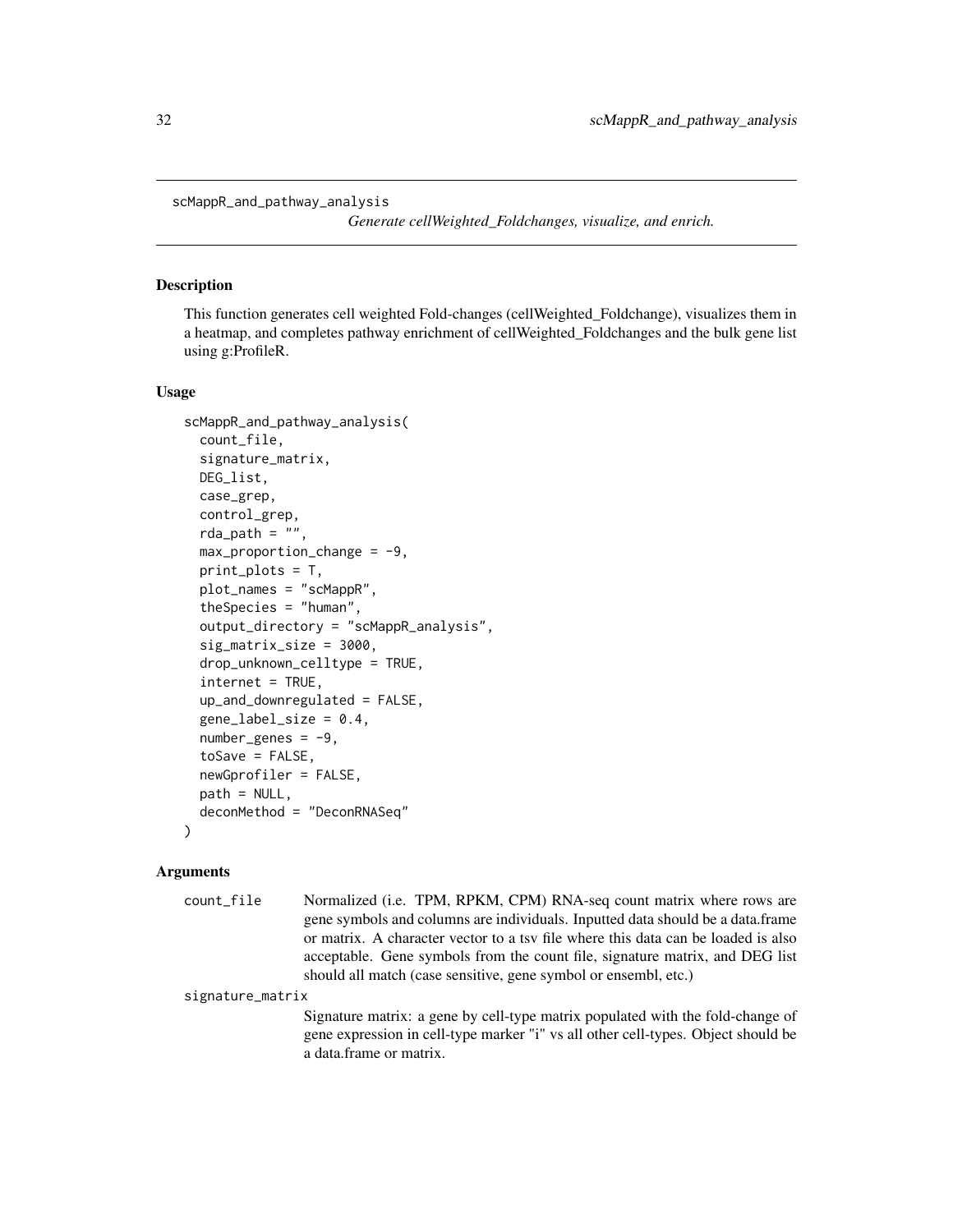| DEG_list              | An object with the first column as gene symbols within the bulk dataset (doesn't<br>have to be in signature matrix), second column is the adjusted p-value, and the<br>third the log2FC path to a .tsv file containing this info is also acceptable.                                                    |
|-----------------------|---------------------------------------------------------------------------------------------------------------------------------------------------------------------------------------------------------------------------------------------------------------------------------------------------------|
| case_grep             | A character representing what designates the "cases" (i.e. upregulated is 'case'<br>biased) in the columns of the count file. A numeric vector of the index of "cases"<br>is also acceptable. Tag in the column name for cases (i.e. samples representing<br>upregulated) OR an index of cases.         |
| control_grep          | A character representing what designates the "control" (i.e. downregulated is<br>'control biased) in the columns of the count file. A numeric vector of the index<br>of "control" is also acceptable. Tag in the column name for cases (i.e. samples<br>representing upregulated) OR an index of cases. |
| rda_path              | If downloaded, path to where data from scMappR_data is stored.                                                                                                                                                                                                                                          |
| max_proportion_change |                                                                                                                                                                                                                                                                                                         |
|                       | Maximum cell-type proportion change – may be useful if there are many rare<br>cell-type. Alternatively, if a cell-type is only present in one condition but not the<br>other, it will prevent possible infinite or 0 cwFold-changes.                                                                    |
| print_plots           | Whether boxplots of the estimated CT proportion for the leave-one-out method<br>of CT deconvolution should be printed. The same name of the plots will be<br>completed for top pathways.                                                                                                                |
| plot_names            | The prefix of plot pdf files.                                                                                                                                                                                                                                                                           |
| theSpecies            | human, mouse, or a species directly compatible with gProfileR (i.e. g:ProfileR).                                                                                                                                                                                                                        |
| output_directory      |                                                                                                                                                                                                                                                                                                         |
|                       | The name of the directory that will contain output of the analysis.                                                                                                                                                                                                                                     |
| sig_matrix_size       |                                                                                                                                                                                                                                                                                                         |
|                       | Maximum number of genes in signature matrix for cell-type deconvolution.                                                                                                                                                                                                                                |
| drop_unknown_celltype |                                                                                                                                                                                                                                                                                                         |
|                       | Whether or not to remove "unknown" cell-types from the signature matrix.                                                                                                                                                                                                                                |
| internet              | Whether you have stable Wifi (T/F).                                                                                                                                                                                                                                                                     |
| up_and_downregulated  | Whether you are additionally splitting up/downregulated genes (T/F).                                                                                                                                                                                                                                    |
| gene_label_size       |                                                                                                                                                                                                                                                                                                         |
|                       | The size of the gene label on the plot.                                                                                                                                                                                                                                                                 |
| number_genes          | The number of genes to cut-off for pathway analysis (good with many DEGs).                                                                                                                                                                                                                              |
| toSave                | Allow scMappR to write files in the current directory (T/F).                                                                                                                                                                                                                                            |
| newGprofiler          | Whether to use gProfileR or gprofiler2 (T/F).                                                                                                                                                                                                                                                           |
| path                  | If to Save $==$ TRUE, path to the directory where files will be saved.                                                                                                                                                                                                                                  |
| deconMethod           | Which RNA-seq deconvolution method to use to estimate cell-type proporitons.<br>Options are "WGCNA", "DCQ", or "DeconRNAseq"                                                                                                                                                                            |

## Details

This function generates cellWeighted\_Foldchanges for every cell-type (see deconvolute\_and\_contextualize), as well as accompanying data such as cell-type proportions with the DeconRNA-seq, WGCNA, or DCQ methods. Then, it generates heatmaps of all cellWeighted\_Foldchanges, cellWeighted\_Foldchanges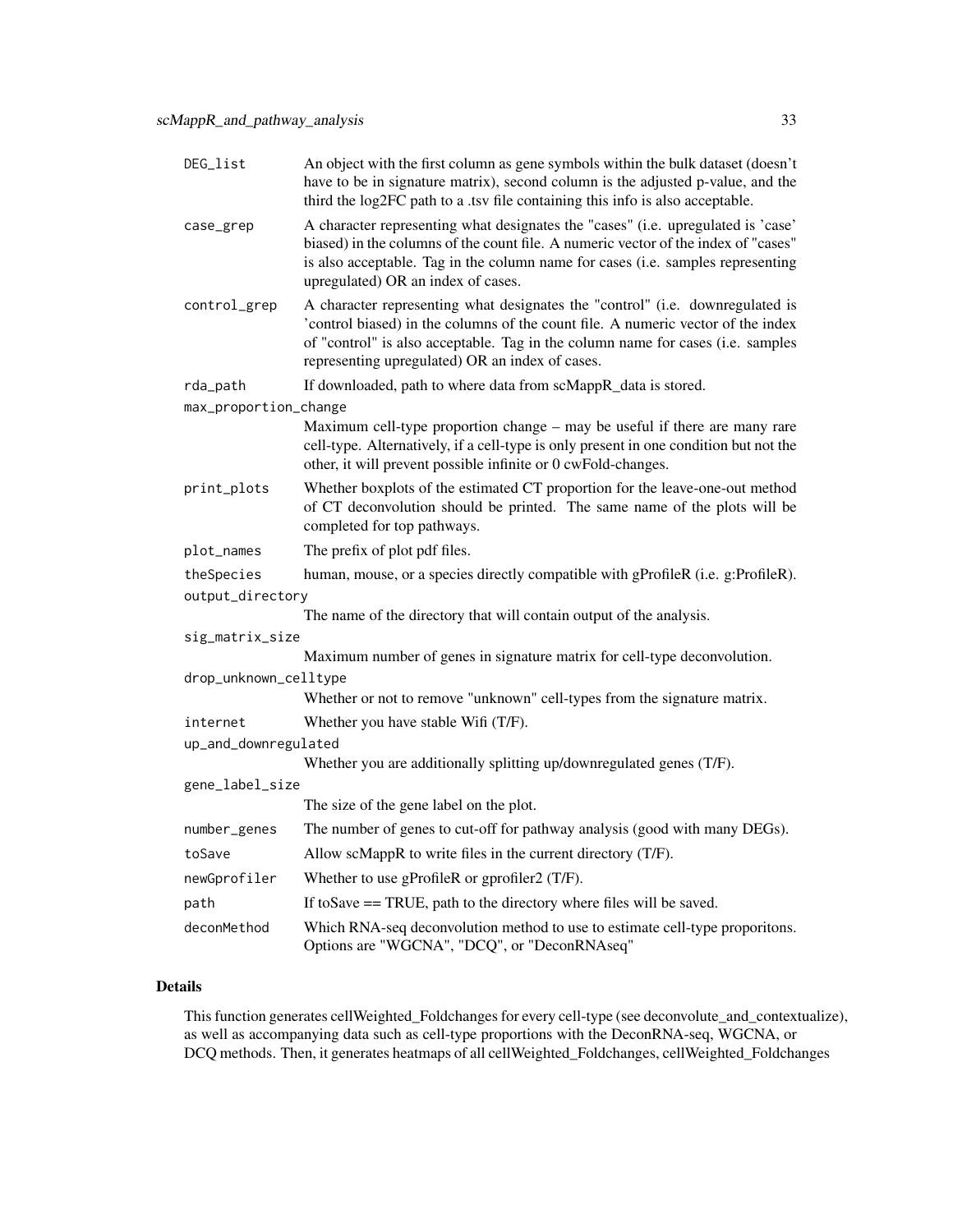<span id="page-33-0"></span>overlapping with the signature matrix, the entire signature matrix, the cell-type preference values from the signature matrix that overlap with inputted differentially expressed genes. Then, assuming there is available internet, it will complete gProfileR of the reordered cellWeighted\_Foldchanges as well as a the ordered list of genes. This function is a wrapper for deconvolute\_and\_contextualize and pathway\_enrich\_internal and the primary function within the package.

#### Value

List with the following elements:

| cellWeighted_Foldchanges |                                                                   |
|--------------------------|-------------------------------------------------------------------|
|                          | Cellweighted Fold-changes for all differentially expressed genes. |
| paths                    | Enriched biological pathways for each cell-type.                  |
| <b>TF<sub>S</sub></b>    | Enriched TFs for each cell-type.                                  |

## Examples

```
data(PBMC_example)
bulk_DE_cors <- PBMC_example$bulk_DE_cors
bulk_normalized <- PBMC_example$bulk_normalized
odds_ratio_in <- PBMC_example$odds_ratio_in
case_grep <- "_female"
control_grep <- "_male"
max_proportion_change <- 10
print_plots <- FALSE
theSpecies <- "human"
toOut <- scMappR_and_pathway_analysis(count_file = bulk_normalized,
                                      signature_matrix = odds_ratio_in,
                                      DEG_list = bulk_DE_cors, case_grep = case_grep,
                                      control_grep = control_grep, rda_path = "",
                                      max_proportion_change = 10, print_plots = TRUE,
                                      plot_names = "tst1", theSpecies = "human",
                                      output_directory = "tester",
                                      sig_matrix_size = 3000,
                                      up_and_downregulated = FALSE,
                                      internet = FALSE)
```
scMappR\_tissues *scMappR\_tissues*

## Description

Tissues available in scMappR.

#### Usage

data(scMappR\_tissues)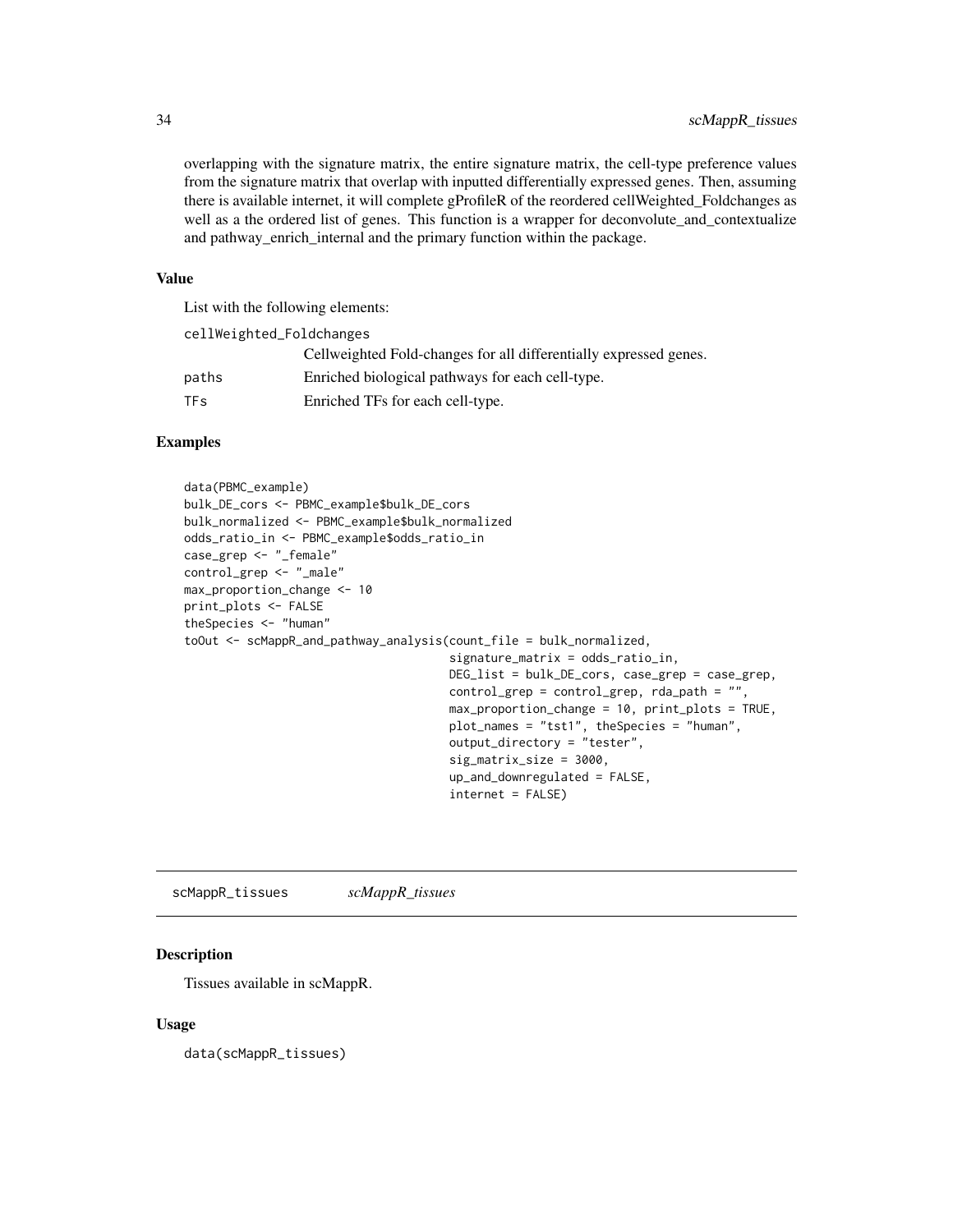#### <span id="page-34-0"></span>Format

A vector of tissue names available for tissue\_scMappR\_internal or to download and use in scMappR\_and\_pathway\_analysis.

scMappR\_tissues A list of 174 tissue names from PanglaoDB.

#### Details

A vector of tissues available in scMappR.

#### Examples

data(scMappR\_tissues)

seurat\_to\_generes *Identify all cell-type markers*

## Description

Takes processed Seurat matrix and identifies cell-type markers with FindMarkers in Seurat.

#### Usage

```
seurat_to_generes(pbmc, test = "wilcox")
```
#### Arguments

| pbmc | Processed Seurat object.                                     |
|------|--------------------------------------------------------------|
| test | statistical test for calling CT markers – must be in Seurat. |

## Details

Internal: This function runs the FindMarkers function from Seurat in a loop, will use the Seurat v2 or Seurat v3 object after identifying which Seurat object is inputted. It then takes the output of the FindMarkers and puts it in a list, returning it.

## Value

seurat\_to\_generes A list of genes where their over-representation in the i'th cell-type is computed. Each element contains the gene name, adjusted p-value, and the log2Fold-Change of each gene being present in that cell-type.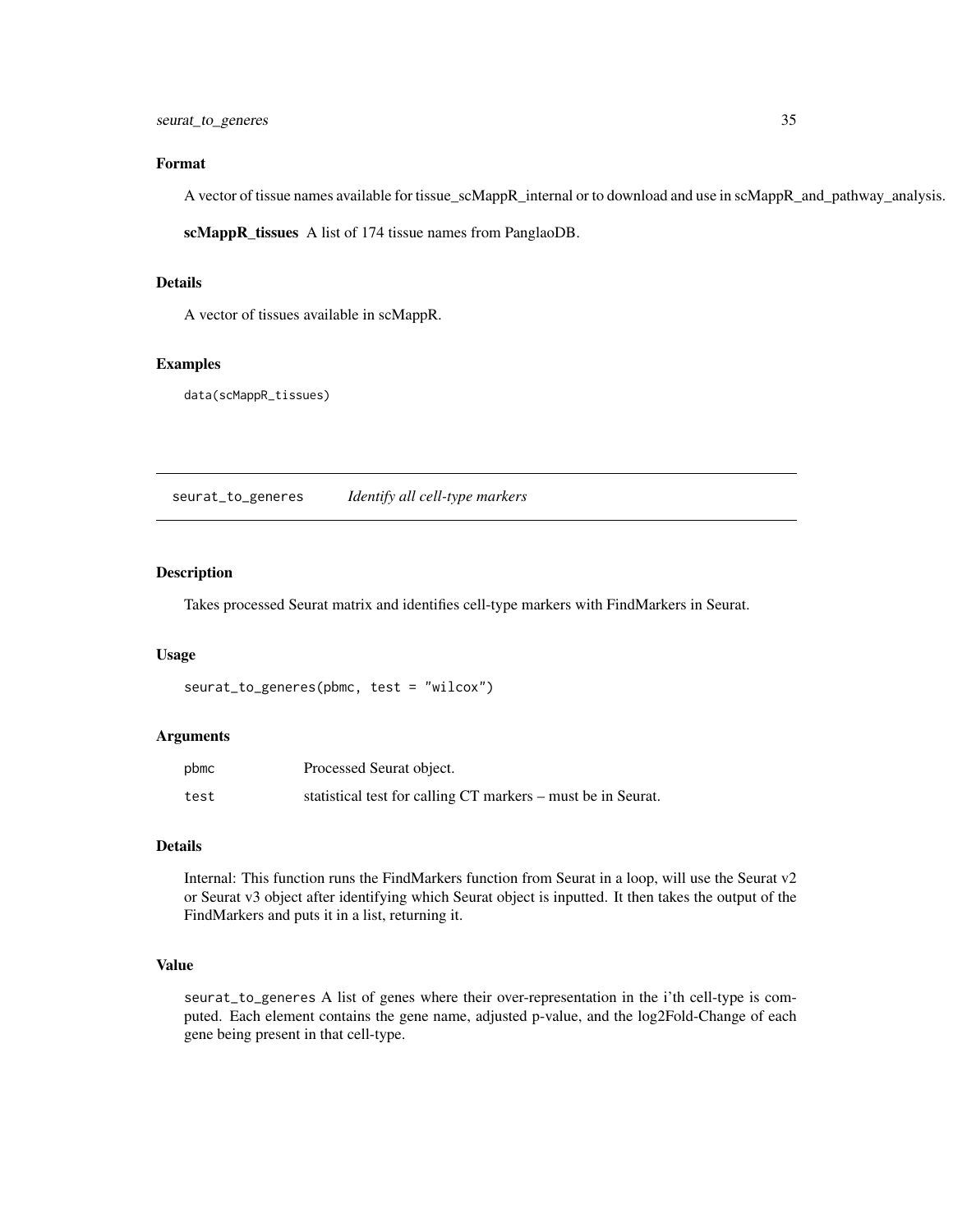## Examples

```
data(sm)
toProcess \leq list(example = sm)
tst1 <- process_from_count(countmat_list = toProcess,name = "testProcess",
                          theSpecies = "mouse")
generes <- seurat_to_generes(pbmc = tst1)
```
single\_gene\_preferences

*Single cell-type gene preferences*

## Description

Measure enrichment of individual cell-types in a signature matrix.

Internal function as part of tissue\_scMappR\_internal(). This function takes genes preferentially expressed within a gene list, each cell-type and the background (i.e. all genes within the signature matrix) before completing the cell-type specific enrichment of the inputted gene list on each cell type. This function then returns a table describing the cell-type enrichments (p-value and odds ratio) of each cell-type.

### Usage

```
single_gene_preferences(
 hg_short,
 hg_full,
  study_name,
 outDir,
  toSave = FALSE,path = NULL
)
```
#### Arguments

| hg_short   | A list with two objects: a "preferences" and a "genesIn". Preferences is a list<br>of gene symbols over-represented in each cell-type and genesIn were all the<br>inputted genes. |
|------------|-----------------------------------------------------------------------------------------------------------------------------------------------------------------------------------|
| hg_full    | The same as hg_short but for every gene in the signature matrix.                                                                                                                  |
| study_name | Name of output table.                                                                                                                                                             |
| outDir     | Directory where table is outputted.                                                                                                                                               |
| toSave     | Allow scMappR to write files in the current directory $(T/F)$ .                                                                                                                   |
| path       | If to Save $==$ TRUE, path to the directory where files will be saved.                                                                                                            |

<span id="page-35-0"></span>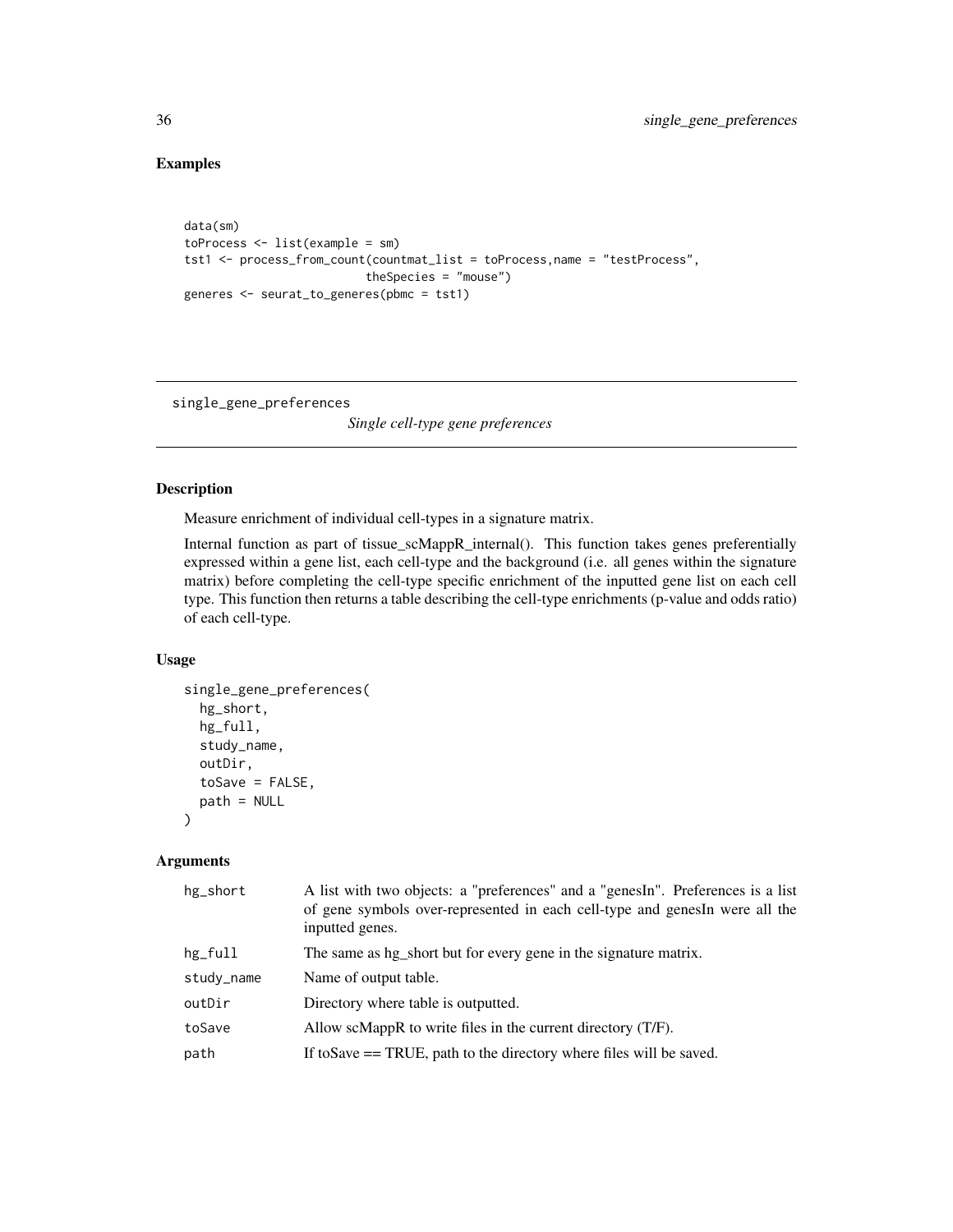<span id="page-36-0"></span> $\mathbf{sm}$  37

#### Value

single\_gene\_preferences A gene-set enrichment table of individual cell-type enrichment.

## Examples

```
# load in signature matrices
data(POA_example)
POA_generes <- POA_example$POA_generes
POA_OR_signature <- POA_example$POA_OR_signature
POA_Rank_signature <- POA_example$POA_Rank_signature
sig <- get_gene_symbol(POA_Rank_signature)
Signature <- POA_Rank_signature
rownames(Signature) <- sig$rowname
genes <- rownames(Signature)[1:60]
heatmap_test <- tissue_scMappR_custom(gene_list = genes, signature_matrix = Signature,
                                     output_directory = "scMappR_test", toSave = FALSE)
single_preferences <- heatmap_test$single_celltype_preferences
```

```
sm single_cell_process
```
#### Description

Example data for processing scRNA-seq count data with Seurat.

#### Usage

data(sm)

## Format

A 752 x 236 matrix of class dgCMatrix where rows are genes and columns are cells. Data matrix is filled with counts detected from scRNAseq.

TCTCTAACACAGGCCT Barcode of one of the sequenced cells present. Each column is the count from a scRNA-seq dataset reprocessed by PanglaoDB.

## Details

A dgCMatrix object containing count data for scRNA-seq processing.

#### Examples

data(sm)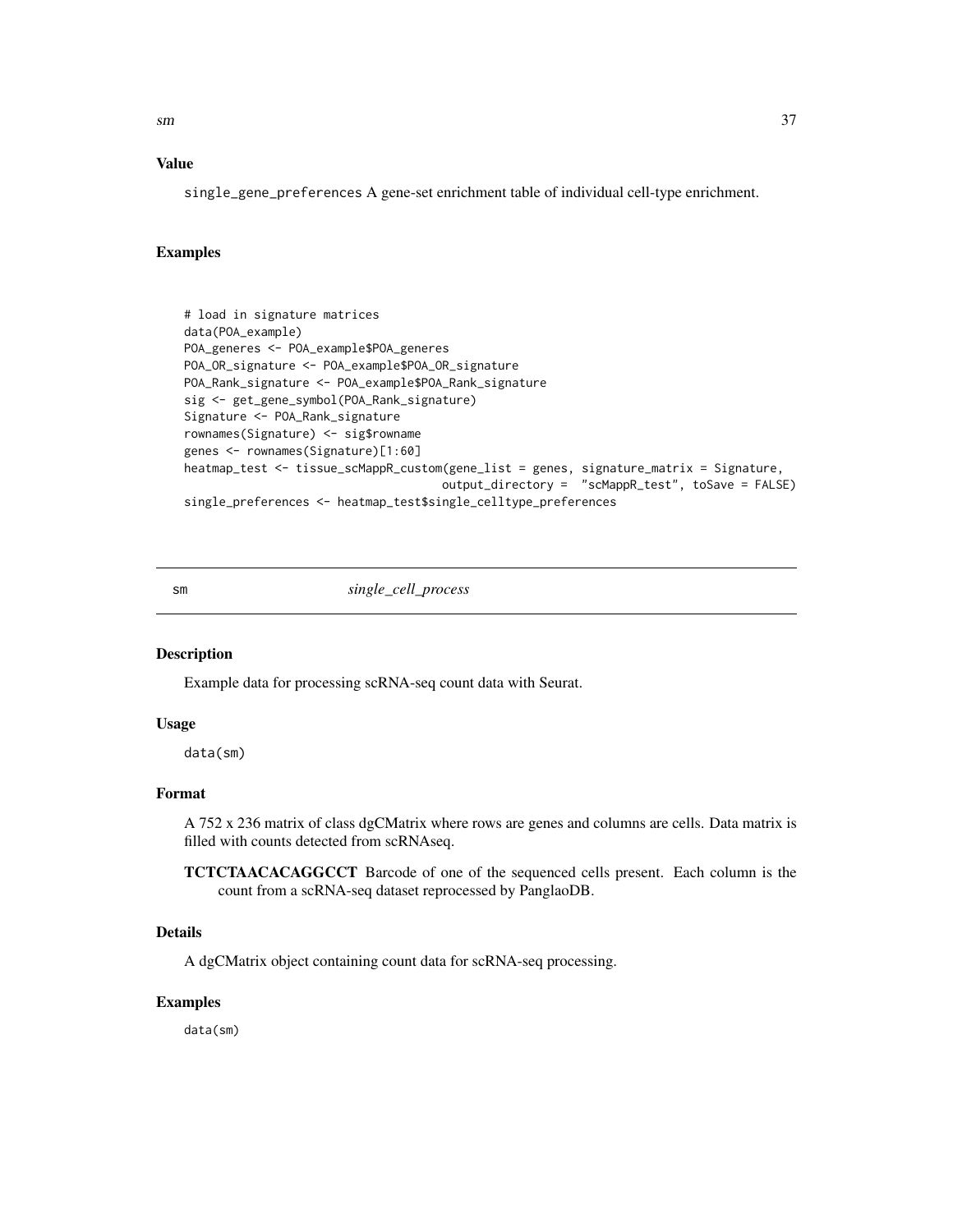<span id="page-37-0"></span>tissue\_by\_celltype\_enrichment

*tissue\_by\_celltype\_enrichment*

## Description

This function uses a Fisher's-exact-test to rank gene-set enrichment.

## Usage

```
tissue_by_celltype_enrichment(
  gene_list,
  species,
 name = "CT_Tissue_example",
 p_{th}resh = 0.05,
  rda_path = ",
  isect_size = 3,
  return_gmt = FALSE
\mathcal{L}
```
## Arguments

| gene_list  | A character vector of gene symbols with the same designation (e.g. mouse sym-<br>bol - mouse, human symbol - human) as the gene set database.                                                                                            |
|------------|------------------------------------------------------------------------------------------------------------------------------------------------------------------------------------------------------------------------------------------|
| species    | Species of cell-type marker to use ('human' or 'mouse').                                                                                                                                                                                 |
| name       | Name of the pdf to be printed.                                                                                                                                                                                                           |
| p_thresh   | The Fisher's test cut-off for a cell-marker to be enriched.                                                                                                                                                                              |
| rda_path   | Path to a .rda file containing an object called "gmt". Either human or mouse<br>cell-type markers split by experiment. If the correct file isn't present they will<br>be downloaded from https://github.com/wilsonlabgroup/scMappR_Data. |
| isect_size | Number of genes in your list and the cell-type.                                                                                                                                                                                          |
| return_gmt | Return .gmt file – recommended if downloading from online as it may have<br>updated $(T/F)$ .                                                                                                                                            |

## Details

Complete a Fisher's-exact test of an input list of genes against one of the two curated tissue by cell-type marker datasets from scMappR.

## Value

List with the following elements:

| enriched | Data frame of enriched cell-types from tissues.   |
|----------|---------------------------------------------------|
| gmt      | Cell-markers in enriched cell-types from tissues. |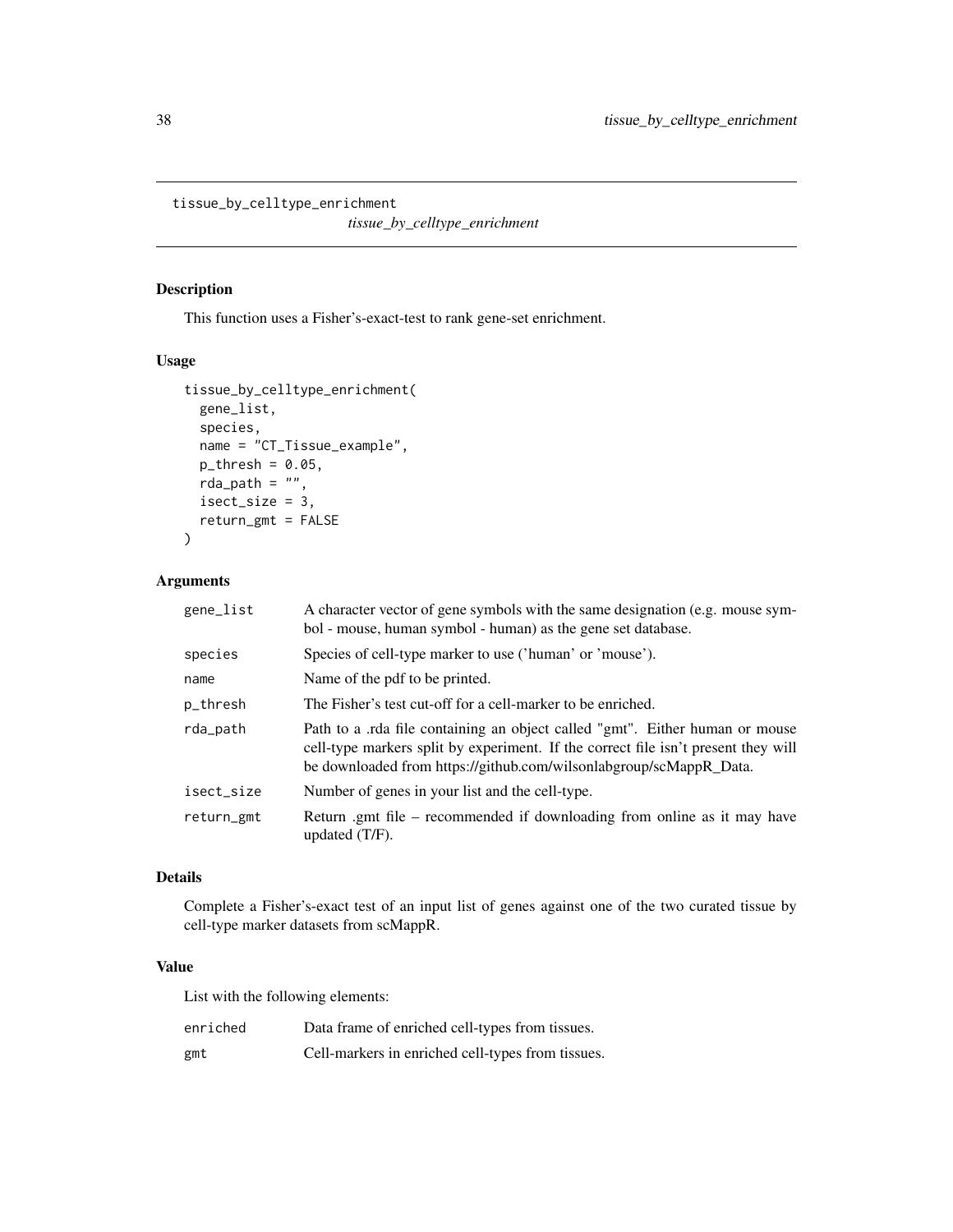## <span id="page-38-0"></span>Examples

```
data(POA_example)
POA_generes <- POA_example$POA_generes
POA_OR_signature <- POA_example$POA_OR_signature
POA_Rank_signature <- POA_example$POA_Rank_signature
Signature <- POA_Rank_signature
rowname <- get_gene_symbol(Signature)
rownames(Signature) <- rowname$rowname
genes <- rownames(Signature)[1:100]
enriched <- tissue_by_celltype_enrichment(gene_list = genes,
species = "mouse", p_thresh = 0.05, isect_size = 3)
```
tissue\_scMappR\_custom *Gene List Visualization and Enrichment with Custom Signature Matrix*

#### Description

This function visualizes signature matrix, clusters subsetted genes, completes enrichment of individual cell-types and co-enrichment.

#### Usage

```
tissue_scMappR_custom(
  gene_list,
  signature_matrix,
  output_directory = "custom_test",
  toSave = FALSE,path = NULL,gene_cutoff = 1,
  is_pvalue = TRUE
)
```
## Arguments

| gene_list        | A list of gene symbols matching that of the signature_matrix. Any gene symbol |
|------------------|-------------------------------------------------------------------------------|
|                  | is acceptable.                                                                |
| signature_matrix |                                                                               |
|                  | Pre-computed signature matrix with matching gene names.                       |
| output_directory |                                                                               |
|                  | Directory made containing output of functions.                                |
| toSave           | Allow scMappR to write files in the current directory $(T/F)$ .               |
|                  |                                                                               |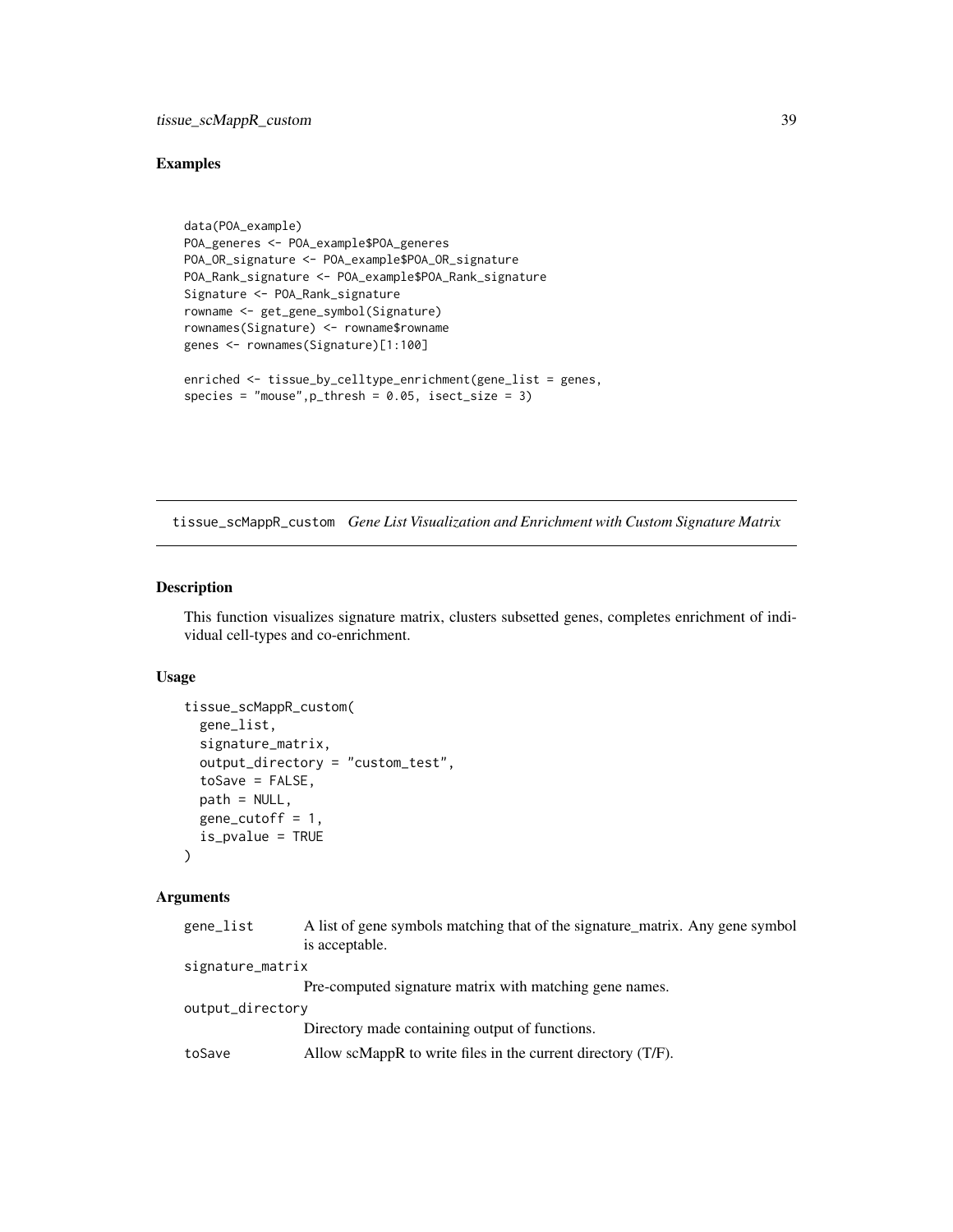<span id="page-39-0"></span>

| path        | If to Save $==$ TRUE, path to the directory where files will be saved.                    |
|-------------|-------------------------------------------------------------------------------------------|
| gene_cutoff | Value cut-off (generally rank := $log10(Padj)$ ) for a gene to be considered a<br>marker. |
| is_pvalue   | If signature matrix is p-value before rank is applied (not recommended) (T/F).            |

## Details

This function is roughly the same as tissue\_scMappR\_internal, however now there is a custom signature matrix. It generates a heatmap of the signature matrix and your inputted gene list, as well as single cell-type and co-celltype enrichment.

#### Value

List with the following elements:

background\_heatmap Data frame of the entire gene by cell-type signature matrix inputted. gene\_list\_heatmap

Data frame of inputted signature matrix subsetted by input genes.

single\_celltype\_preferences

Data frame of enriched cell-types.

group\_celtype\_preference

Data frame of groups of cell-types enriched by the same genes.

## Examples

```
# load in signature matrices
data(POA_example)
POA_generes <- POA_example$POA_generes
POA_OR_signature <- POA_example$POA_OR_signature
POA_Rank_signature <- POA_example$POA_Rank_signature
sig <- get_gene_symbol(POA_Rank_signature)
Signature <- POA_Rank_signature
rownames(Signature) <- sig$rowname
genes <- rownames(Signature)[1:60]
heatmap_test <- tissue_scMappR_custom(gene_list = genes, signature_matrix = Signature,
                                     output_directory = "scMappR_test", toSave = FALSE)
```
tissue\_scMappR\_internal *Gene List Visualization and Enrichment (Internal)*

#### Description

This function loops through every signature matrix in a particular tissue and generates heatmaps, cell-type preferences, and co-enrichment.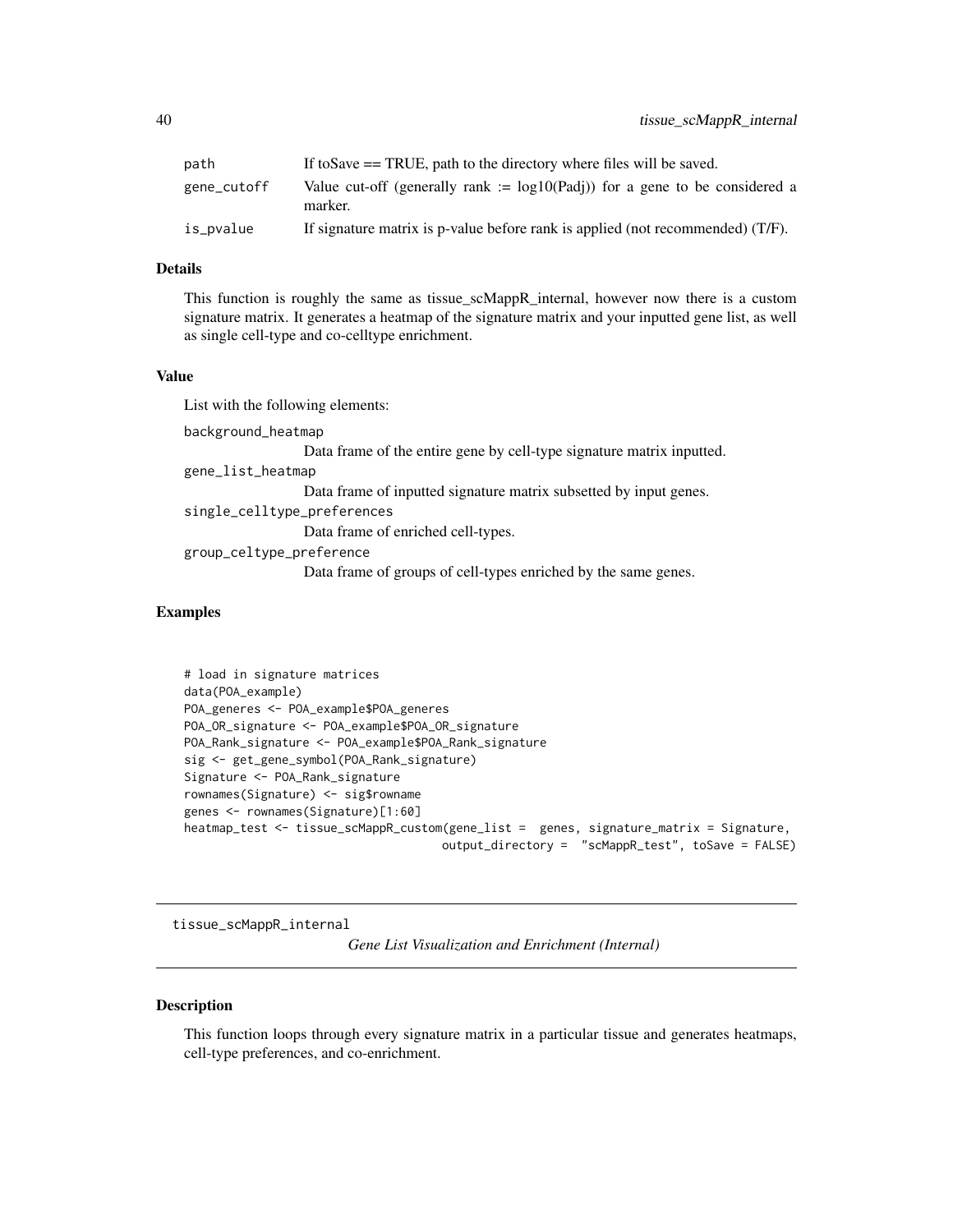## Usage

```
tissue_scMappR_internal(
 gene_list,
  species,
 output_directory,
  tissue,
  rda_path = ",
  cluster = "Pval",
  genecex = 0.01,
 raw_pval = FALSE,
 path = NULL,
  toSave = FALSE,
  drop_unkown_celltype = FALSE
)
```
#### Arguments

| gene_list            | A list of gene symbols, mouse or human.                                                                          |
|----------------------|------------------------------------------------------------------------------------------------------------------|
| species              | "mouse", "human" or "-9" if using a precomputed signature matrix.                                                |
| output_directory     |                                                                                                                  |
|                      | If to Save $=$ TRUE, the name of the output directory that would be built.                                       |
| tissue               | Name of the tissue in "get_tissues".                                                                             |
| rda_path             | Path to the rda file containing all of the signature matrices.                                                   |
| cluster              | Pval' or 'OR' depending on if you want to cluster odds ratios or p-values of<br>cell-type preferences.           |
| genecex              | The size of the gene names of the rows in the heatmap.                                                           |
| raw_pval             | If the inputted signature matrix are raw (untransformed) p-values – recommended<br>to generate rank first (T/F). |
| path                 | If to Save $==$ TRUE, path to the directory where files will be saved.                                           |
| toSave               | Allow scMappR to write files in the current directory $(T/F)$ .                                                  |
| drop_unkown_celltype |                                                                                                                  |
|                      | Whether or not to remove "unknown" cell-types from the signature matrix (T/F).                                   |

## Details

This function takes a list of genes and a tissue that is contained in current signature matrices before and generating heatmaps of cell-type preferences. It then completes cell-type enrichment of each individual cell-type, then, if more than two cell-types are significantly enriched, co-enrichment. of those enriched cell-types is then computed.

## Value

List with the following elements:

background\_heatmap

Data frame of the entire gene by cell-type signature matrix inputted.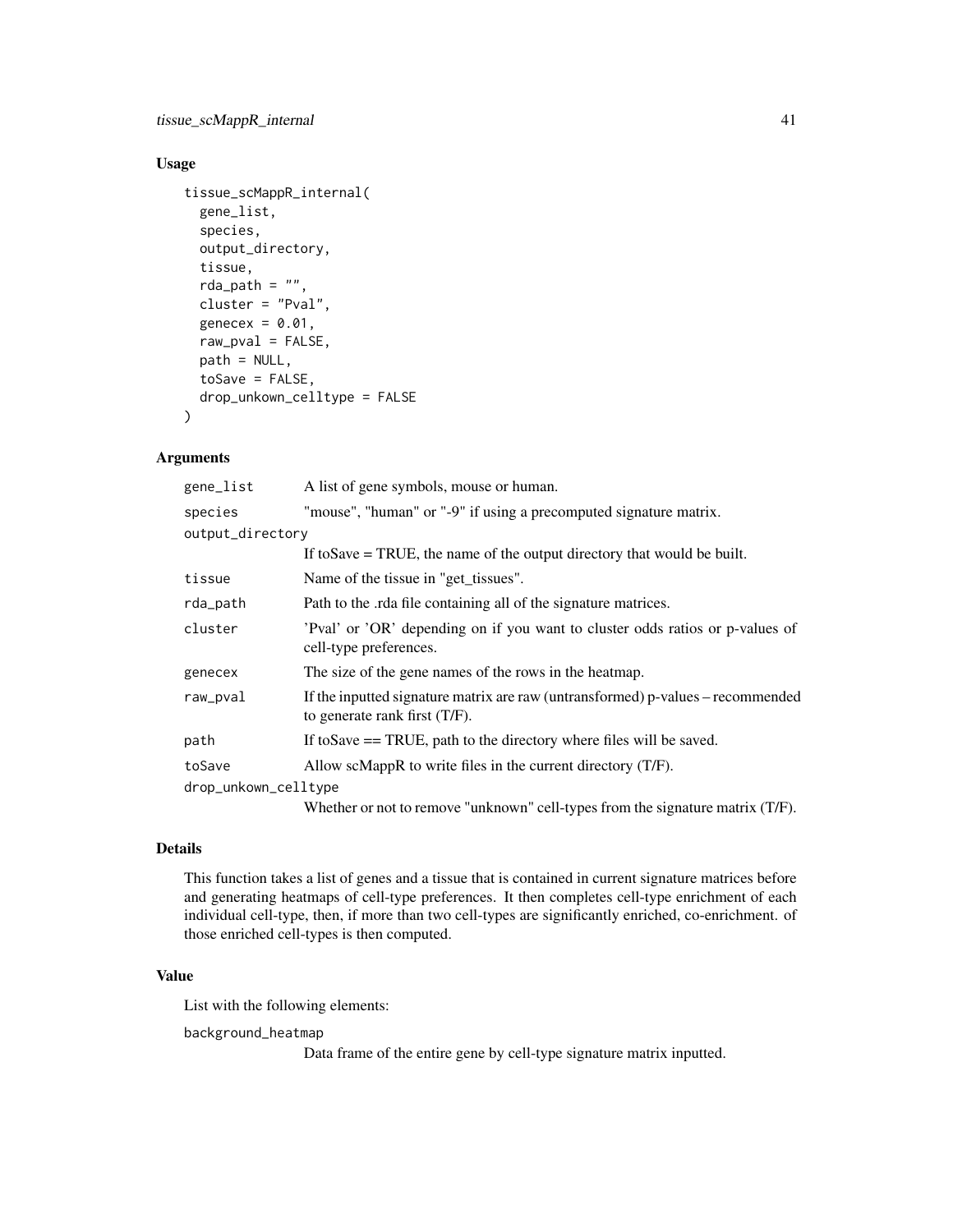<span id="page-41-0"></span>

| gene_list_heatmap                                                 |  |
|-------------------------------------------------------------------|--|
| Data frame of inputted signature matrix subsetted by input genes. |  |
| single_celltype_preferences<br>Data frame of enriched cell-types. |  |
| group_celtype_preference                                          |  |
| Data frame of groups of cell-types enriched by the same genes.    |  |

## Examples

```
data(POA_example) # region to preoptic area
Signature <- POA_example$POA_Rank_signature # signature matrix
rowname <- get_gene_symbol(Signature) # get signature
rownames(Signature) <- rowname$rowname
genes <- rownames(Signature)[1:60]
rda_path1 = "" # data directory (if it exists)
# set toSave = TRUE and path = output directory of your choice
```

```
internal <- tissue_scMappR_internal(gene_list = genes, species = "mouse",
                                   output_directory = "scMappR_TesInternal",
                                   tissue = "hypothalamus", toSave = FALSE)
```
tochr *To Character.*

#### Description

This function checks if your vector is not a character and if not, will convert it to a character.

#### Usage

tochr(x)

#### Arguments

x A character, factor or numeric vector.

## Value

tochr Returns a character vector.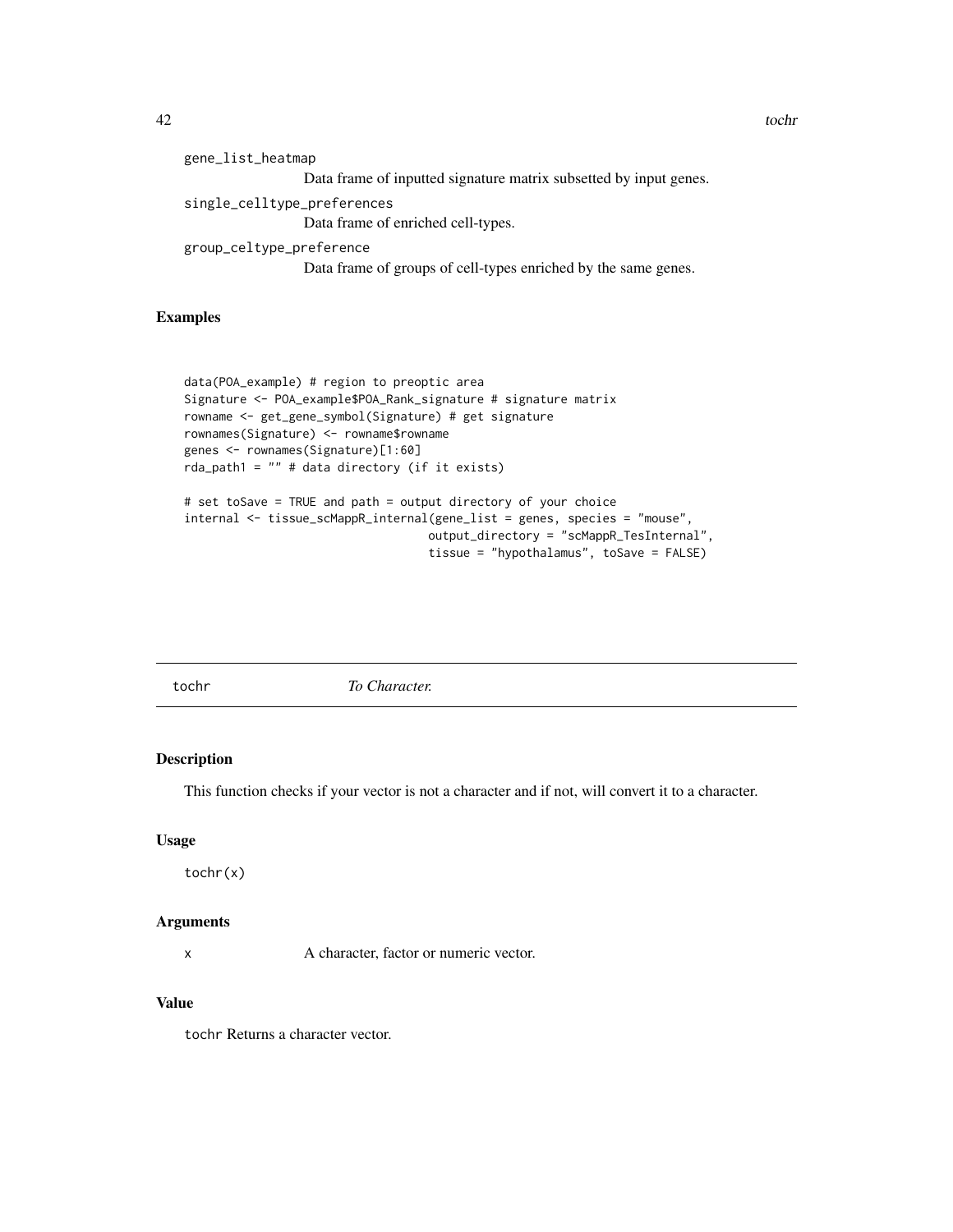#### <span id="page-42-0"></span>toNum and the state of the state of the state of the state of the state of the state of the state of the state of the state of the state of the state of the state of the state of the state of the state of the state of the

## Examples

```
# vector of factors
fact <- factor(c("a", "b", "c", "d"))
# convert to character
char < -\text{tochr}(x = fact)
```
toNum *To Numeric.*

## Description

This function checks if your vector is not a character and if it is, then converts it to a numeric.

## Usage

toNum(x)

## Arguments

x A character, factor, or numeric vector.

## Value

toNum Returns a numeric vector.

## Examples

# vector of factors fact <- factor(c("1", "2", "3", "4")) # convert to numeric num <- toNum(x = fact)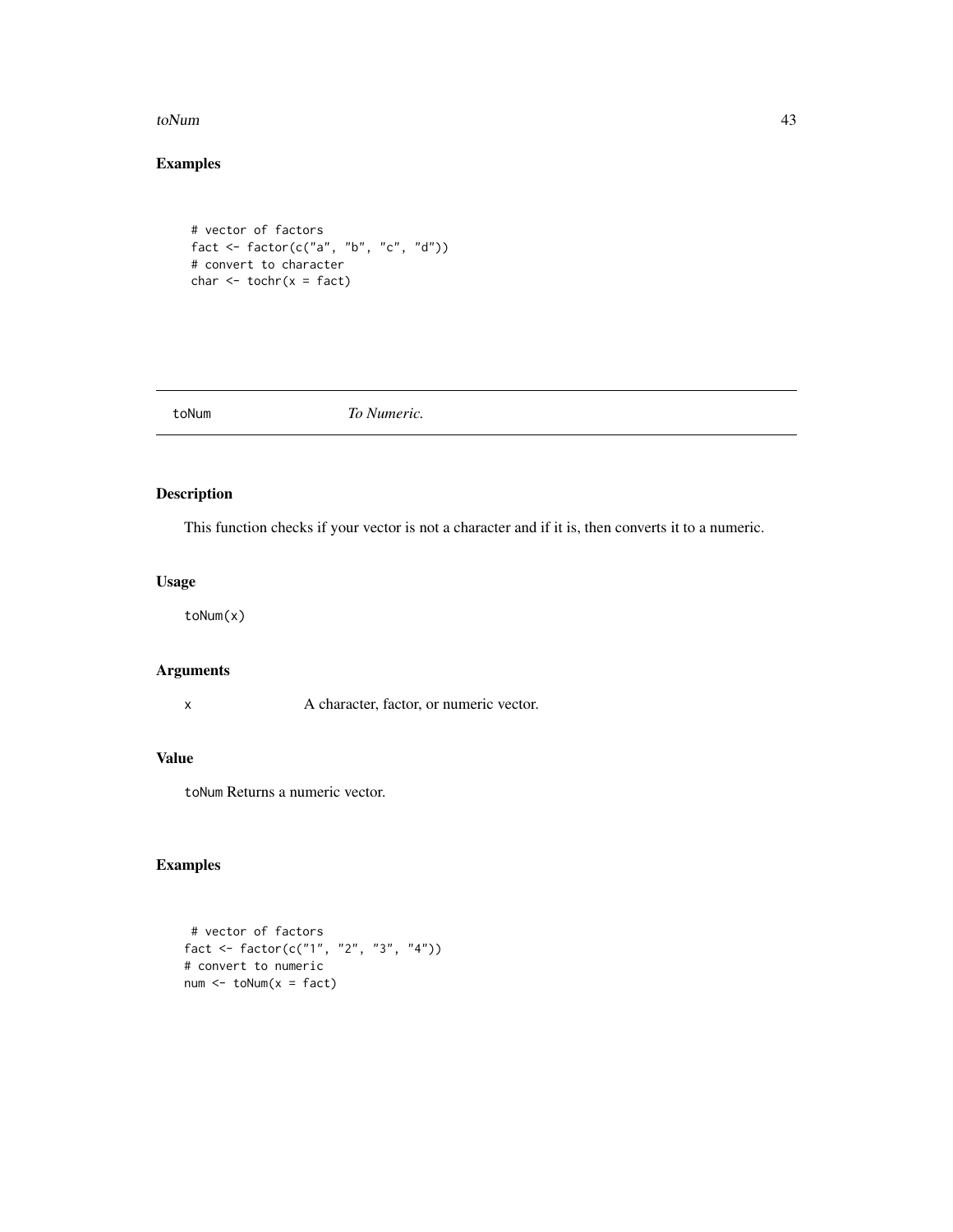## <span id="page-43-0"></span>Description

Internal – Extracts strongest cell-type markers from a Seurat object.

#### Usage

```
topgenes_extract(generes, padj = 0.05, FC = 1.5, topNum = 30)
```
## Arguments

| generes | A list of cell-type markers with fold-changes and p-values (FindMarkers output<br>in Seurat). |
|---------|-----------------------------------------------------------------------------------------------|
| padi    | The p-value (FDR) cutoff.                                                                     |
| FC      | The fold-change cutoff.                                                                       |
| topNum  | The number of genes to extract.                                                               |

## Details

Internal, this function runs through a list of outputs from FindMarkers objects in Seurat and will extract genes past a padj and fold-change threshold. Then it extracts the topNum number of genes. if you have not used the FindMarkers function, then a list of summary statistics with fold-change designated by avg\_logFC and p-val by p\_val\_adj.

## Value

topgenes\_extract Returns a list of character vectors with the top (topNum) of gene markers for each cell-type.

## Examples

```
# load generes object
data(POA_example)
topGenes <- topgenes_extract(generes = POA_example$POA_generes)
```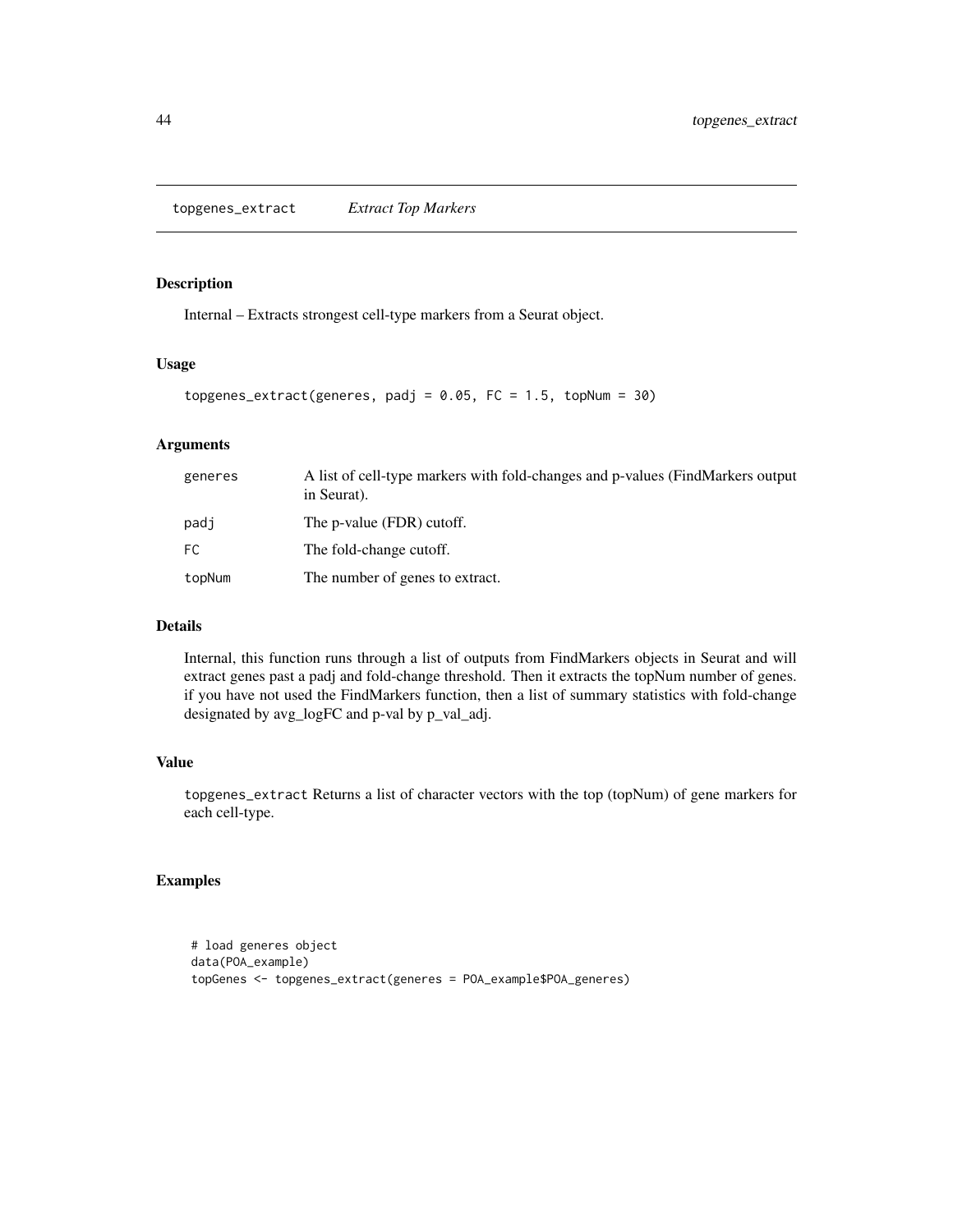<span id="page-44-0"></span>two\_method\_pathway\_enrichment

*two\_method\_pathway\_enrichment*

## Description

Pathway analysis of each cell-type based on cell-type specificity and rank improvement by scMappR.

#### Usage

```
two_method_pathway_enrichment(
 DEG_list,
  theSpecies,
  scMappR_vals,
 background_genes = NULL,
  output_directory = "output",
 plot_names = "reweighted",
 number\_genes = -9,newGprofiler = FALSE,
  toSave = FALSE,path = NULL
\lambda
```
## Arguments

| DEG_list         | Differentially expressed genes (gene_name, padj, log2fc).                                               |
|------------------|---------------------------------------------------------------------------------------------------------|
| theSpecies       | Human, mouse, or a character that is compatible with g:ProfileR.                                        |
| scMappR_vals     | cell weighted Fold-changes of differentially expressed genes.                                           |
| background_genes |                                                                                                         |
|                  | A list of background genes to test against. NULL assumes all genes in g:profileR<br>gene set databases. |
| output_directory |                                                                                                         |
|                  | Path to the directory where files will be saved.                                                        |
| plot_names       | Names of output.                                                                                        |
| number_genes     | Number of genes to if there are many, many DEGs.                                                        |
| newGprofiler     | Whether to use g:ProfileR or gprofiler2 $(T/F)$ .                                                       |
| toSave           | Allow scMappR to write files in the current directory $(T/F)$ .                                         |
| path             | If to Save $==$ TRUE, path to the directory where files will be saved.                                  |

## Details

This function re-ranks cwFoldChanges based on their absolute cell-type specificity scores (percelltype) as well as their rank increase in cell-type specificity before completing an ordered pathway analysis. In the second method, only genes with a rank increase in cell-type specificity were included.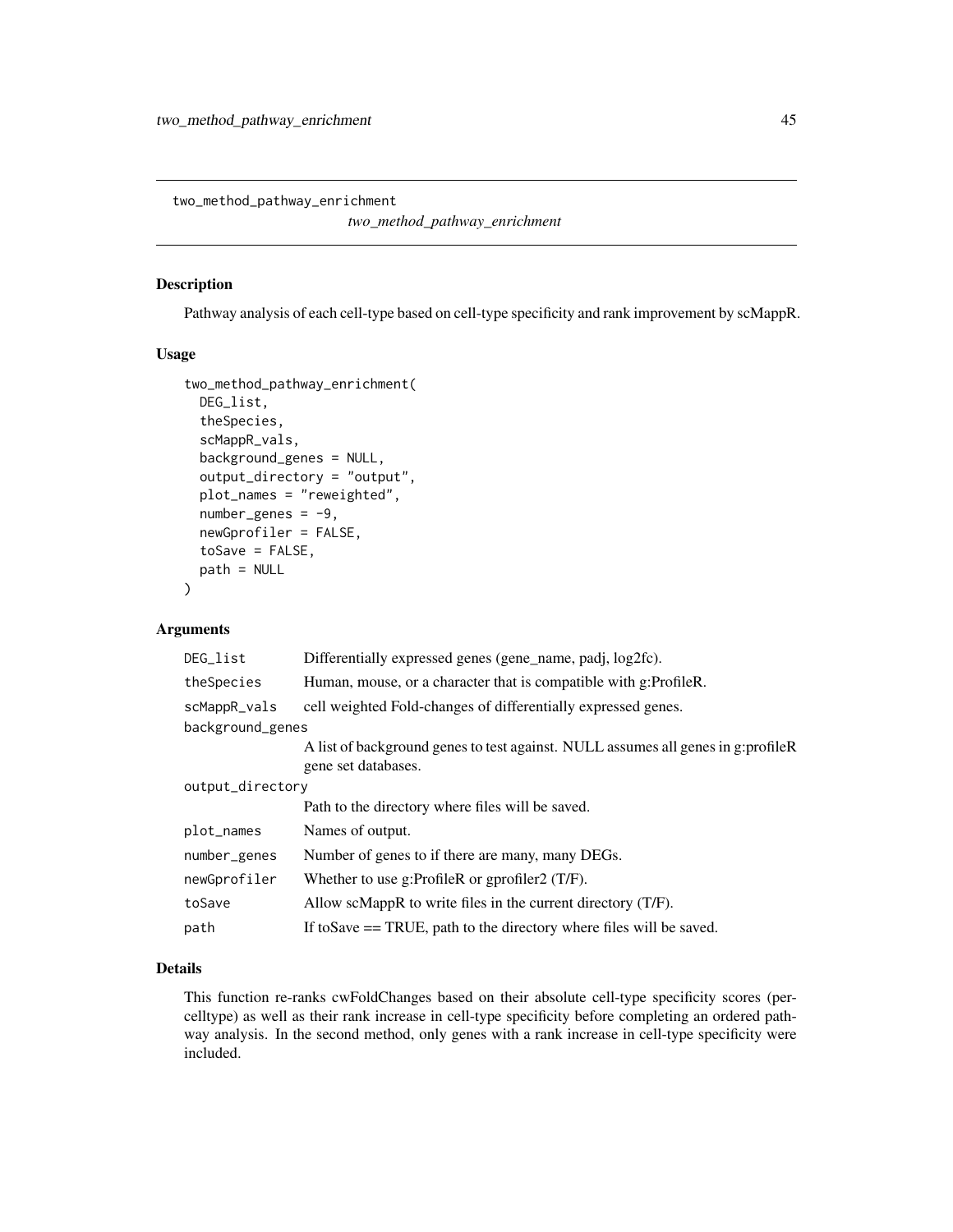#### Value

List with the following elements:

| rank_increase A list containing the degree of rank change between bulk DE genes and cwFold- |
|---------------------------------------------------------------------------------------------|
| changes. Pathway enrichment and TF enrichment of these reranked genes.                      |

non\_rank\_increase

list of DFs containing the pathway and TF enrichment of cwFold-changes.

## Examples

```
# load data for scMappR
data(PBMC_example)
bulk_DE_cors <- PBMC_example$bulk_DE_cors
bulk_normalized <- PBMC_example$bulk_normalized
odds_ratio_in <- PBMC_example$odds_ratio_in
case_grep <- "_female"
control_grep <- "_male"
max_proportion_change <- 10
print_plots <- FALSE
theSpecies <- "human"
# calculate cwFold-changes
toOut <- scMappR_and_pathway_analysis(count_file = bulk_normalized,
                                      signature_matrix = odds_ratio_in,
                                      DEG_list = bulk_DE_cors, case_grep = case_grep,
                                      control_grep = control_grep, rda_path = "",
                                      max_proportion_change = 10, print_plots = TRUE,
                                      plot_names = "tst1", theSpecies = "human",
                                      output_directory = "tester",
                                      sig_matrix_size = 3000,
                                      up_and_downregulated = FALSE,
                                      internet = FALSE)
# complete pathway enrichment using both methods
```
twoOutFiles <- two\_method\_pathway\_enrichment(DEG\_list = bulk\_DE\_cors,theSpecies = "human", scMappR\_vals = toOut\$cellWeighted\_Foldchange, background\_genes = rownames(bulk\_normalized), output\_directory = "newfun\_test",plot\_names = "nonreranked\_", toSave = FALSE)